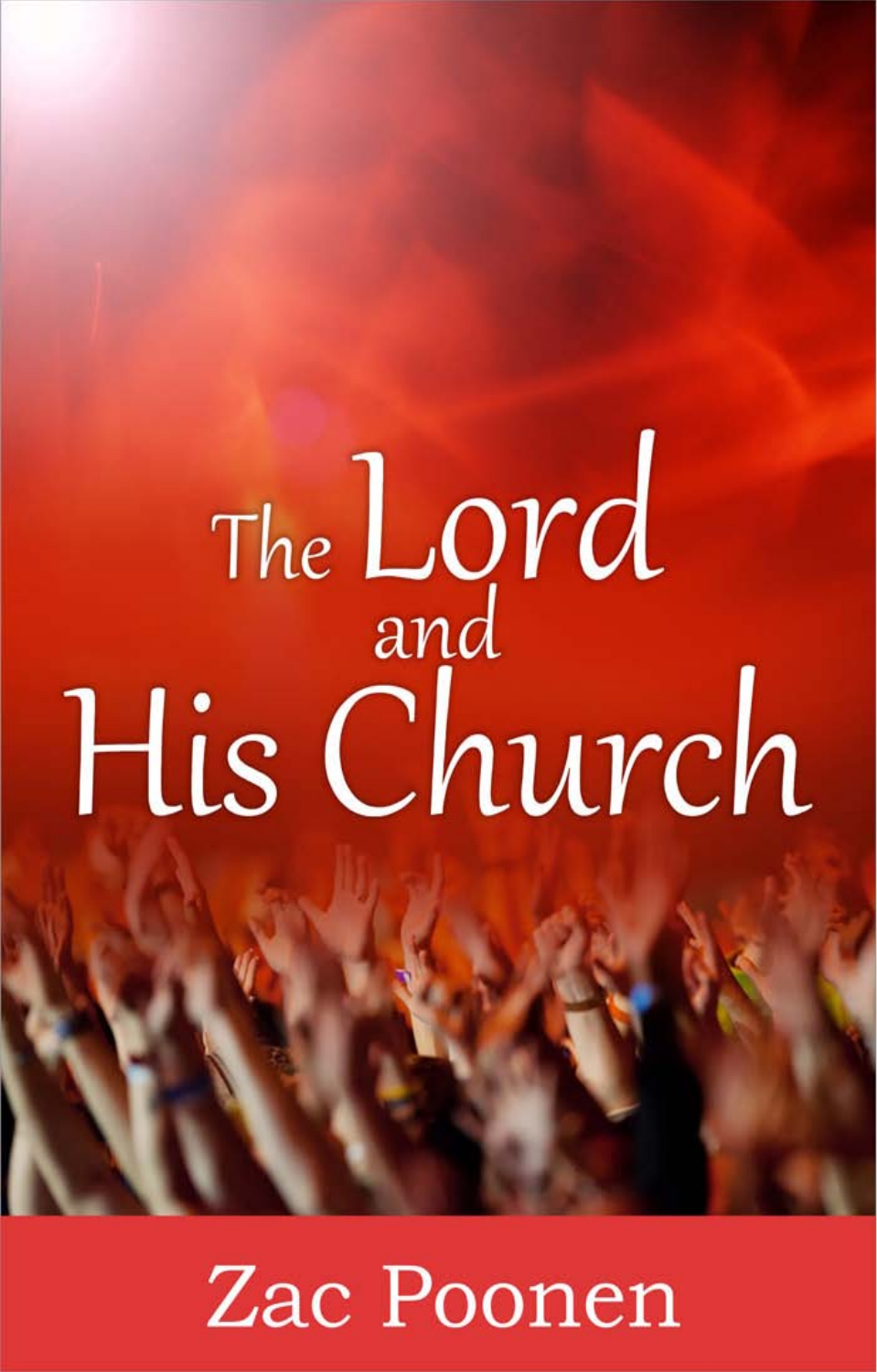# **The Lord and His Church**

*by*

**Zac Poonen**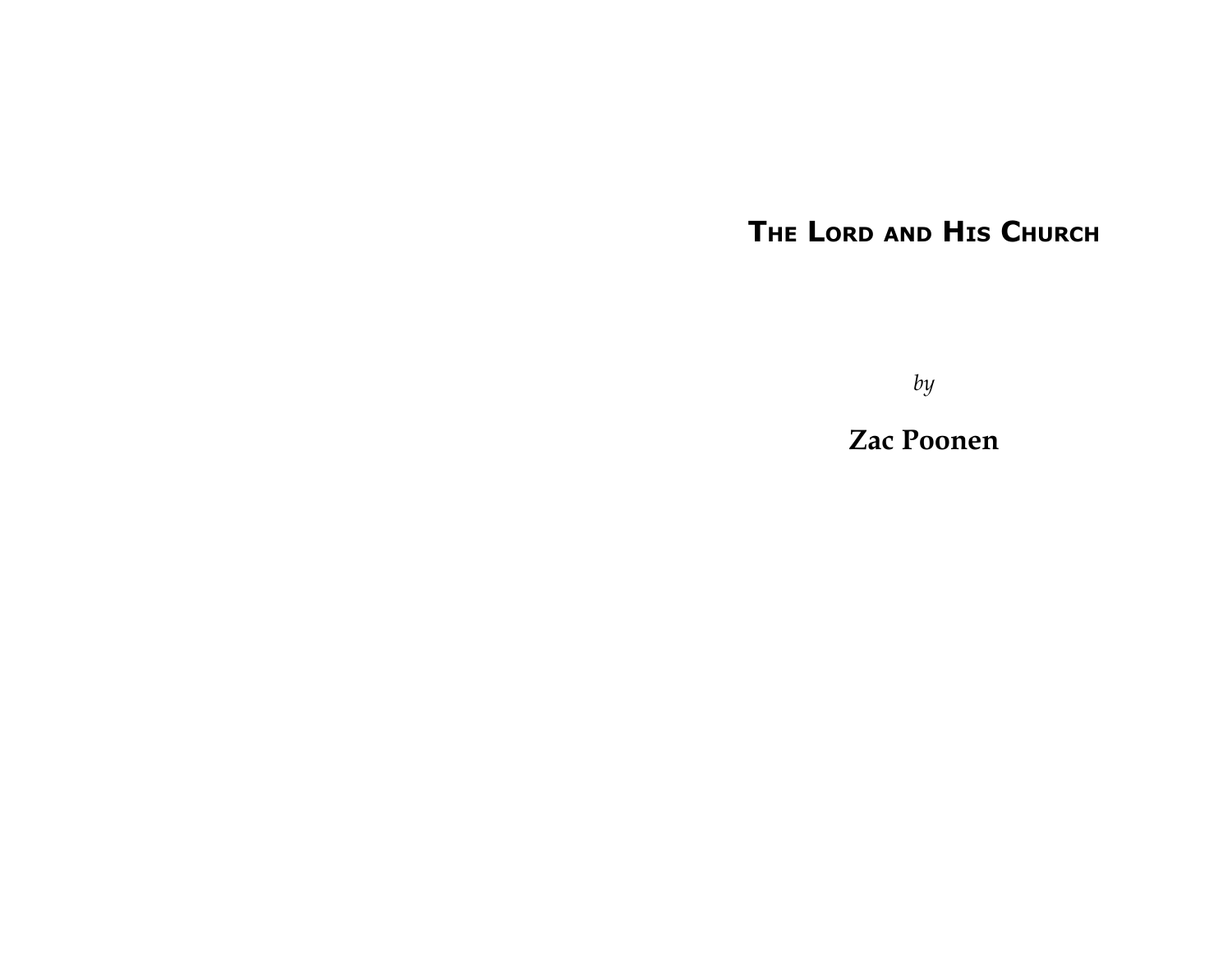# Copyright – Zac Poonen (1992)

Paperback ISBN: 9789384302153 ePub ISBN: 9789384302450 Kindle ISBN: 9789384302764

This book has been copyrighted to prevent misuse.

It should not be reprinted or translated without written permission from the author.

Permission is however given for any part of this book to be downloaded and printed provided it is for FREE distribution, provided NO ALTERATIONS are made, provided the AUTHOR'S NAME AND ADDRESS are mentioned, and provided this copyright notice is included in each printout.

For further details

Please contact:

The Publisher cfc@cfcindia.com

40 DaCosta Square, Bangalore – 560084 India

# **Contents**

<span id="page-2-11"></span><span id="page-2-10"></span><span id="page-2-9"></span><span id="page-2-8"></span><span id="page-2-7"></span><span id="page-2-6"></span><span id="page-2-5"></span><span id="page-2-4"></span><span id="page-2-3"></span><span id="page-2-2"></span><span id="page-2-1"></span><span id="page-2-0"></span>

|                | $\mathbf{1}$ |
|----------------|--------------|
|                | 11           |
|                | 19           |
|                | 29           |
|                | 41           |
|                | 53           |
|                | 63           |
|                | 75           |
|                | 85           |
|                | 93           |
|                | 103          |
| About the Book |              |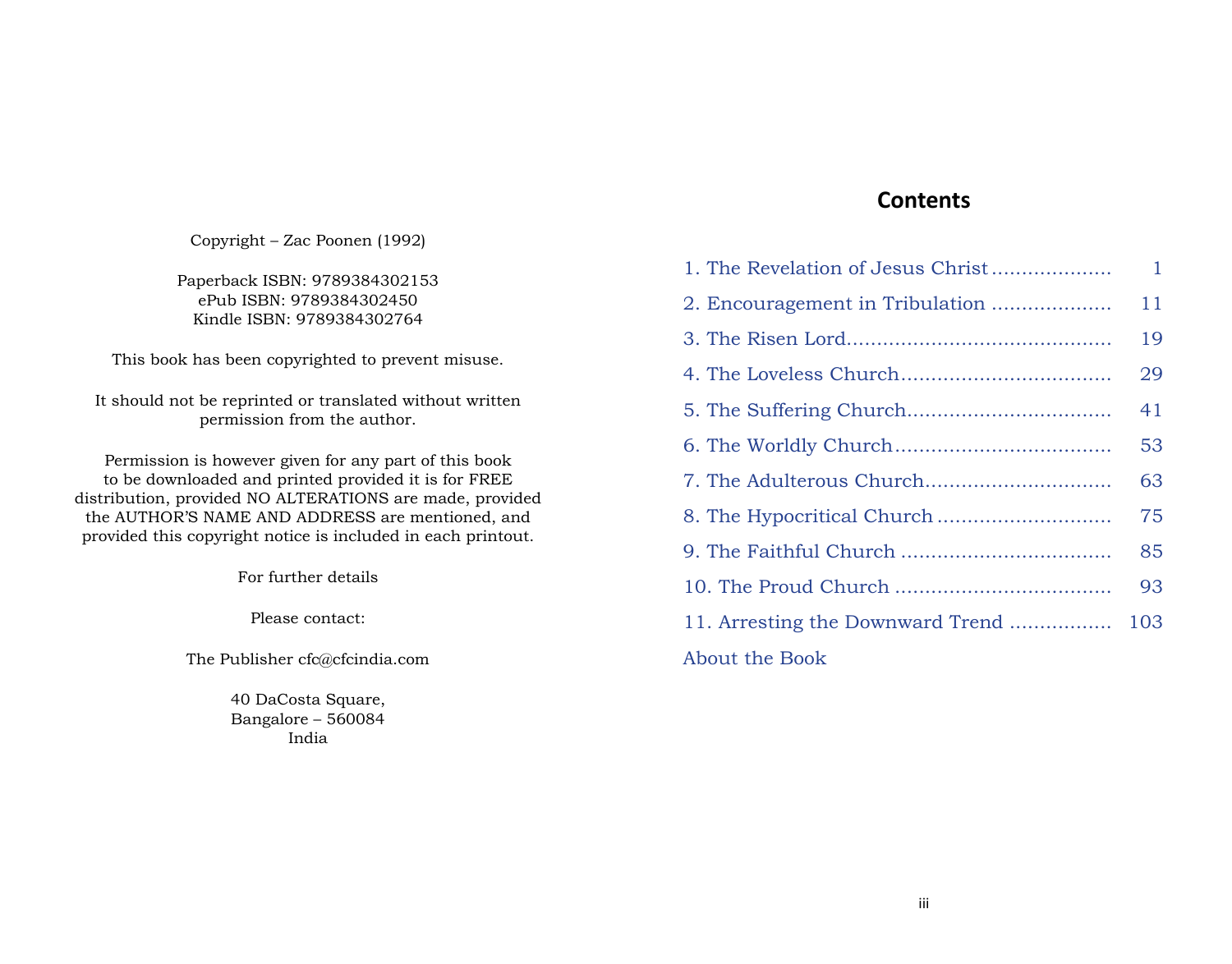#### <span id="page-3-0"></span>**[Chapter 1](#page-2-0)**

# **[The Revelation of Jesus Christ](#page-2-0)**

In this book, we will be looking at the first three chapters of the book of Revelation to see what the Lord has to say to us through them.

Satan hates the book of Revelation because it describes his final defeat and his ultimate destiny. If Satan hates a book, we can be sure it has something valuable in it for us.

The book of Revelation is written especially for those who want to be overcomers in the last days. In the first chapter of that book we see a vision of the risen Lord. In the next two chapters, we see His evaluation of seven churches in Asia Minor. In those evaluations, we can evaluate ourselves and our churches too – if we want to.

The Lord's evaluation of our life can be quite different from our own and other people's evaluations of our life. Most of us have a far higher opinion of our spirituality than is true. If we are willing to be evaluated by the Lord here and now, and face up honestly to what He shows us about ourselves and our churches, we can be saved from a lot of sorrow and unhappiness when we stand before His judgment-seat one day.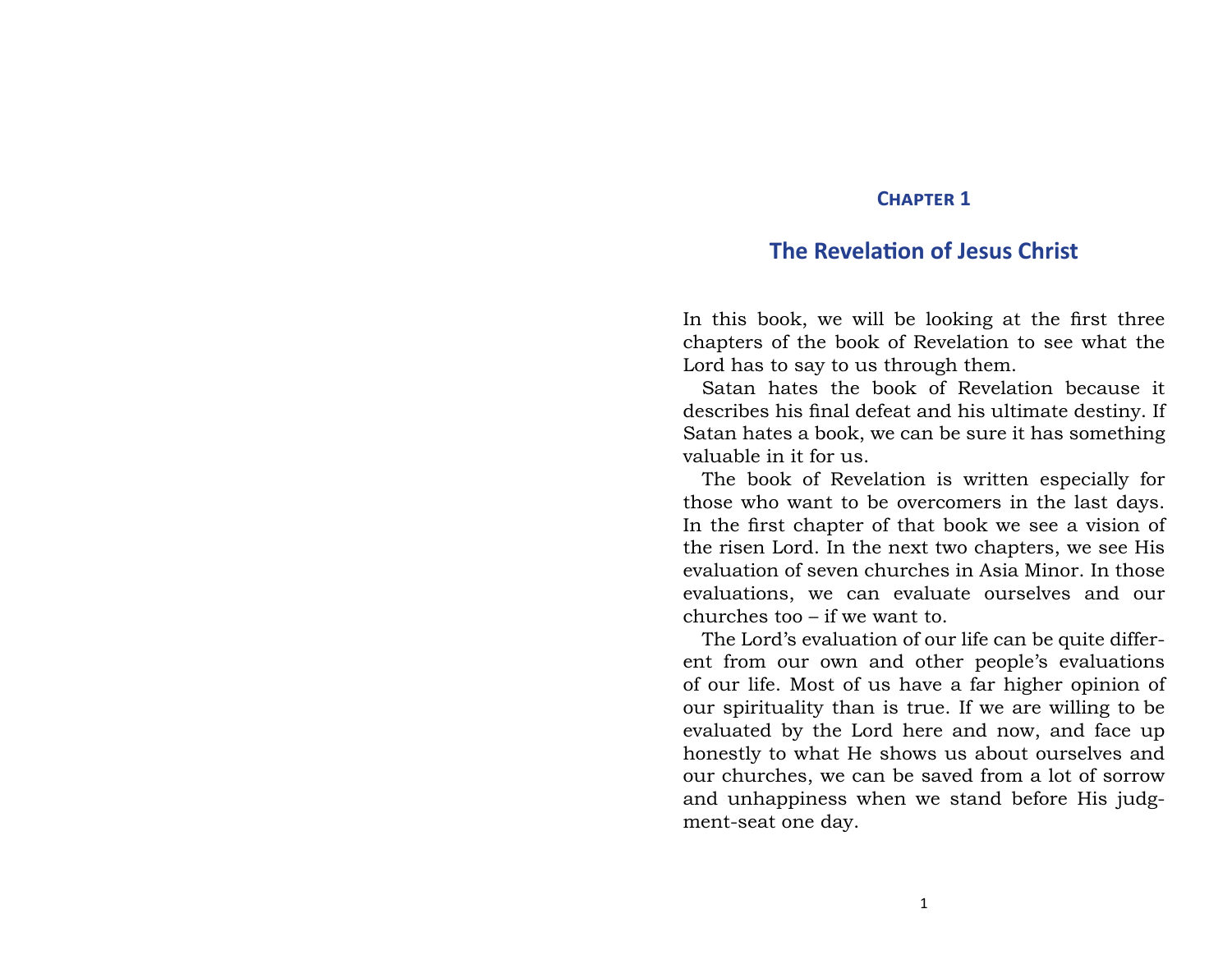#### **Seven Introductory Remarks**

*"The Revelation of Jesus Christ, which God gave Him to show to His bondservants, the things which must shortly take place; and He sent and communicated (signified) it by His angel to His bondservant John, who bore witness to the word of God and to the testimony of Jesus Christ, even to all that he saw. Blessed is he who reads and those who hear the words of the prophecy, and heed the things which are written in it; for the time is near."* (Revelation 1:1–3).

In these first three verses we find seven expressions that are an introduction to the whole book of Revelation.

First of all, this book is called a revelation. The word "revelation" is the translation of a Greek word which means "an unveiling". God alone can unveil His truths to us. This is the first thing that we must bear in mind. We need the Spirit of wisdom and revelation if we are to understand what God is trying to say to us in His Word. Human cleverness can never grasp it.

Secondly, we read that this revelation was given to be "shown to His (Christ's) bondservants". It is not meant for everyone. It is only for the willing bondservants of the Lord.

There is a difference between a paid servant and a bondservant. A servant works for wages. But a bondservant is a slave who belongs to his master and has no rights of his own, whatsoever.

Who then are the bondservants of the Lord? Those who have joyfully given up all their own plans and ambitions, and all their rights, and who now desire to do the will of God alone in every area of their lives. Only such believers are true bondservants.

The Lord has many servants, but very few willing bondservants. God's Word can be understood accurately only by His bondservants. Others may be able to study it intellectually, as one studies a text-book. But they will never be able to grasp the spiritual realities that are hidden in it. Jesus made it clear in *John 7:17* that it was only through obedience to God's will that one could know the truth.

Thirdly, we are told that this book was "signified" to John (*verse 1* - KJV). This means that the message was communicated through symbols. We read in the first three chapters alone about lampstands and stars, bronze feet and a two-edged sword, hidden manna and a white stone etc. These are not literal. They are symbols of spiritual realities. We need to compare Scripture with Scripture to understand what these symbols mean.

Fourthly, John calls this unveiling "the Word of God" (*verse 2*). In *Revelation 22:18, 19*, a severe judgment is pronounced on anyone who attempts to add to, or to subtract from, the "words of this book". There is no book in the entire Bible that contains such a solemn warning.

Every part of God's Word has been given to us "for teaching, for reproof, for correction and for training in righteousness" so that we may become "perfect, and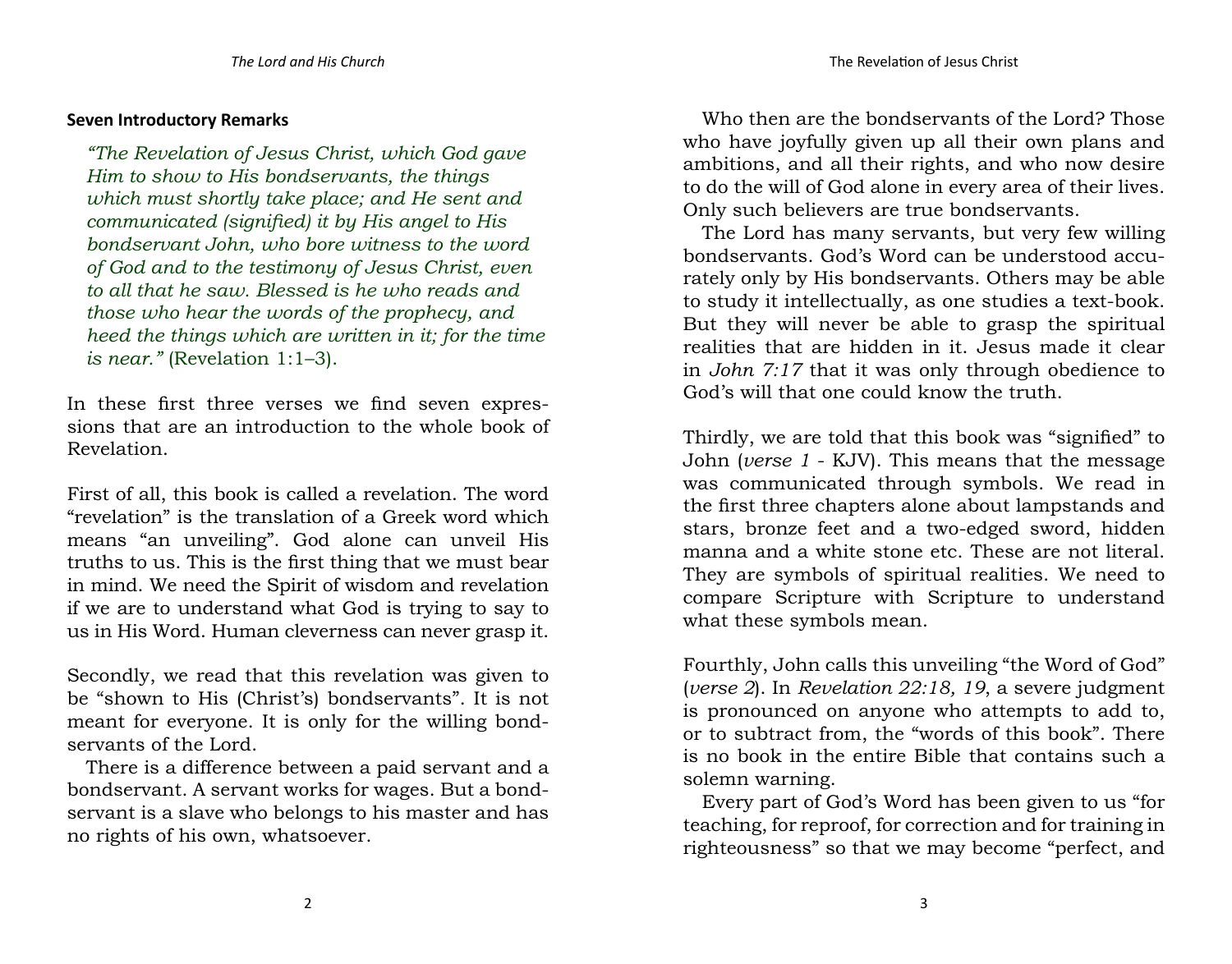thoroughly equipped for every good work" (*2 Timothy 3:16, 17* - KJV).

The three chapters of the book of Revelation that we will be looking at, have also been given to make us perfect. Only those who are interested in perfection in their life will get the maximum benefit from the study of any part of God's Word.

Fifthly, this revelation is the "testimony of Jesus Christ" (*verse 2*). In *Revelation 19:10*, we are told that "the testimony of Jesus is the spirit of prophecy". True prophecy will always point to the Lord and not just to events. A true understanding of prophecy will humble us before the Lord and not make us proud of our imagined knowledge of coming events. Even if we are mistaken about the correct sequence of various events in the coming days, if we are not mistaken in our knowledge of the Lord, we would have done well.

Although this revelation unveils "the things which must shortly take place" (*verse 1*), yet that is not its primary purpose. It is called "the testimony of Jesus Christ". It has been given, not to give us a detailed knowledge of future events, but to show us that the Lord Jesus is in control of those future events. It is the triumph of the Lord that we see primarily throughout the book of Revelation.

Let us "fix our eyes on Jesus" then as we go through this study.

Sixthly, a blessing is promised on those who "keep the things which are written in it" (*verse 3* - KJV). This last book of Scripture has been given to us to OBEY. It is blessed to obey any part of Scripture.

But the book of Revelation is the only book in which a specific blessing has been promised to those who obey what is written therein.

Even if we don't understand much of the symbolism in it, it will suffice if we obey what we read. There is no blessing promised to those who understand what the symbols mean or to those who can interpret the sequence of coming events accurately. Obedience means far more to God than mere intellectual understanding of His Word. Unfortunately, most believers value knowledge of the Word more than obedience to it.

The food we eat is converted into flesh and blood and bone, even if we don't understand how that happens. It is enough if our digestive system is working properly. So too in the spiritual realm. Knowledge without obedience to God, is like undigested food. It brings death instead of life. Knowledge plus obedience brings life.

Seventhly, a blessing is also promised on those who "read the words of this prophecy" (*verse 3*) – referring to those who read it aloud publicly and teach it to other believers.

Remember that individual copies of the book of Revelation were not available to believers in the first century. The only way one could hear the message of the book was when it was read out in the meetings of the church. This was why Paul encouraged Timothy to "give attention to the public reading of Scripture, to exhortation and teaching." (*1 Timothy 4:13*).

The application for us today is that we should share with others what we receive from God through His Word. A blessing is promised here to all who do this.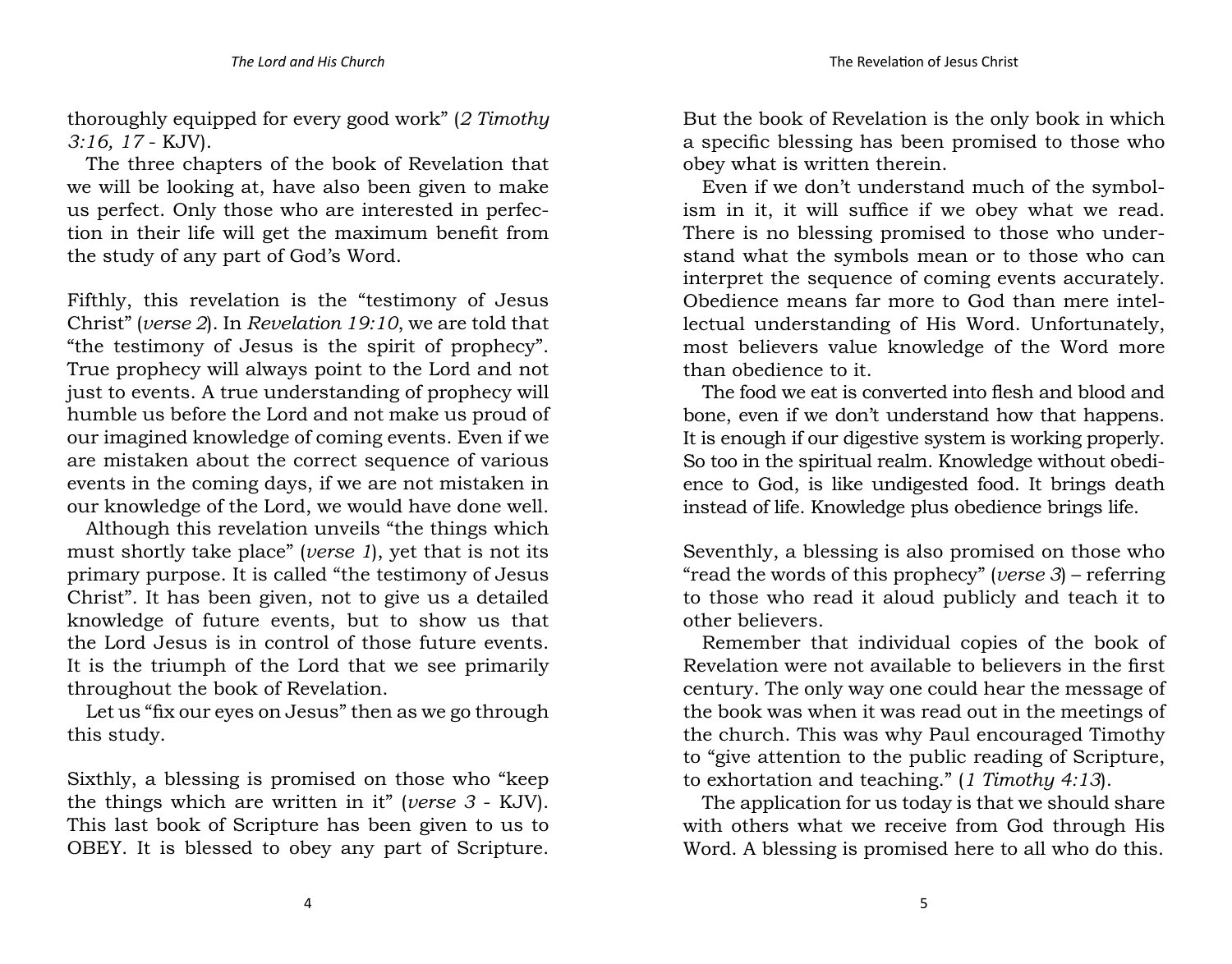#### **Grace and Peace from God**

*"John to the seven churches that are in Asia: Grace to you and peace, from Him Who is and Who was and Who is to come; and from the seven Spirits who are before His throne; and from Jesus Christ, the faithful witness, the firstborn of the dead, and the ruler of the kings of the earth. To Him Who loves us, and released us from our sins by His blood, and He has made us to be a kingdom, priests to His God and Father; to Him be the glory and the dominion forever and ever. Amen. Behold, He is coming with the clouds, and every eye will see Him, even those who pierced Him; and all the tribes of the earth will mourn over Him. Even so. Amen. 'I am the Alpha and the Omega,' says the Lord God, 'Who is and Who was and Who is to come, the Almighty.'"* (Revelation 1:4–8).

John begins with a prayer that grace and peace might come to them from God.

"Grace" means "God's help offered to us according to our present need". If we need forgiveness, grace can forgive us. If we need power to overcome sin, grace can endue us with power. If we need help to be faithful in a time of testing, grace can give us the needed help. God's grace is always sufficient for our every need.

"Peace" is another great gift of God – peace within our hearts, with no nagging sense of guilt or condemnation; and peace with others around us, bringing fellowship in the church.

The greeting is sent in the Name of the Triune God.

The One Who ever exists in the present, past and future is a reference to the Father.

"The seven Spirits" refer to the Holy Spirit. Seven symbolises perfection in the Scriptures. And the "seven Spirits" refers to the Holy Spirit as the Spirit of perfection. In *Isaiah 11:2, 3* the Holy Spirit is referred to as:

- i. the Spirit of the Lord;
- ii. the Spirit of wisdom;
- iii. the Spirit of understanding;
- iv. the Spirit of counsel;
- v. the Spirit of strength;
- vi. the Spirit of knowledge; and
- vii. the Spirit of the fear of the Lord.

Jesus Christ, the Second Person of the Trinity is referred to by a number of titles, which we can look at one by one (*verse 5*).

#### **The Titles of Christ**

"Faithful Witness" refers to the absolute trustworthiness of our Lord in relation to the promises that He has made.

"The firstborn of the dead" refers to Him as the first man to have overcome death and come out of the grave permanently. Others who were raised from the dead before Him, died again. Now that Jesus has permanently conquered death, we need never fear sickness or death anymore.

Jesus is also referred to as "the Ruler of the kings of the earth". Our Lord has been given all authority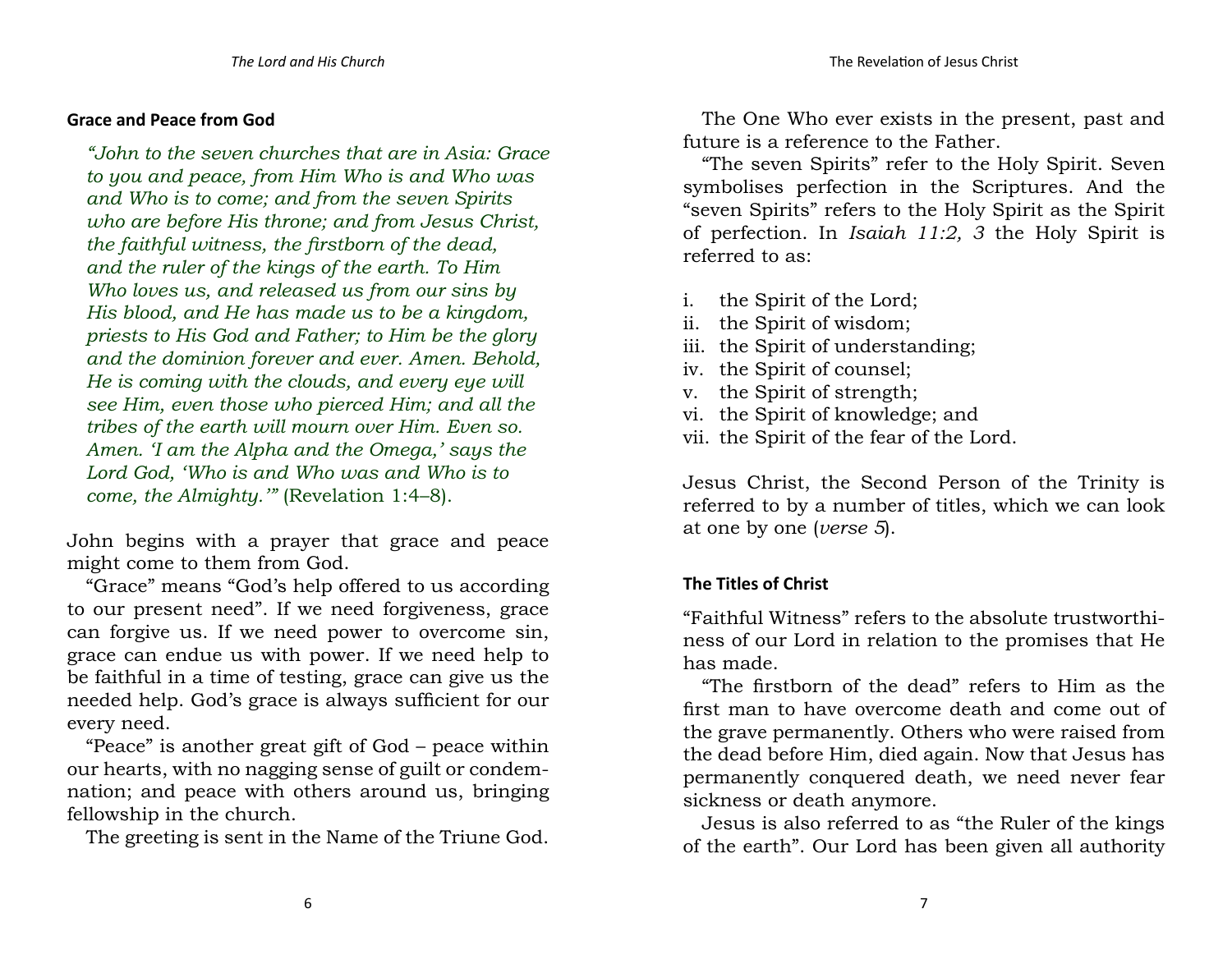in heaven and on earth. He controls the hearts of earthly rulers as well. "The king's heart is like channels of water in the hand of the Lord; He turns it wherever He wishes." (*Proverbs 21:1*).

Our Lord is further referred to as the One "Who ever loves us and has once for all loosed and freed us from our sins by His own blood" (*verse 5* - AMP). His love for us is everlasting. And He shed His blood not only to forgive us our sins but also to free us from our sins once and for all. The first promise in the New Testament is that Jesus "will save His people from their sins" (*Matthew 1:21*). To be freed from sin's power is the great theme of the entire New Testament. No sin can now have the mastery over us, if we live under grace (*Romans 6:14*).

#### **A Kingdom and Priests to God Our Father**

We are told further that the Lord Jesus has formed us into "a kingdom, priests to His God and Father" (*verse 6*).

The "kingdom of God" is the sphere in which God exercises absolute authority. The church is a representation of "the kingdom of God" on earth – that is, a group of people who have become "one kingdom", because they have submitted to the authority of God in every area of their lives. The Lord has converted an unruly mob into an orderly kingdom – a people who are now being governed by God.

We have also been made priests. Every single believer – man or woman – has been made a priest unto the Lord. In God's eyes, there is no such thing as a special class of people called "priests" in the church. That is an Old Testament concept. Where such a thing exists in any church today, it is leading people back into B.C. conditions!! We are ALL priests.

As priests, we are called to offer sacrifices to God. Whereas in the Old Testament they offered the bodies of animals, today we offer our own bodies to God as a living sacrifice (*Romans 12:1*).

The expression "His God and Father" is similar to the expression that Jesus used after His resurrection, "My Father and your Father, My God and your God" (*John 20:17*). His Father has now become our Father too. We can now find our security in God as our Father, just as Jesus found His security therein. "Amen", says John (*verse 6*). And we too say, "It shall be so".

To Him alone "be glory and dominion forever and ever" (*verse 6*).

Then in *verse 7*, Christ's return to earth is prophesied. The last that this world saw of our Lord was when He hung in shame on the cross of Calvary. But one of these days the world will see Him coming with the clouds in glory. Every eye will see Him. Those who pierced Him (the nation of Israel) will also see Him. The tribes of the earth will weep when He comes. But we will rejoice. Again John says "Amen". And we also say, "It shall be so!"

In *verse 8*, God refers to Himself as the Alpha and the Omega, the Almighty and ever-existing God. He was there right at the beginning, when nothing existed. He will be there right at the end of time. There is nothing that can ever take place anywhere at any time that is going to take God by surprise. Our Father not only knows the end from the beginning. Being the Almighty God, He controls everything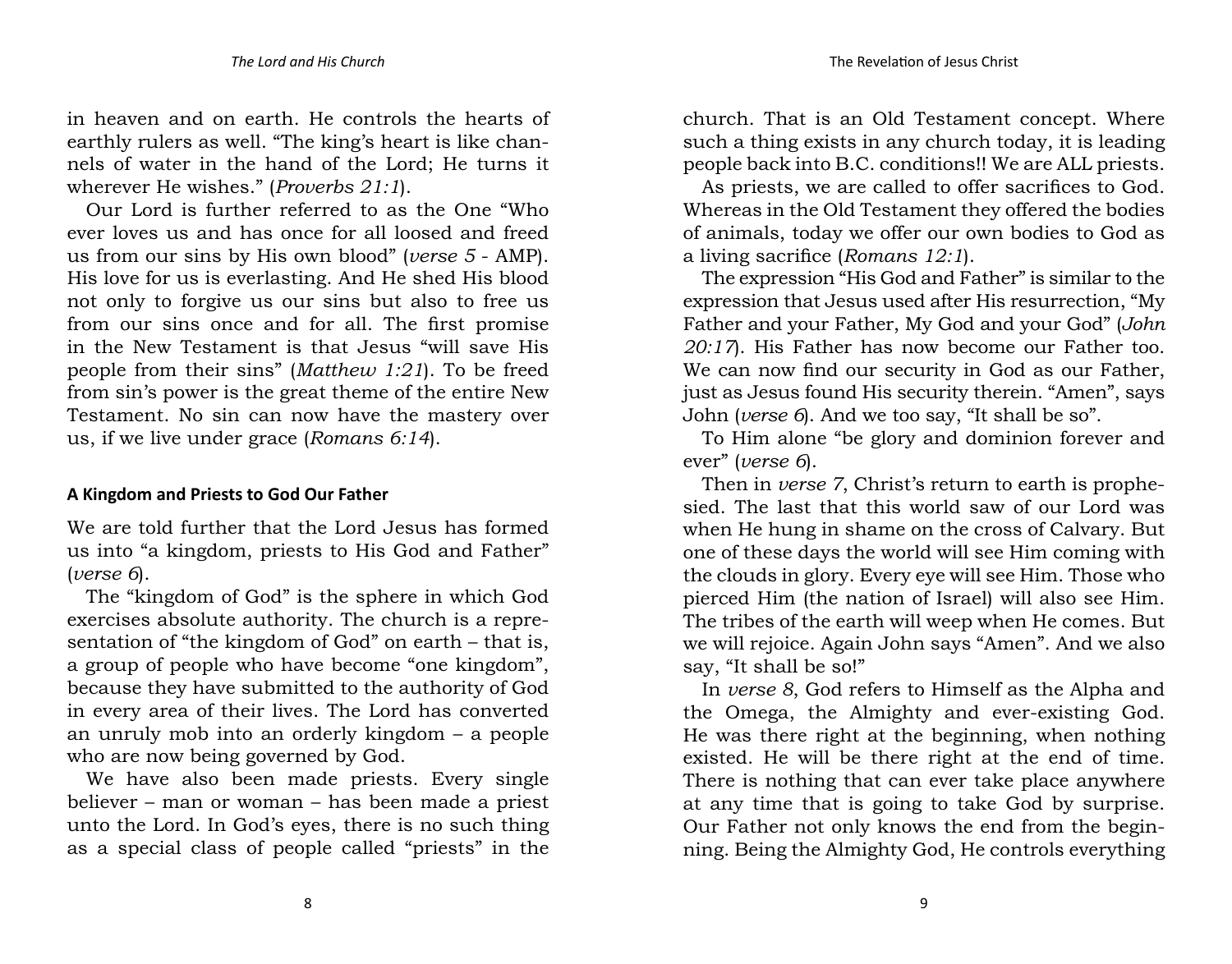as well. Therefore we need have no fear whatever concerning the future.

At the end of the book of Revelation, God is again referred to as the Almighty and the Alpha and the Omega (*chapters 19:6*; *22:13*). We could say that the whole book of Revelation is sandwiched between these two statements referring to the all-knowing, almighty power of our God and Father. This is what gives us perfect security, as we read in that book about the trials and tribulations that will befall God's people, and the calamities that will befall the world around us, in the last days.

#### **Seven Glorious Truths**

Some of the greatest truths that we need to be established in, during these days, are those concerning our Lord and our relationship with Him, that we have just considered:

- 1. The absolute trustworthiness of our Lord's promises;
- 2. His triumph over man's greatest enemy (death);
- 3. His total authority over everything in heaven and earth;
- 4. His everlasting and unchanging love for us;
- 5. His freeing us from sin's power;
- 6. His Father now being our Father too; and
- 7. His coming back to establish His kingdom on earth.

We need to be rooted and grounded in these truths if we are to remain steadfast and immovable in the times that are going to come.

#### <span id="page-8-0"></span>**[Chapter 2](#page-2-1)**

# **[Encouragement in Tribulation](#page-2-1)**

*"I, John, your brother and fellow-partaker in the tribulation and kingdom and perseverance which are in Jesus, was on the island called Patmos, because of the word of God and the testimony of Jesus. I was in the Spirit on the Lord's day, and I heard behind me a loud voice like the sound of a trumpet."*  (Revelation 1:9, 10).

#### **John Your Brother**

Here we read John calling himself "your brother". John was at that time the only living apostle of the twelve whom Jesus had chosen. He was about 95 years old when the Lord gave him this revelation on the island of Patmos. He had walked with God for about 65 years by then. But he was still a brother.

He wasn't Pope John or Reverend John. He was not even Pastor John! He was just an ordinary brother. Jesus had taught His disciples to avoid all titles and to refer to themselves always as only brothers (*Matthew 23:8–11*). And the apostles obeyed Him literally, unlike many today.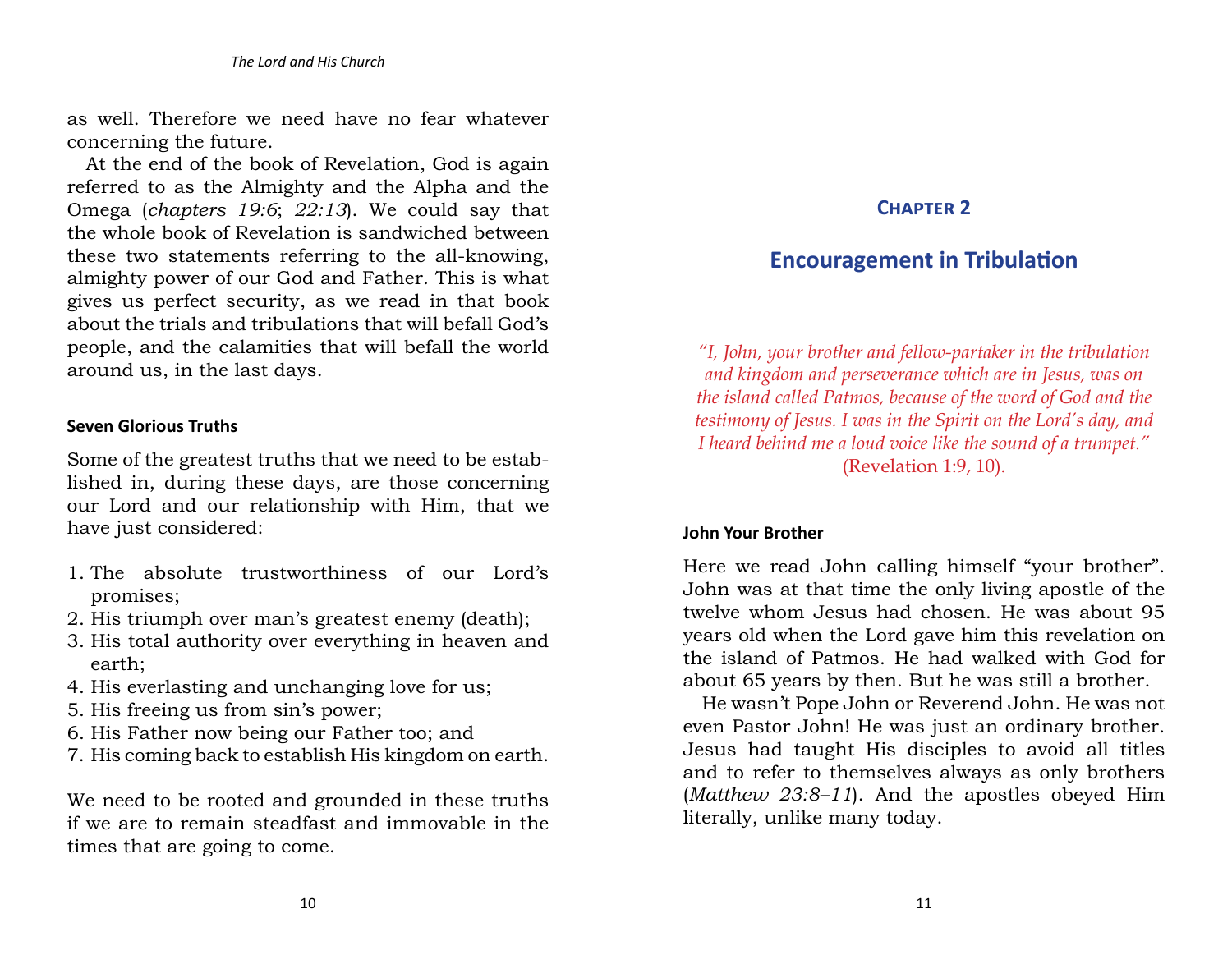We have only one Head and one Leader – even Christ. All the rest of us are brothers, whatever our ministry or our experience in the church may be.

#### **The Tribulation Which is in Jesus**

John also refers to himself as a "fellow-partaker in the tribulation which is in Jesus". Every wholehearted disciple of Jesus should be prepared to partake in the "tribulation which is in Jesus", as long as he is in this world.

John did not get this unveiling while living in comfort. He received it, while experiencing tribulation at Patmos, because he had been faithful to "the word of God and the testimony of Jesus" (*verse 9*). He had to experience tribulation himself in order to be able to write about the saints experiencing the great tribulation from the Antichrist in the last days. God takes us through trials and tribulations first before giving us a ministry to others who are facing tribulation.

Paul said,

*"God encourages us in all our affliction so that we may be able to encourage those who are in any affliction with the (same) encouragement with which we ourselves are encouraged by God"* (2 Corinthians 1:4 - AMP).

It is not surprising therefore that the doctrine that Jesus would come secretly and take (rapture) His church out of the world, before the great tribulation, arose for the first time in a country (England) where Christians were living in comfort, and at a time (mid-19<sup>th</sup> century) when they were not facing any persecution for their faith at all. Today this doctrine continues to be proclaimed and believed by Christians who live in ease and comfort, in countries where there is no persecution against Christians at all.

Since the prayers of most Christians are basically of this order: "Lord make my life more comfortable on earth", it is not surprising that they have gladly accepted this teaching of a pre-tribulation rapture of the church. Thus Satan has succeeded in lulling multitudes of Christians with a false comfort, so that they will be unprepared for the great tribulation when it does come upon them.

The words of Jesus are clear:

# *"In the world YOU HAVE TRIBULATION. But take courage; I have overcome the world"* (John 16:33).

He never promised that we would escape tribulation – whether small tribulations or the great one. But He did say that we could overcome even as He overcame. He is far more interested in making us overcomers than in saving us out of tribulation, because He is far more interested in our character than in our comfort.

Neither did Jesus ever say that escaping the great tribulation was a reward for faithfulness, as some teach. On the contrary, He said that those who forsook everything to follow Him would have even more tribulations than others who didn't follow Him (*Mark 10:30*).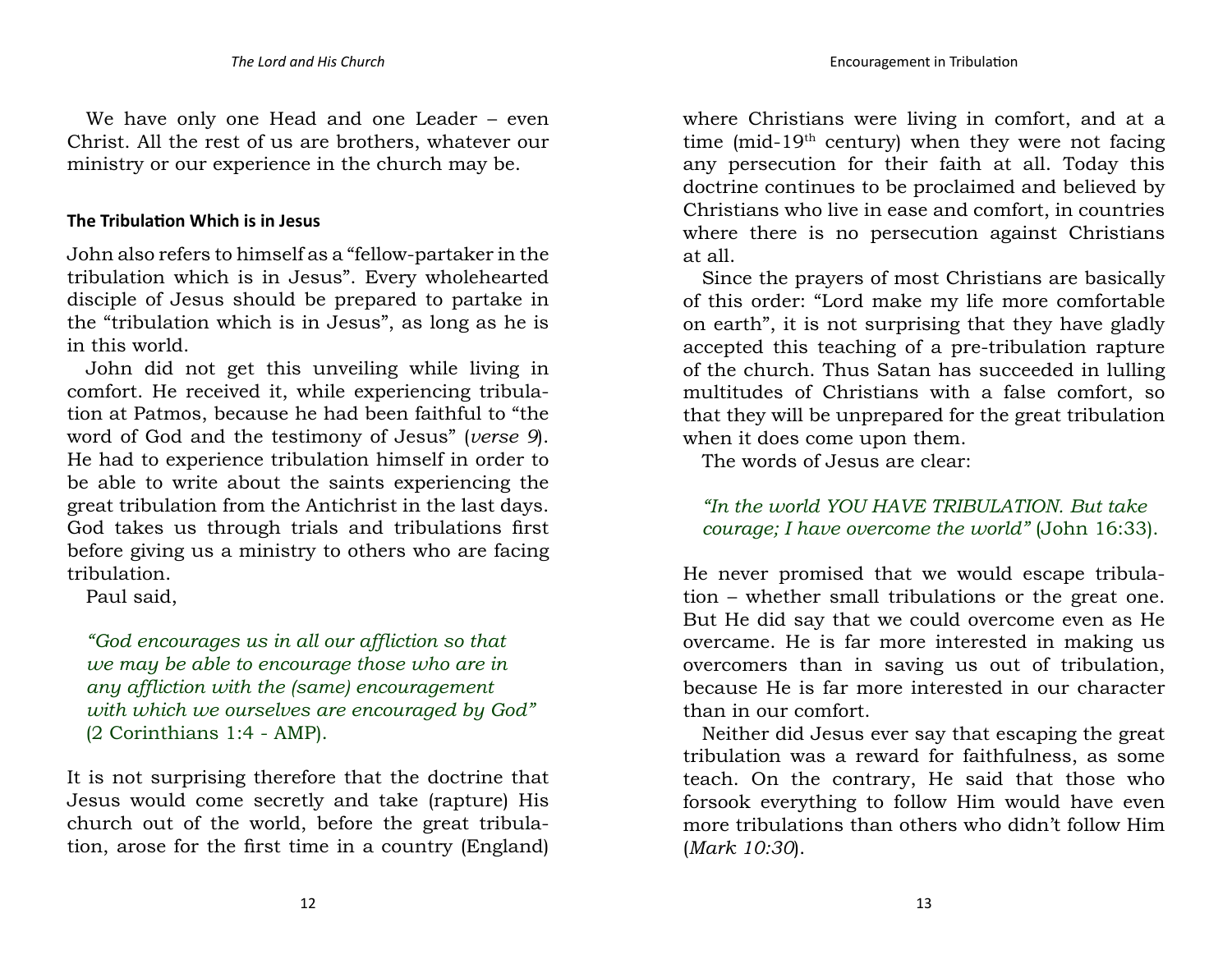When He prayed to His Father for His disciples, He said, "I do not ask Thee to take them out of the world, but to keep them from the evil." (*John 17:15*). He did NOT want His disciples to be raptured out of the world at that time, just because they were going to face tribulation.

In the 3rd-century when Christians were being thrown to the lions in the Roman amphitheatres and being burnt at the stake in different parts of the Roman empire, the Lord did not rescue them from such tribulations. The God Who shut the lions' mouths and took away the power of the fiery furnace in Daniel's day, did NOT do such miracles for these disciples of Jesus – for these were new-covenant Christians who were going to glorify God through death. Like Jesus their Master, they neither asked for, nor expected twelve legions of angels to come and protect them from their enemies.

From heaven, God watched the Bride of His Son being torn to pieces by lions and being burnt to ashes; and He was glorified in their testimony – for they had "followed the Lamb, wherever He went", even unto a violent physical death (*Revelation 14:4*). The only word that the Lord spoke to them was, "Be faithful until death and I will give you a crown of life." (*Revelation 2:10*).

Even today, when the disciples of Jesus are being tortured and persecuted for His Name in many lands, the Lord does not take them away from the earth. And He will not rapture us to heaven before the great tribulation either. He will do something far better. He will make us overcomers in the midst of the great tribulation.

Jesus is far more interested in saving us from evil than in saving us from tribulation. He permits us to go through tribulation because He knows that that is the only way that we can become spiritually strong.

Such a message is strange teaching indeed to a comfort-loving Christendom that has been coddled in their pews every Sunday for years by ear-tickling preachers. But this is the message that the apostles preached to the early churches.

*"They (the apostles Paul and Barnabas) strengthened the souls of the disciples, encouraging them to continue in the faith, saying, 'Through many tribulations we must enter the kingdom of God.'"* (Acts 14:22).

The little trials that we face at home and at work now, are but a preparation for the greater ones that will come in the days to come. That is why it is essential that we are faithful now. For God says,

*"If you have run with footmen and they have tired you out, then how can you compete with horses?"* (Jeremiah 12:5).

John speaks here about being a "fellow-partaker in the tribulation and kingdom and perseverance which are in Jesus" (*verse 9*). We have to enter into fellowship with Jesus in tribulation first, before we can share His throne with Him in His kingdom.

Perseverance is a great virtue that is emphasised throughout the New Testament. Jesus Himself said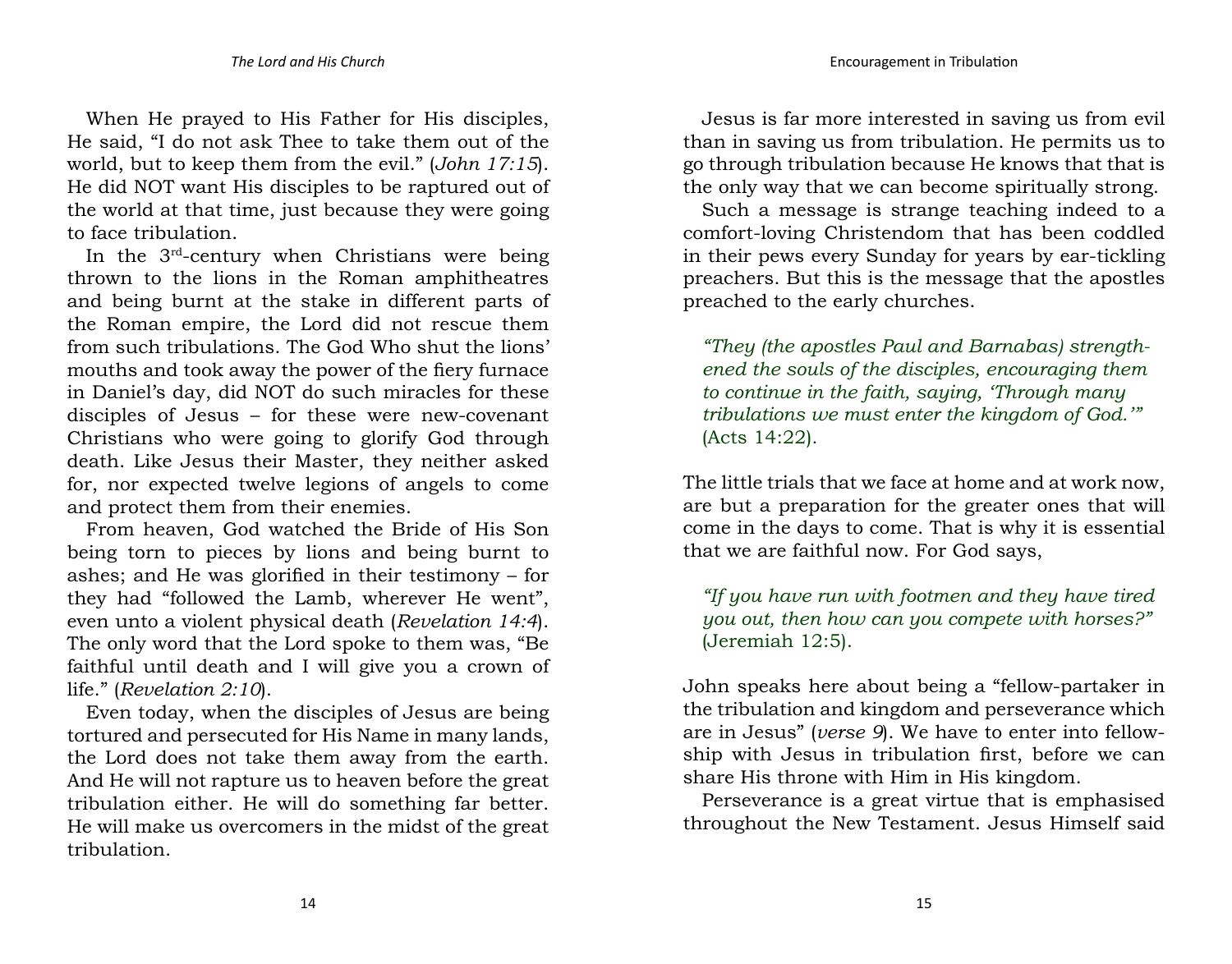"They will deliver you to tribulation … but the one who endures to the end shall be saved" (*Matthew 24:13*).

#### **Being "In the Spirit"**

John received this revelation on the Lord's day (*verse 10*). The first day of the week was called "the Lord's day" because that was the day that Jesus rose from the dead, having conquered sin, Satan, death and the grave.

The early disciples met together on the first day of every week, to build one another up and to break bread (*Acts 20:7*; *1 Corinthians 16:2*). They had no special days in the year. They had no "Good Friday" or "Easter" or "Christmas". They had been freed from keeping days and seasons etc., for they had come under the new covenant (*Colossians 2:16, 17*).

John was "in the Spirit" and that's why he heard the voice of the Lord. We can hear that voice too – if we are in the Spirit. It all depends on where our mind is set. If our mind is set on the things of earth, then the voices that we hear will be concerning earthly things.

We know, for example, that there are many voices in the radio-waves in the air around us. The voice that we pick up will depend on the frequency that our radio-set is tuned to. You can hear God's Word over radio or you can hear Satan's rock-music over it. The choice is yours.

It is just the same with our mind. If we are in the Spirit – that is if we are filled with the Spirit and our mind is set on the things that are above (*Colossians 3:2*) – we will be able to hear the Lord's voice.

But there are other voices in the air that are clamouring for our attention too. There are voices that would like to tell you how to make more money, how to get your share of the family property, how to settle scores with that person who cheated you and how to defend yourself against those who are spreading false stories about you etc., etc. Satan's radio stations are broadcasting lies, bitterness and anxieties etc., 24 hours of every day. All you have to do is tune in, and you can pick up what you like!!

When believers complain that God doesn't speak to them, it is not because God does not speak. He is speaking all the time. But their minds are tuned in to this world and its interests. I am convinced that there is much that the Spirit has spoken in the past that was meant for us, but which we never "picked up", because we were not in the Spirit.

You can sit in a meeting of the church and hear absolutely nothing that the Spirit is saying, even though you may understand everything that the preacher said. Someone sitting next to you who is "in the Spirit" may however hear the Lord's voice just like John did. John heard the Lord's voice so clearly that he says it was as loud as a trumpet! That's how loudly God speaks! But those who are deaf wont hear even the blast of a trumpet.

Let me exhort and challenge every one of you to keep yourself in the Spirit every day – especially in these the last days of this age. Keep yourself sensitive to sin and walk in humility before the face of God, so that your ears can be open to hear what the Lord has to say to you.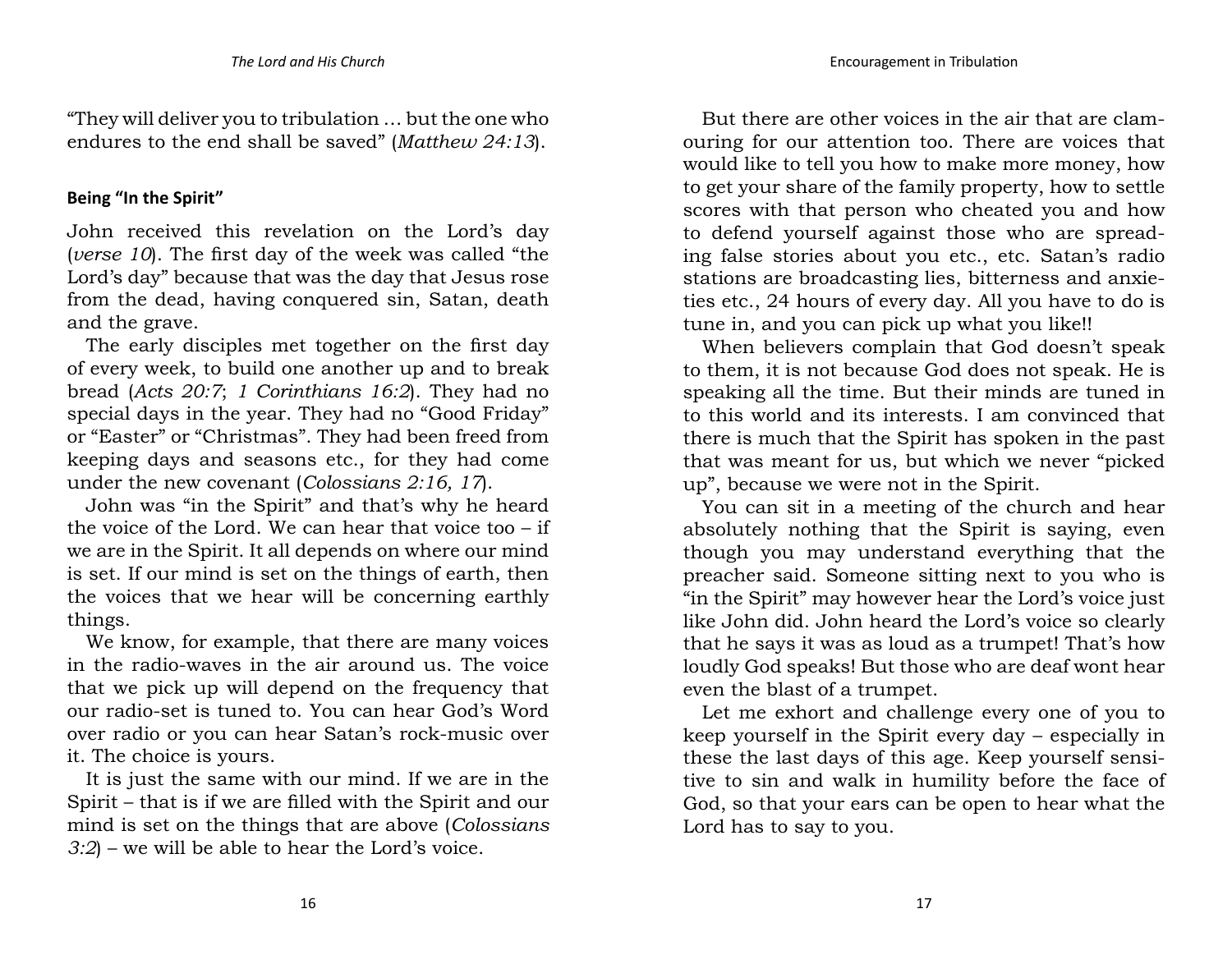#### <span id="page-12-0"></span>**[Chapter 3](#page-2-2)**

# **[The Risen Lord](#page-2-2)**

*"Write in a book what you see, and send it to the seven churches: to Ephesus and to Smyrna and to Pergamum and to Thyatira and toSardis and to Philadelphia and to Laodicea. And I turned to see the voice that was speaking with me. And having turned I saw seven golden lampstands; and in the middle of the lampstands one like a son of man, clothed in a robe reaching to the feet, and girded across His breast with a golden girdle. And His head and His hair were white like white wool, like snow; and His eyes were like a flame of fire; and His feet were like burnished bronze, when it has been caused to glow in a furnace, and His voice was like the sound of many waters. And in His right hand He held seven stars; and out of His mouth came a sharp two-edged sword; and His face was like the sun shining in its strength. And when I saw Him, I fell at His feet as a dead man. And He laid His right hand upon me, saying, 'Do not be afraid; I am the first and the last, and the living One; and I was dead, and behold I am alive forevermore, and I have the keys of death and Hades.' Write therefore the things which you have seen, and the things which are, and the things which shall take place after these things. As for the mystery of the seven stars which you saw in My right hand, and the seven golden lampstands: the seven stars are the angels of the seven churches, and the seven lampstands are the seven churches."* (Revelation 1:11–20)*.*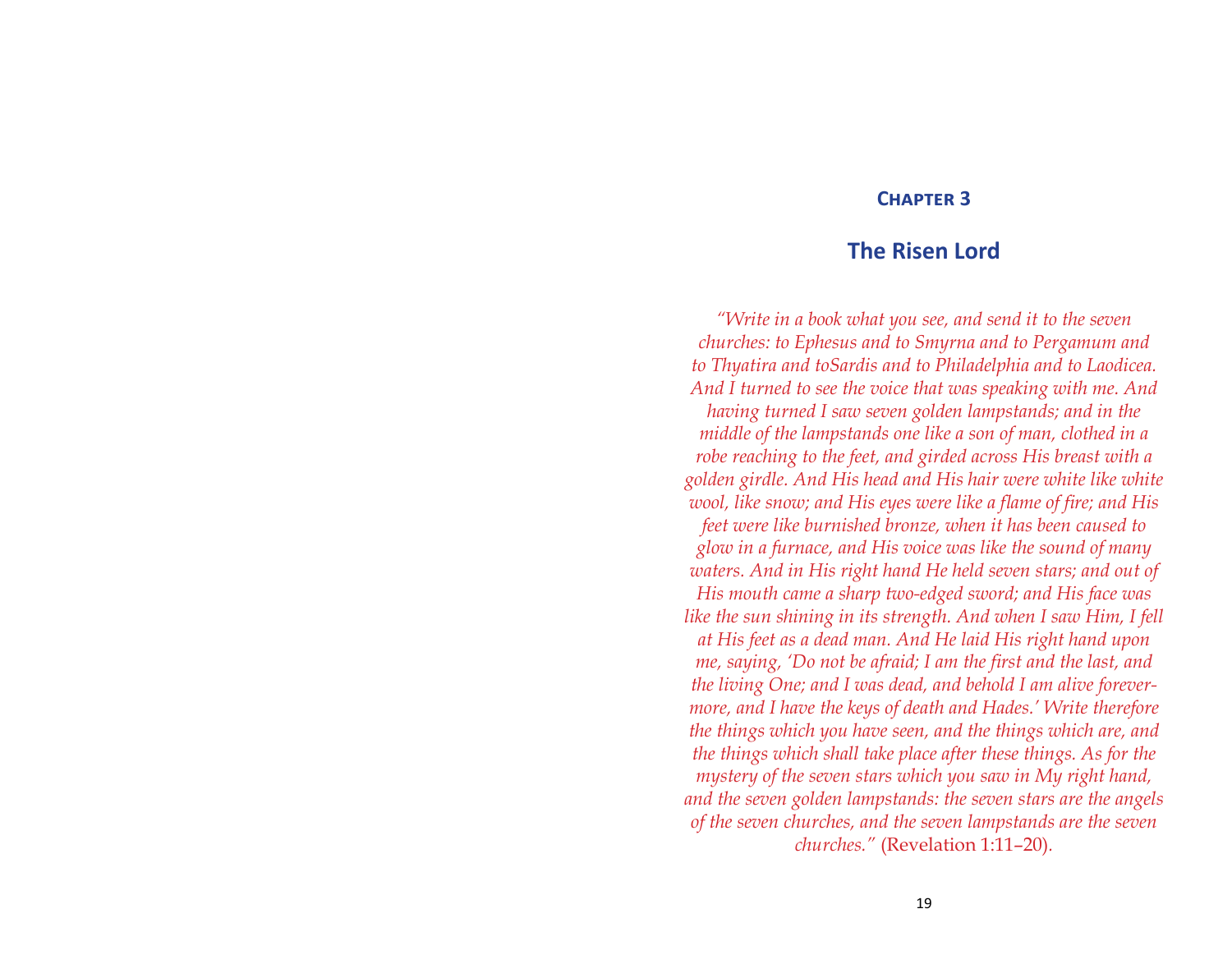#### **Seven Local Churches**

God gives us messages not only for ourselves but also for others. When God speaks to us, it is a good habit to write down what we hear, as John was commanded to do here (*verse 11*). He might otherwise have forgotten what God had spoken to him.

The message in this case was for the seven churches in Asia. What was known as Asia then is today a small part of Turkey. All these 7 churches were located within a radius of 75 miles of each other. But notice that even though they were so close to each other, they were still NOT collectively called "The CHURCH in Asia". They were called "The CHURCHES in Asia".

This is a small point but a very important one, nevertheless. "The church in Asia" would have meant that these churches had become a denomination with a central headquarters. But "The churches in Asia" indicate that each church was a local church directly under the headship of the Lord.

The church is a work of God, built by Christ. But denominations are the work of men. All the teachings and the writings of the apostles make it clear that the will of God is for each church to be directly under the headship of Christ, and not part of a denomination.

There was no bishop or superintendent in charge of these seven churches, to whom John could send these letters for distribution to the churches. Each letter had to be sent individually to the messenger of that church – for each church was an independent unit. The Lord had given apostles to the church. John himself was one of them. But the Lord had not appointed any bishops or superintendents.

There is no such thing, for example, as "The church in India". There are churches in India, and these are built by the Lord in different localities, each one directly under His headship.

Satan's final aim is to build his counterfeit world "church", Babylon. And his first step towards that goal was to group churches into denominations, many centuries ago. He knew that the task of building Babylon would have been impossible otherwise. We should not be ignorant of Satan's schemes.

The seven golden lampstands symbolise the seven churches (see *verse 20*). Under the old covenant, the temple had ONE seven-branched lampstand. This was because all the tribes of Israel were branches of one "denomination" with its central headquarters and leaders at Jerusalem.

But it is different under the new covenant. There are seven different lampstands, each completely separate from the other. The reason, as we saw above, was because each church was independently under the headship of Christ, although in fellowship with the other churches, through the Head.

The church being called a lampstand indicates that, in God's eyes, its primary function is to give light. The lampstands being golden indicate the Divine origin of a true church. It is built by the Lord and not by men.

A lampstand is not meant to be a mere decoration. Neither is a church! The light that every church should hold forth is God's Word, which alone is a light for our path in this dark world (*Psalm 119:105*). Instead of holding forth that light, when so-called "churches" begin to major on running schools and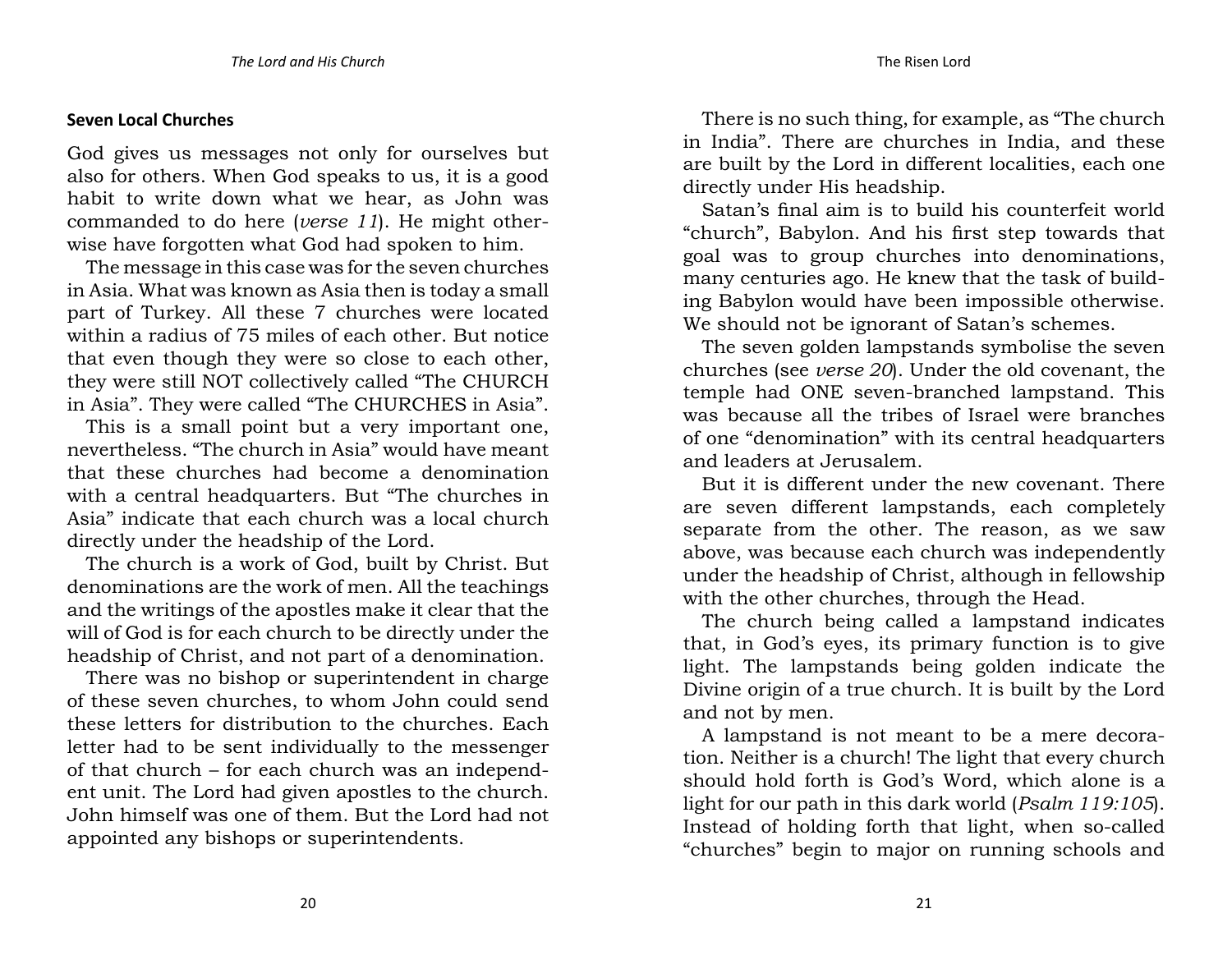hospitals and on doing social work, we can be sure that they have strayed from God's primary purpose.

#### **The Risen Lord**

When John turned around to see who was speaking, he saw Jesus (*verses 12, 13*). But he saw Him in the midst of the churches. It is through the local church that the Lord seeks to reveal Himself and to speak to others.

The first dwelling-place of God mentioned in the Bible is the burning bush that Moses saw in the wilderness (*Deuteronomy 33:16*). Like John at Patmos, Moses also turned aside at that time to see that marvellous sight. And that's when God spoke to him (*Exodus 3:3*).

Today the church is God's dwelling place. God desires every church to be aflame with His Spirit like that burning bush was. When people look at a local church, they should be able to see the life of Christ revealed through the members of that church. Then God can speak to people through the church.

John then goes on to describe the Lord Jesus as he saw Him. Even though the Lord is risen, He is still called the "Son of man", emphasising the fact of His identification with humanity permanently.

His long robe (undoubtedly white in colour) reaching to His feet, points to His High-Priestly ministry of intercession for us – for this was how the Jewish High-Priest was dressed when He went into the Most Holy Place of the tabernacle, on the day of atonement every year (*verse 13*).

The Lord was wearing a golden girdle (belt) across His breast (*verse 13*). Gold symbolises what is Divine. The girdle symbolises righteousness and faithfulness (according to *Isaiah 11:5*). This emphasises the perfect righteousness of God that was seen in Jesus' earthly life and the perfect faithfulness with which He keeps His promises to us.

His head and His hair were white like wool (*verse 14*). *Daniel 7:9* uses this very same symbolism to refer to God's eternity (His endless age).The white hair also speaks of wisdom. So this emphasises the fact that Jesus, although the Son of Man, is nevertheless also the Eternal God, perfect in wisdom.

His eyes were like a flame of fire (*verse 14*). That means that "all things are open and laid bare" to Him (*Hebrews 4:13*). His eyes penetrate through all religious veneer, and can see through the flowery and pious language and the "form of godliness" of the religious hypocrite. It also sees beyond the broken, stuttering words of the God-fearing soul into the sincerity of his heart. As a result, His evaluations are totally different from man's.

His feet were like burnished bronze (*verse 15*). Bronze was the material with which the altar of sacrifice was made (in the outer court of the tabernacle), where the sin-offering was slain. Bronze therefore symbolises God's judgment of man's sin at Calvary. While crushing the serpent's head, Jesus' feet had to be pierced on the cross (*Genesis 3:15*).

His voice was like the sound of many waters (*verse 15*). The rivers of living water symbolise the Holy Spirit (*John 7:37–39*). The speech of Jesus was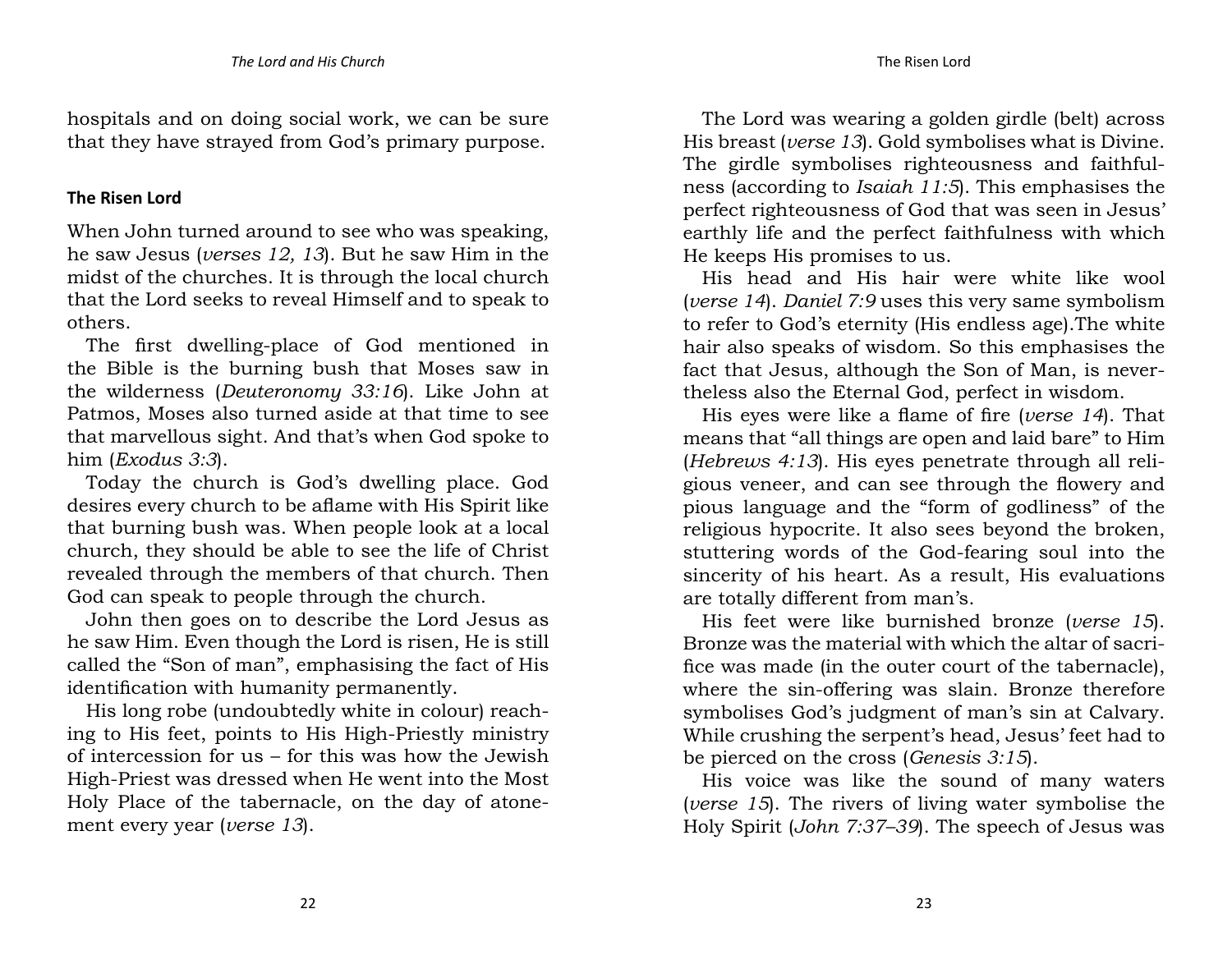always full of the gentleness and the wisdom of the Holy Spirit.

He held seven stars in His right hand (*verse 16*). The seven stars are the seven messengers of the churches (*verse 20*). God has ordained that the New Testament church be led by a plurality of elders (*Acts 14:23*; *Titus 1:5*; *Acts 20:17*). But God usually equips one among the elders with the gift of proclaiming the Word in the church, as His messenger. This one is referred to here as "the messenger of the church". (The word translated as "angel" is a Greek word which actually means "one who brings news" or "a messenger").

These messengers are held by Christ in His hand. That is why we are commanded to give double honour to the elders "who work hard at preaching and teaching" (*1 Timothy 5:17*).

It is necessary however, to mention that many elders of churches and many who preach God's Word today are NOT held by Christ in His hand, for they are self-appointed and not appointed by Him.

A messenger appointed by the Lord will be a man of God, who inspires your confidence, and through whose life and ministry you will be fed, led and blessed. Such a man should be respected – for he is held by the Lord in His hand. There are few men like that in the world today – but praise God there are a few.

God's servants are special targets of Satan. Therefore they are specially kept by the Lord in His hand. As long as they remain there in humility, Satan cannot touch them. But when they are puffed up, or if they sin and do not repent, then God allows Satan to inflict them in various ways so that they can come to repentance. It is a tremendous privilege to be held by the Lord as His messenger in His hand. But it has awesome responsibilities as well.

Out of Jesus' mouth came a sharp two-edged sword (*verse 16*). This refers to the Word of God that He speaks (*Hebrews 4:12*). We noticed in *verse 15* that His voice was like the sound of many waters. These two verses put together indicate that Jesus always speaks God's Word in the power of the Holy Spirit. He speaks with great gentleness, but He also rebukes firmly, where necessary.

His face was like the sun shining in its strength (*verse 16*). This is how Peter, James and John saw Him on the mount of transfiguration as well (*Matthew 17:2*). This symbolises the "unapproachable light" in which God dwells (*1 Timothy 6:16*). The holiness of God is compared here to the noonday sun, which we cannot look at directly. The sun is a ball of fire in which no germs or bacteria can dwell. No sin can dwell in the presence of God either (*Isaiah 33:14*).

#### **At the Feet of the Lord**

The same John who leaned on Jesus' breast at the last supper now falls at His feet as a dead man (*verse 17*). John had walked with God for 65 years. He was undoubtedly the saintliest man on earth at that time. Yet He could not stand erect in the Lord's presence. Those who know the Lord the most, reverence Him the most. Those who know Him the least, pretend to have a cheap familiarity with Him.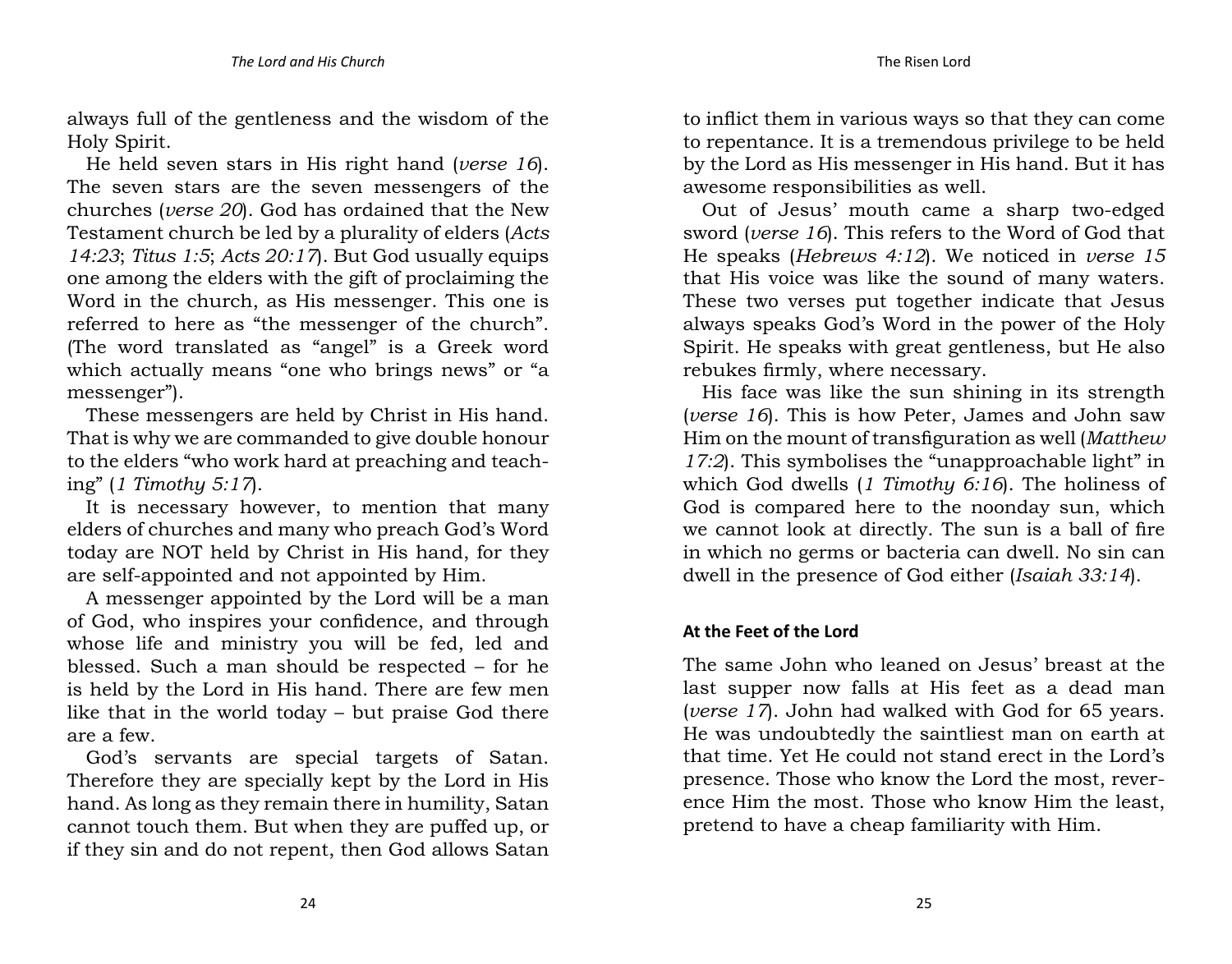The seraphs of heaven cover their faces before the Lord (*Isaiah 6:2, 3*). Job and Isaiah saw their sinfulness and mourned when they saw the glory of God (*Job 42:5, 6*; *Isaiah 6:5*). But "fools rush in where angels fear to tread" !! Such is the folly of the carnal believer.

The more we know the Lord, the more we will fall at His feet in adoring wonder, with our mouth in the dust. Only as we see the glory of the Lord constantly, will we see our own un-Christlikeness. Only then will we stop judging others and start judging ourselves. And only then will we experience His touch of power like John experienced at Patmos.

Jesus laid His right hand upon John (*verse 17*). This symbolised endowment with power and authority. He told John not to be afraid.

"Do not be afraid" and "Follow Me" are the two most oft-repeated statements of Jesus in the gospels. He speaks the very same words to us today.

Jesus went on to tell John that He was the First and the Last – the very same title used by the Father earlier (*verse 8*). He knows the end from the beginning and He Himself is before the beginning and after the end. This is why we need never fear.

Jesus then tells John how He has conquered death and the grave and now holds the keys of death and Hades (the place of departed spirits) (*verse 18*). Keys symbolise the power to open and close doors. Once it was Satan who had the power of death (*Hebrews 2:14, 15*). But when Jesus died and rose again, He took those keys from Satan.

Today Jesus has the keys of death and Hades. That means that if you are a wholehearted disciple of Jesus, seeking to do the will of God alone in your life, you cannot die until God's appointed time comes. No accident or sickness can claim your life, until Jesus decides that it is time to open the door of death for you to go through into His presence. This is a tremendous encouragement for all who are truly disciples of Jesus.

John may be persecuted by men at Patmos. But they could not kill him until God's time for him had come. And the Lord still had a ministry for John to fulfil.

John is now empowered and commissioned by the Lord for a new task – to write this wonderful book of Revelation (*verse 19*). We need to be empowered again and again by the Lord if we are to complete our ministry triumphantly.

#### **The Threefold Division of "Revelation"**

In *verse 19*, the Lord gives John the three-fold division of the book:

- i. What John has already seen (*Chapter 1*) the vision of a triumphant Lord Jesus saying, "Do not be afraid". Fear has absolutely no place in the heart of a disciple who has seen the glory of the Lord.
- ii. The situation in John's time (*Chapters 2 & 3*) referring to the condition of the seven churches in Asia Minor. The Lord's messages to these seven churches are a warning and a challenge to all churches of all time and to their "messengers".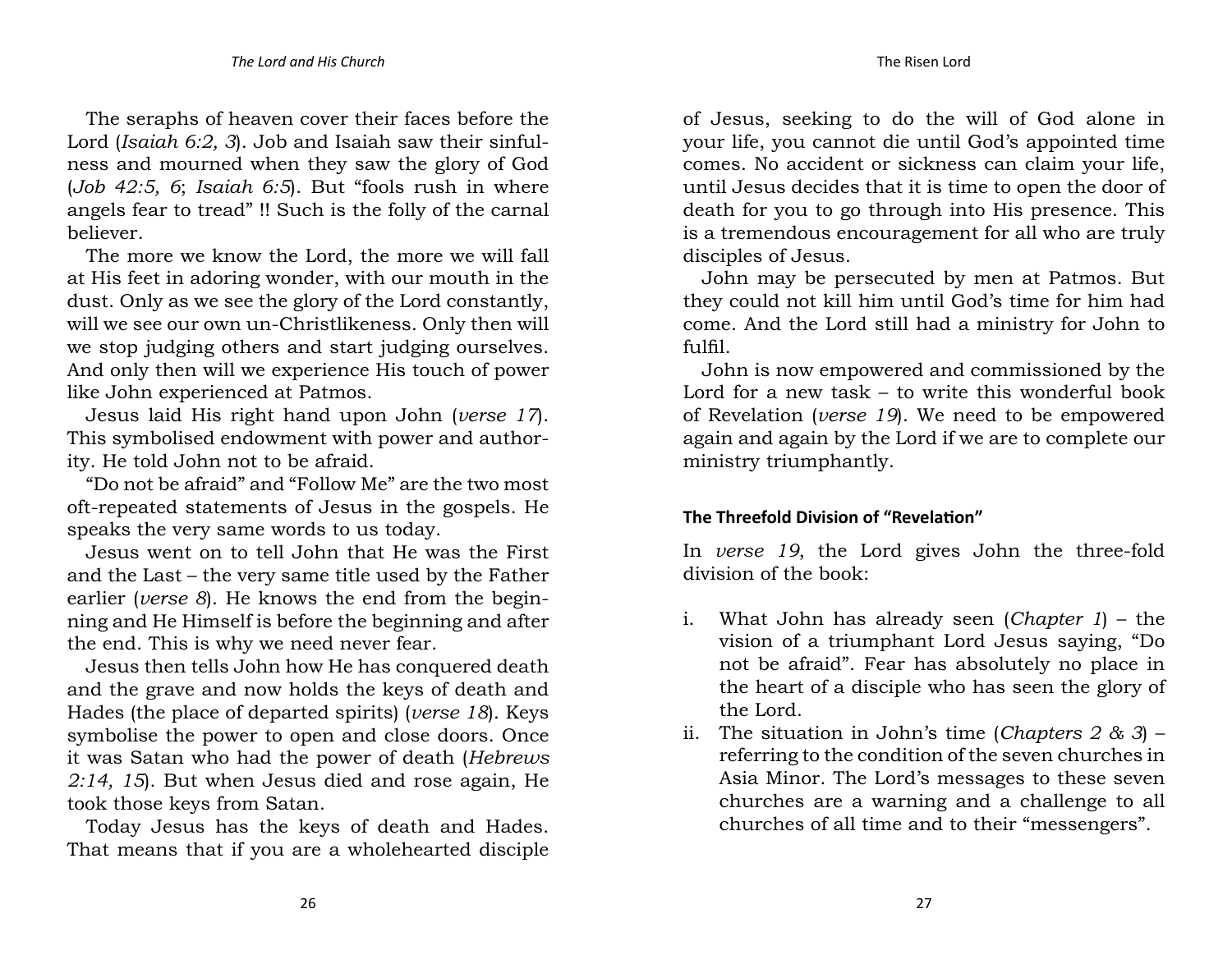iii. Events future to John's time (*Chapters 4 to 22*) – the phrase "after these things" that is used here, is used again in *Chapter 4:1*, indicating that the third part of the book begins there.

The Lord then explains to John the secret meaning of the lampstands and the stars (*verse 20*). We studied these when we looked at *verses 12 & 16*.

The Lord alone can give us revelation on the secrets of His Word. To receive such revelation, we need two indispensable qualities – the fear of God and humility.

*"The secret of the Lord is for those who fear Him … and He teaches the humble His way."*  (Psalm 25:14, 9).

Let us study these letters to the churches then in that spirit.

# <span id="page-17-0"></span>**[Chapter 4](#page-2-3)**

# **[The Loveless Church](#page-2-3)**

*"To the angel of the church in Ephesus write: The One who holds the seven stars in His right hand, The One who walks among the seven golden lampstands, says this: 'I know your deeds and your toil and perseverance, and that you cannot endure evil men, and you put to the test those who call themselves apostles, and they are not, and you found them to be false; and you have perseverance and have endured for My name's sake, and have not grown weary. But I have this against you, that you have left your first love. Remember therefore from where you have fallen, and repent and do the deeds you did at first; or else I am coming to you, and will remove your lampstand out of its place – unless you repent. Yet this you do have, that you hate the deeds of the Nicolaitans, which I also hate. He who has an ear, let him hear what the Spirit says to the churches. To him who overcomes, I will grant to eat of the tree of life, which is in the Paradise of God.'"* (Revelation 2:1–7).

#### **The Lord's Evaluation**

Although these seven letters are addressed primarily to the messengers of the churches, yet at the end of each message, we find an invitation to anyone who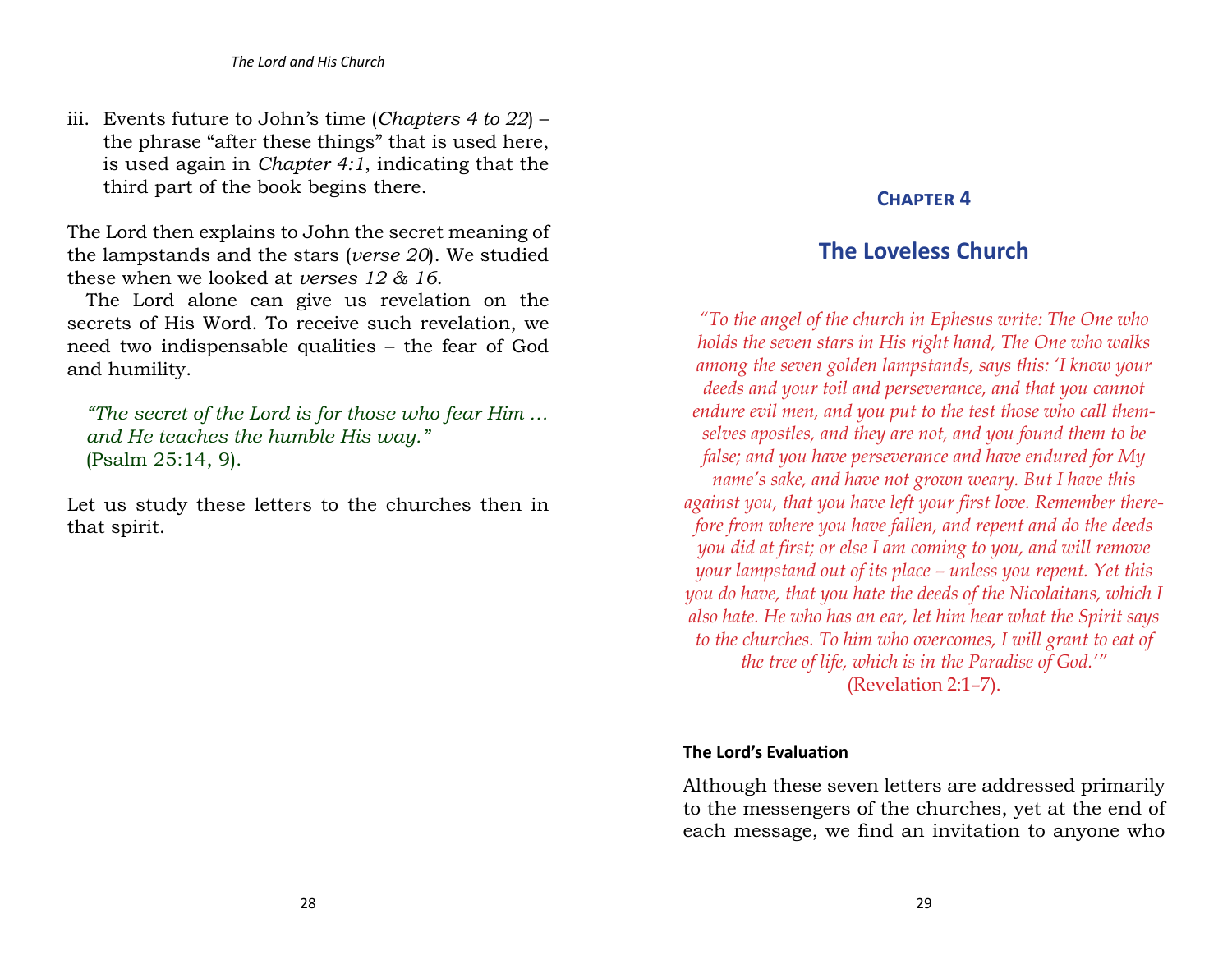has an ear to hear, to pay attention to what the Holy Spirit is saying to ALL the churches. They have a message therefore for every disciple in every church in every generation.

We saw in Chapter One that our Lord is described as the Faithful Witness. We see Him fulfilling this ministry in these letters of His. To use a modern expression, Jesus "tells it like it is". Christ is the Judge in the midst of His church, judging both the messenger and the church itself. He tells the messengers and the churches exactly what He thinks of them.

In His evaluations, the Lord doesn't "touch-up" the portraits like modern photographers do. He loves His people far too much to do that!! He knows that it is better that we deal with sin, worldliness, lukewarmness and self-centredness right now, than to have to face up with these things at His judgment-seat later. To be judged for these over there would not be profitable for us; and He has our eternal good in view. So it is good for us to pay careful attention to everything that the Lord says in these letters.

Where there is room for appreciation, the Lord expresses sincere appreciation. And where there is need for rebuke, He does not hesitate to rebuke scathingly. Cancer cannot be washed away with soap and water. It cannot be removed gently either. It has to be excised by radical surgery. Even so with sin.

#### **Appreciation Before Rebuke**

In the letter to the messenger at Ephesus, the Lord describes Himself as the One Who holds the seven stars in His right hand and walks among the seven churches (*verse 1*).

The Lord is always walking in the midst of the churches, examining everything that is said and done by everyone therein, and especially by the messengers Whom He holds in His hand. And He measures everything, not by the low standards that carnal Christians have, or even by the standard of the ten commandments, but by the plumbline of Divine righteousness.

He expresses His approval and appreciation first before He points out the failures (*verse 2*). The Divine nature is like that. The Lord always looks for that which is good first, and expresses appreciation for that, before pointing out what needs to be set right.

Man's nature however is quite different. He does not look for that which is good in others first, but for that which is bad. Man is naturally slow to appreciate and extremely quick to criticise. This is but one mark of the poison of the "Accuser of the brethren" that is in our system (*Revelation 12:11*). The more we partake of the Divine nature however, the more we will be like our Lord – quick to appreciate and slow to criticise.

It is good to follow this principle all through life: "I will never point out a fault to someone, in whom I have found nothing so far to appreciate".

Following that simple rule can lead us to greater heights of godliness than we have ever imagined. It will make us a far greater blessing in the church and far less of a nuisance to others than we have been thus far.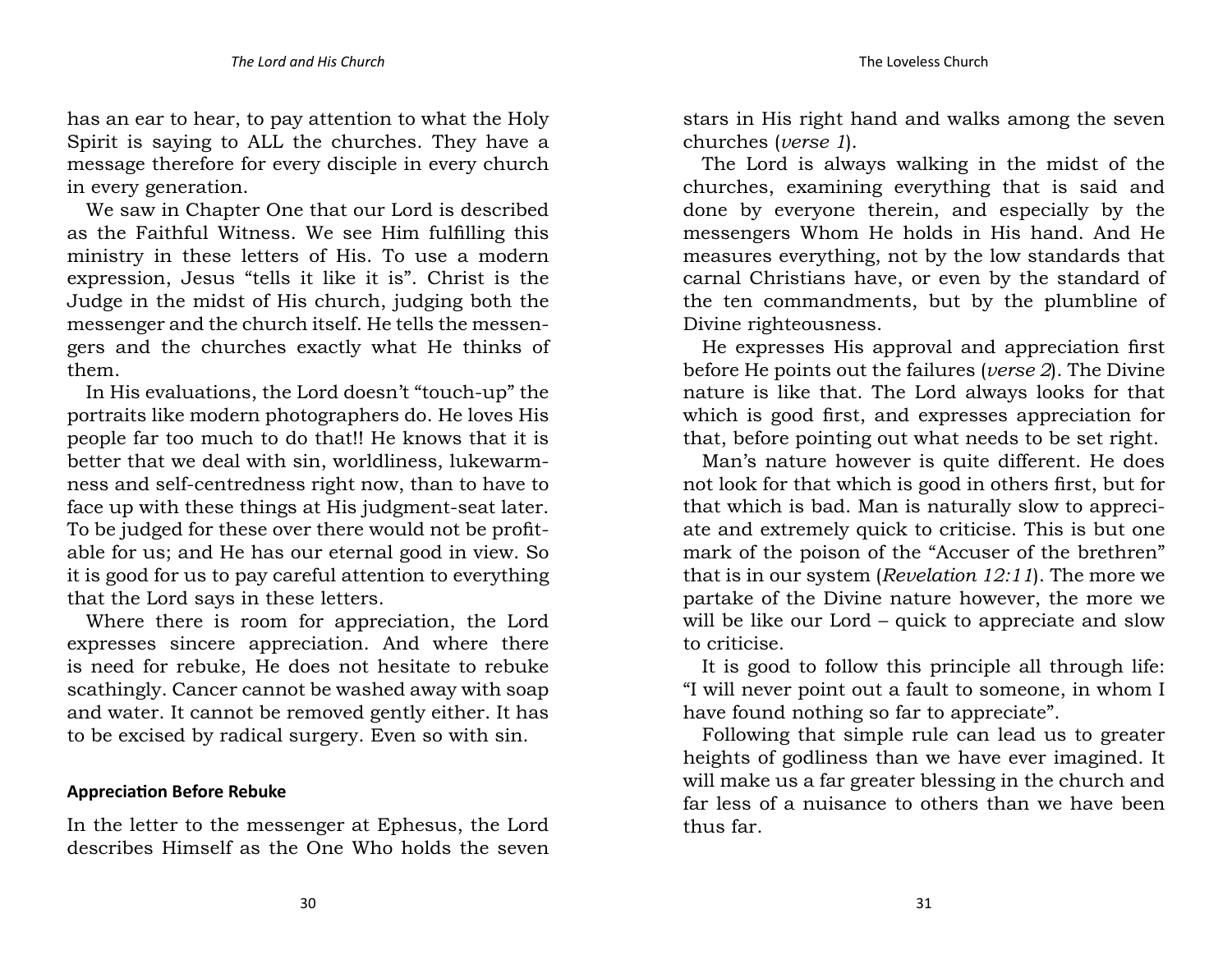It is only when we appreciate others that we have laid the foundation to constructively criticize them. Otherwise we will only be hurling bricks at them. You cannot write with a chalk on thin air. You need a blackboard if people are to see what you are writing. Even so, expressed appreciation forms the blackboard on which we can write and "speak the truth in love" to others. Then, what we say is also more likely to be accepted by them.

Appreciation and rebuke are both signs of love. But we must begin with appreciation first. Notice how Paul follows this principle even when writing to the carnal Corinthian Christians (*1 Corinthians 1:4–10*).

The Lord commends the messenger at Ephesus for his toil and perseverance and for his efforts to keep the church pure from evil men. No doubt he had fought a battle against worldliness to keep it from entering the church. Not only that, he had also striven to keep the church pure in doctrine. He had tested those who claimed to be apostles and had proved their claims to be false.

The Lord's reference to "apostles" in *verse 2* clearly indicates that there were other apostles in the church in the first century, besides the eleven whom the Lord had appointed when He was on earth. Christ has given apostles to the church even after He "ascended on high" (*Ephesians 4:11*), and there are apostles even today. But there are also many who claim to be apostles who are not. And so we must not be deceived by false apostles (*verse 2*).

The messenger in the church at Ephesus had also "endured" for the sake of the Lord's Name without giving up (*verse 3*). What a wonderful man this messenger was, according to the standards of most believers. And what a wonderful church the Ephesian church appeared to be – one that toiled, persevered, kept away evil men, kept out false doctrine and exposed deceivers – thus emphasising both purity of life and purity of doctrine.

#### **You Have Left Your First Love**

One would have thought that such a church had everything that the Lord wanted to find in a church. But alas it was not so. It lacked the main thing that the Lord looked for. It had left its first love – love for the Lord and love for one another (*verse 4*).

What the Lord said to them was essentially this:

"In the midst of all your zeal and your activity, you have lost sight of ME. You have lost that fervent devotion that you once had for Me. You have kept yourself from evil and you have steered clear of doctrinal error. But remember how you loved Me fervently when you were first converted and how you did everything out of love for Me then. Now everything has degenerated into a dry routine. You're still going to the meetings, reading your Bible and praying. But it has all become a ritual."

The church here had become like a wife who once served her husband joyfully out of love for him, but who now considers the same tasks a drudgery – because the fire of love has gone out of her marriage. In the olden days, she used to wait eagerly for her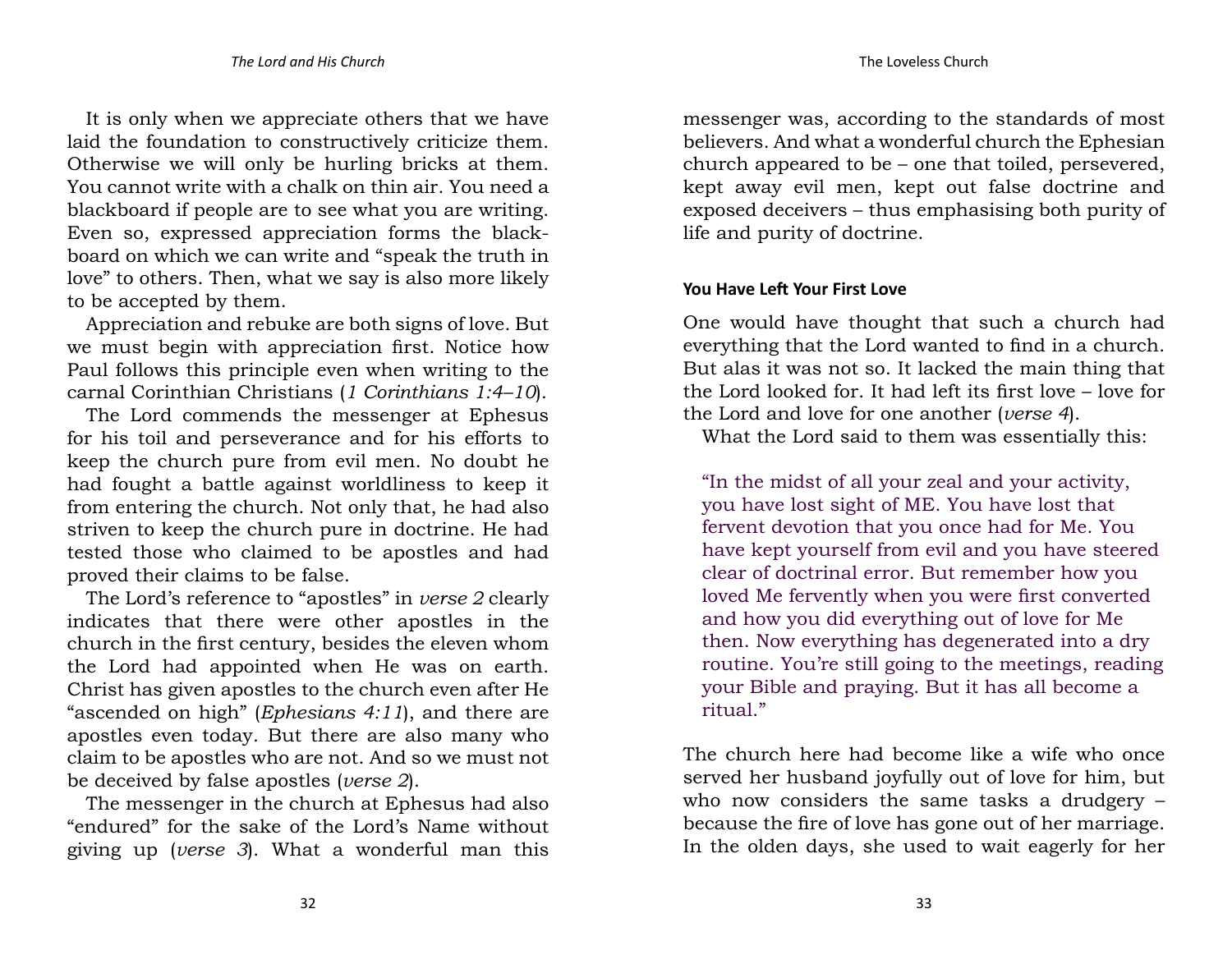husband to come back from the office every evening. But not now. She is still faithful to Him, but she has lost her first love.

What does a true husband desire from his wife first of all? Is it her love or her labours? Certainly, it is her love. It is the same with the Lord. He desires the love of our hearts first and foremost. When that is gone, everything that we do becomes dead works.

Good works become dead works when love for God is not the motivating force behind them.

The believers here had also lost their fervent love for each other. They were no longer able to bear with each other's weaknesses or to overlook each other's sins. They had lost their first love for one another too.

The messenger had lost his first love – and gradually the church too had become like its messenger.

This was not a small error. It was a great fall – for the Lord says, "Remember therefore from where you have fallen." We usually think of a believer as having fallen only when he falls into adultery or theft or smoking etc. When we become sensitive to the voice of the Spirit however, we will recognise that even a slight loss of devotion to the Lord and a slight cooling off in love for others is also evidence of backsliding.

#### *From where had the church in Ephesus fallen?*

Ephesus was the place where some 40 years earlier the apostle Paul had come and established a church. There was such a revival there at that time that the whole city had known about it (*Acts 19*). Here was a church where Paul had laboured for three years, preaching DAILY with tears (*Acts 20:31*). When finally he left Ephesus, he called the elders of the church and warned them of some of the dangers that the church would face after his departure (*Acts 20:17–35*).

Four years later, Paul wrote a letter to them – a letter containing some of the deepest truths of the new covenant found in the entire Bible. He could write to them about such matters because he considered the church at Ephesus to be the most mature and most spiritually-minded of all the churches that he had established. We also notice from the letter that Paul had found nothing to rebuke or correct in them. Such was the high position that they had occupied at one time.

Paul's letter could be called the first letter to the Ephesians. Here in *Revelation 2*, we see the second letter to the Ephesians. The story is entirely different now. A new generation had arisen in the church and they did not have the devotion or the spirituality of their fathers.

This is the sad history of almost every church and movement in Christianity, throughout these twenty centuries. The second generation has the same doctrine, but not the same life as their fathers.

And so the Lord tells the church at Ephesus, "Remember therefore from where you have fallen".

#### **The Need for Repentance**

There was only one solution for this problem. "Repent and do the deeds you did at first", says the Lord (*verse 5*).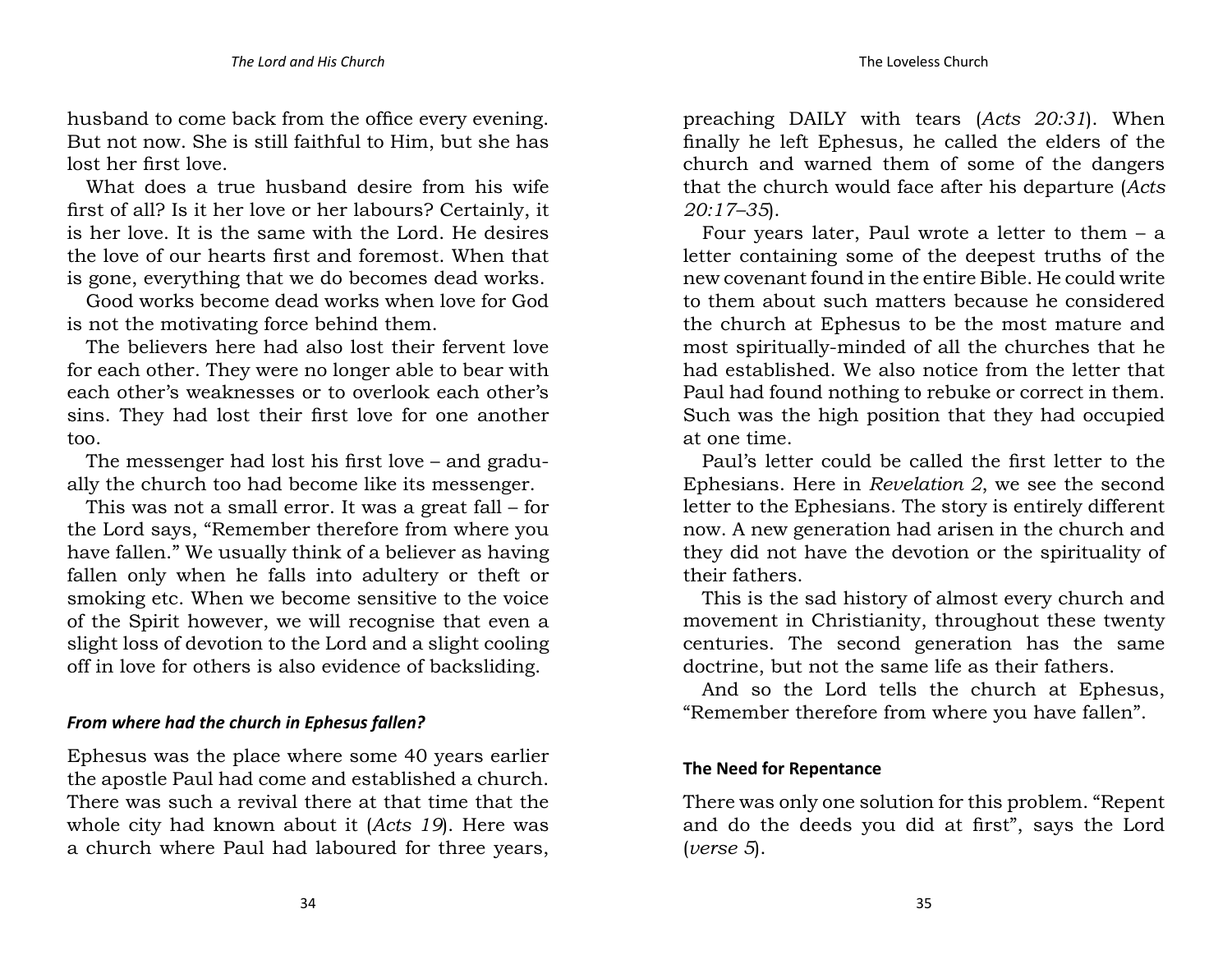The word that we normally think of preaching to unbelievers – "REPENT" – is the word that the Lord preaches to the church. "Before you tell others to turn from their sins, turn from your own sin of leaving your first love", He tells them. They must mourn for having left their first love.

"Do the deeds you did at first", says the Lord (*verse 5*). If their works did not spring out of love, then all their activities had no value before Him. Their works were wood, hay and straw now, fit only for being burnt.

The motive behind each action is what gives value to the action. The motive behind your perseverance and your toil and your purity is what makes them acceptable or unacceptable to the Lord. In the day that we stand before the Lord, we shall find that the question "WHY?" will be far more important than the question "WHAT?". Why we did what we did will be the test by which the Lord evaluates all our actions. We must never forget this.

Whatever does not spring out of love for the Lord is a dead work.

Remember, that we are commanded to repent of dead works. *Hebrews 6:1* tells us that this is part of the foundation for pressing on to perfection in our lives.

If the messenger and the church do not repent, then the Lord says that He will remove their lampstand from out of its place. That means that He will no longer consider them thereafter as one of His churches on earth. They may still have their meetings and their conferences, and their numbers may keep increasing. But, as far as the Lord is concerned, they would be dead and non-existent, without the anointing of His Spirit and without His grace.

That is how serious the loss of first love can be.

**The Nicolaitan Hierarchy**

The Lord then commends the messenger for hating the deeds of the Nicolaitans which He also hated (*verse 6*).

There is no reference anywhere in Scripture that tells us who the Nicolaitans were or what they did. So we cannot be certain about what deeds the Lord was referring to. However, the word "Nicolaitans" means (in Greek) "conquerors of the people".

If that was what the Lord meant, then it would be a reference to those who sought to "lord it over the flock" (*1 Peter 5:3*) – elders who behaved like kings and not like servants. Such elders set themselves up as a separate priestly class (as the Levites were in the Old Testament) and rule over other believers. The Lord said that He hated the deeds of the Nicolaitans.

Today we have Christian preachers using titles such as "Reverend" (a title that is used in Scripture for God alone – *Psalm 111:9* - KJV) and "Pastor" (which is a gift and not a title or an office – *Ephesians 4:11*) etc., to exalt themselves over others in the church.

However, it is not just with titles that preachers seek to rule over others. There are many who call themselves just "brothers" who dominate their fellowbelievers by their soul-power (dominant personality), their financial-power and their spiritual gifts.

All this is Nicolaitanism and it is nauseating to God.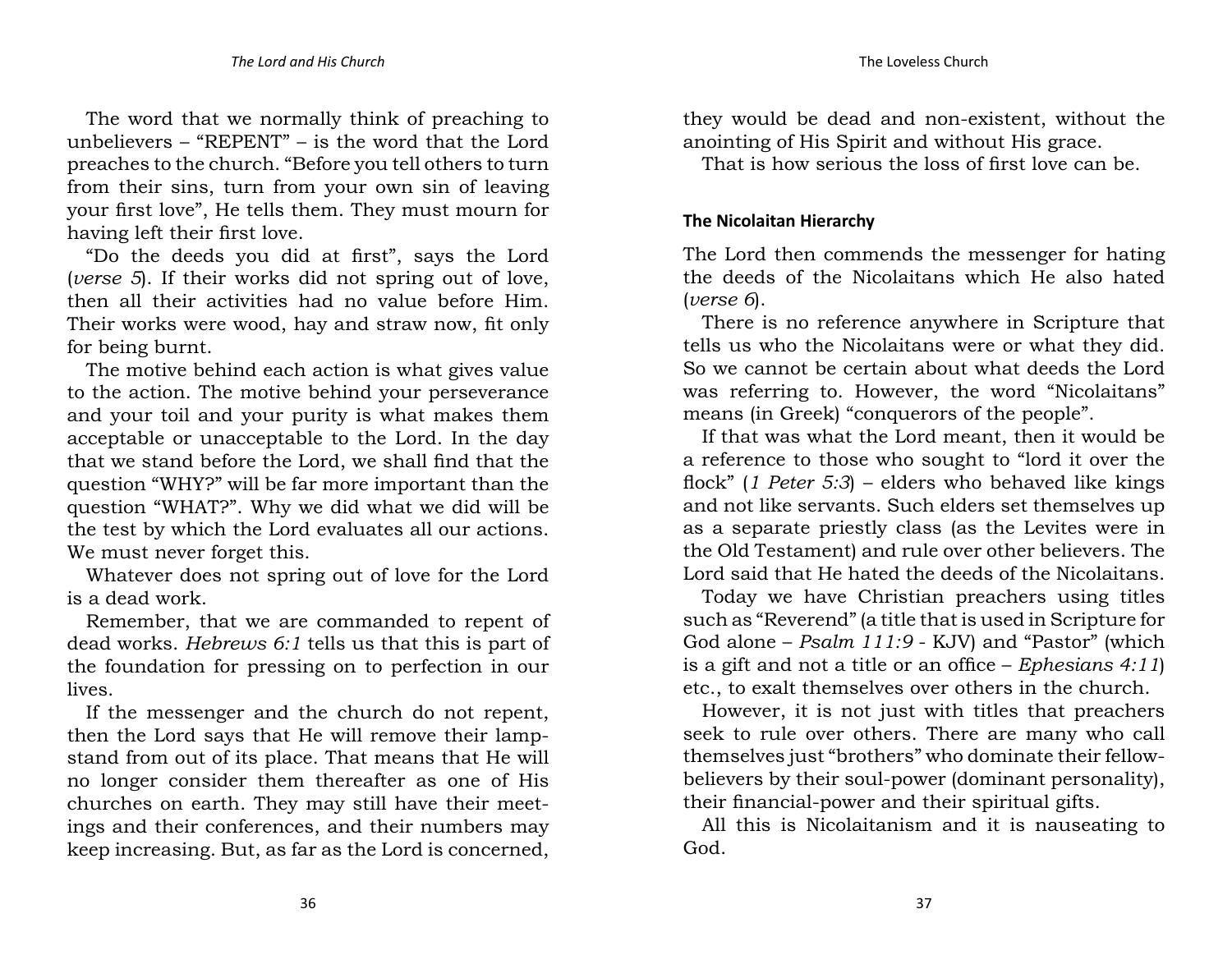In India we see the sad spectacle of multitudes of Christian churches and organisations ruled by their Western masters through money-power. Because of financial indebtedness and the obligations that have come through being invited to Western countries, many Indian believers have ended up as slaves of "the white man". Such slavish subservience of one believer to another is "Nicolaitanism" and is an abomination in God's eyes.

Consider another form of Nicolaitanism. The Roman Catholic church teaches that Mary is a mediator between Christ and man. Their priests then act as further mediators between the Roman Catholics and Mary!! But this unScriptural mediatorial attitude can be practised just as much by a Protestant pastor as by a Roman Catholic priest!

When a pastor "finds God's will" for one of his flock in matters concerning employment or marriage or whatever, he is acting as a Nicolaitan mediator. By such methods, priests and pastors gain power over their flock in a way that God detests.

To give spiritual counsel and advice is a godly thing. But to "find God's will" for another member of the body of Christ is to rob him of his connection with Christ as his Head.

Under the old covenant, there were prophets who found God's will for the people, because the Holy Spirit had not been given to individuals then. But now, under the new covenant, things are different. All can know God personally (*Hebrews 8:8–12*). In fact the Lord eagerly desires that every member of His church (His body) should have a direct connection with Him as Head (*Colossians 2:18, 19*). Nicolaitans however hinder this.

The church in Ephesus had successfully resisted Nicolaitanism. They hated it, and the Lord commended them for it because He hated it too. He hated it in the first century and He hates it still.

What about you? Do you hate this evil just as much as the Lord hates it? If not, you are unlike Christ, and you cannot be a true messenger of His. A Nicolaitan can never build the body of Christ.

**The Call to the Overcomers**

Finally, the Holy Spirit exhorts everyone who has an ear to hear, to hear what He is saying, for the message is for ALL the churches (*verse 7*). Not every believer is willing to obey what the Lord has to say – for most of them are either wanting to have their own way or wanting to please their fellowmen. Recognising this fact, the Holy Spirit proceeds to challenge individuals in the church to an overcoming life.

The Holy Spirit gives recognition here to a group of wholehearted and faithful believers whom He calls "overcomers", in the midst of a church. These are the ones who overcome sin and worldliness and who stand faithfully for the Lord in the midst of the spiritual decline around them.

In every locality, God is looking for those who will stand true to His standards and who will fight for those standards at any cost. In the letters to the seven churches, we see that the Lord is primarily interested in the overcomers. Even today, He looks for overcomers in every place. He may not find them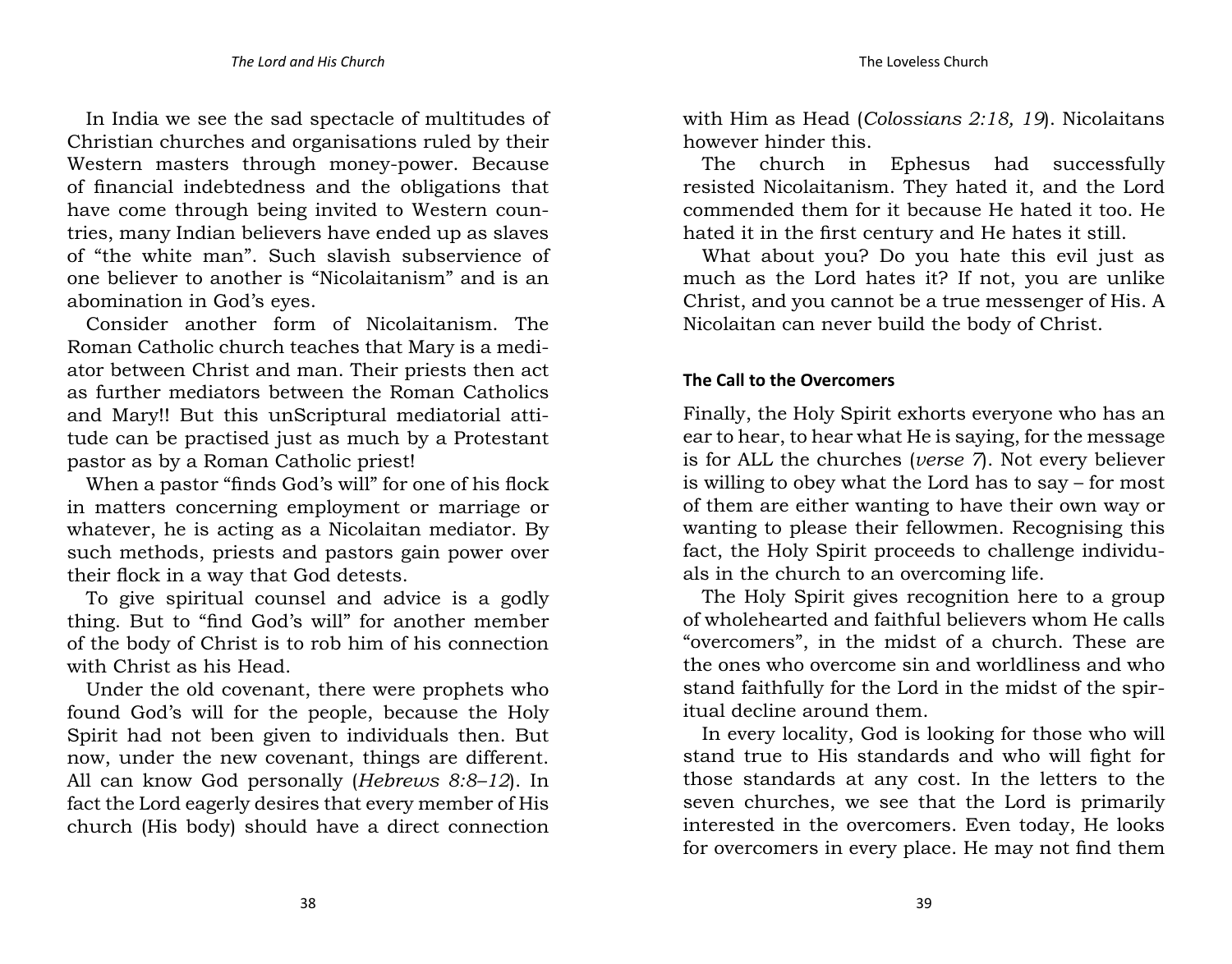in every church, but He looks for them in every locality.

The Lord promises a reward to those who overcome. In this case, it was the privilege of eating from the tree of life (*verse 7*) – the privilege that Adam missed. The tree of life is a symbol of the Divine life, the Divine nature. The greatest reward that God can ever give a human being is to partake of His nature. Here on earth, even most believers don't think too highly of this. But in the clearer light of eternity, we shall discover that this is indeed the greatest of all rewards that God can ever give a human being.

# <span id="page-23-0"></span>**[Chapter 5](#page-2-4)**

# **[The Suffering Church](#page-2-4)**

*"And to the angel of the church in Smyrna write: The first and the last, who was dead, and has come to life, says this: 'I know your tribulation and your poverty (but you are rich), and the blasphemy by those who say they are Jews and are not, but are a synagogue of Satan. Do not fear what you are about to suffer. Behold the devil is about to cast some of you into prison, that you may be tested, and you will have tribulation ten days. Be faithful until death, and I will give you the crown of life. He who has an ear, let him hear what the Spirit says to the churches. He who overcomes shall not be hurt by the second death.'"* (Revelation 2:8–11).

#### **Tribulation**

The Lord describes Himself here as the First and the Last, the One Who has overcome death. A church that is facing opposition and persecution needs to see the Lord as the One Who is in control of all events from the beginning to the end and as One Who has conquered man's greatest enemy – death.

The Lord has no charges at all against this church.

It was a church facing tribulation, poverty and slander.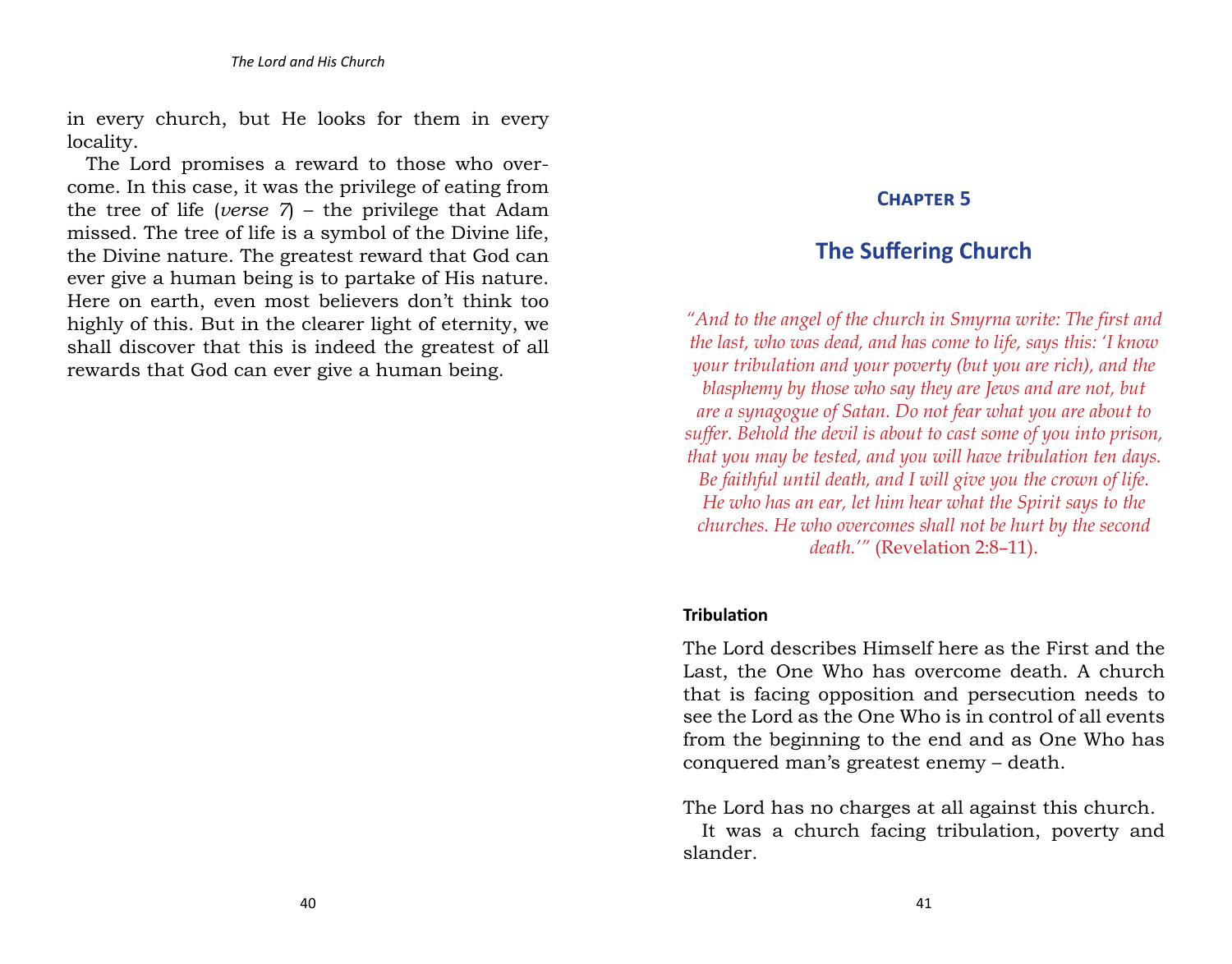Tribulation is a recurring theme in the book of Revelation – and notice that it is faced by the most faithful among God's children, and not by compromisers. In the first chapter of Revelation, we saw John undergoing tribulation. Here we see a faithful church undergoing the same. It is a church against which the Lord does not have a single charge, that is being persecuted. The worldly, compromising churches have an easy time.

All this is meant to remind us that tribulation is a part of God's perfect will for His wholehearted children. So when we ourselves are faced with the great tribulation one day, we need not think that some strange thing has befallen us. We will be treading the same pathway that God's faithful children have trodden through the centuries.

God allows the very best among His children to face tribulation. It was so in the first century. It has been so throughout these 20 centuries of churchhistory. And it will be so even at the end of time.

The best of God's children, the most faithful among them, the elite commando-troops of the Lord's army will be the ones who will be here on earth to stand as witnesses for Him in the days of the Antichrist. Every General sends his best troops to where the battle is raging the thickest. The Lord does the same too. It will be a great privilege and honour to be among those troops of the Lord.

God will certainly not take the overcomers away to heaven at a time when He needs their testimony on earth the most. He has never done that in the past and He will not do that in the future either.

The Lord's elite troops who stand up to the Antichrist in the days of the great tribulation are referred to in the book of Revelation as those "who keep the commandments of God and hold to the testimony of Jesus" (*Revelation 12:17*). They will refuse to bow down to the Antichrist or to receive his mark on their bodies. Many of them will therefore have to lay down their lives for their faith (*Revelation 13:7, 8, 15–17*). Thus they will join that select company of martyrs of all time who "did not love their lives even to death" (*Revelation 12:11*).

None of us naturally have the courage to face death for the Lord. But if God has called us to seal our witness with our blood, then we can rest assured that He will give us special grace for that when such a time comes. It was through such a special supply of grace that every Christian martyr faced death fearlessly in the past. And what God did for them He will do for us too – even for the weakest and the most cowardly among us. All we have to do is tell Him that we want to be faithful to Him at any cost. If we have the willingness, God will give us the boldness.

#### **Poverty**

The saints in the church at Smyrna were poor. Poverty is another thing that God's faithful children have faced throughout church-history.

Many Old Testament saints were rich. God had promised earthly wealth as a reward for obedience in Old Testament times, because Israel was called to possess an earthly kingdom.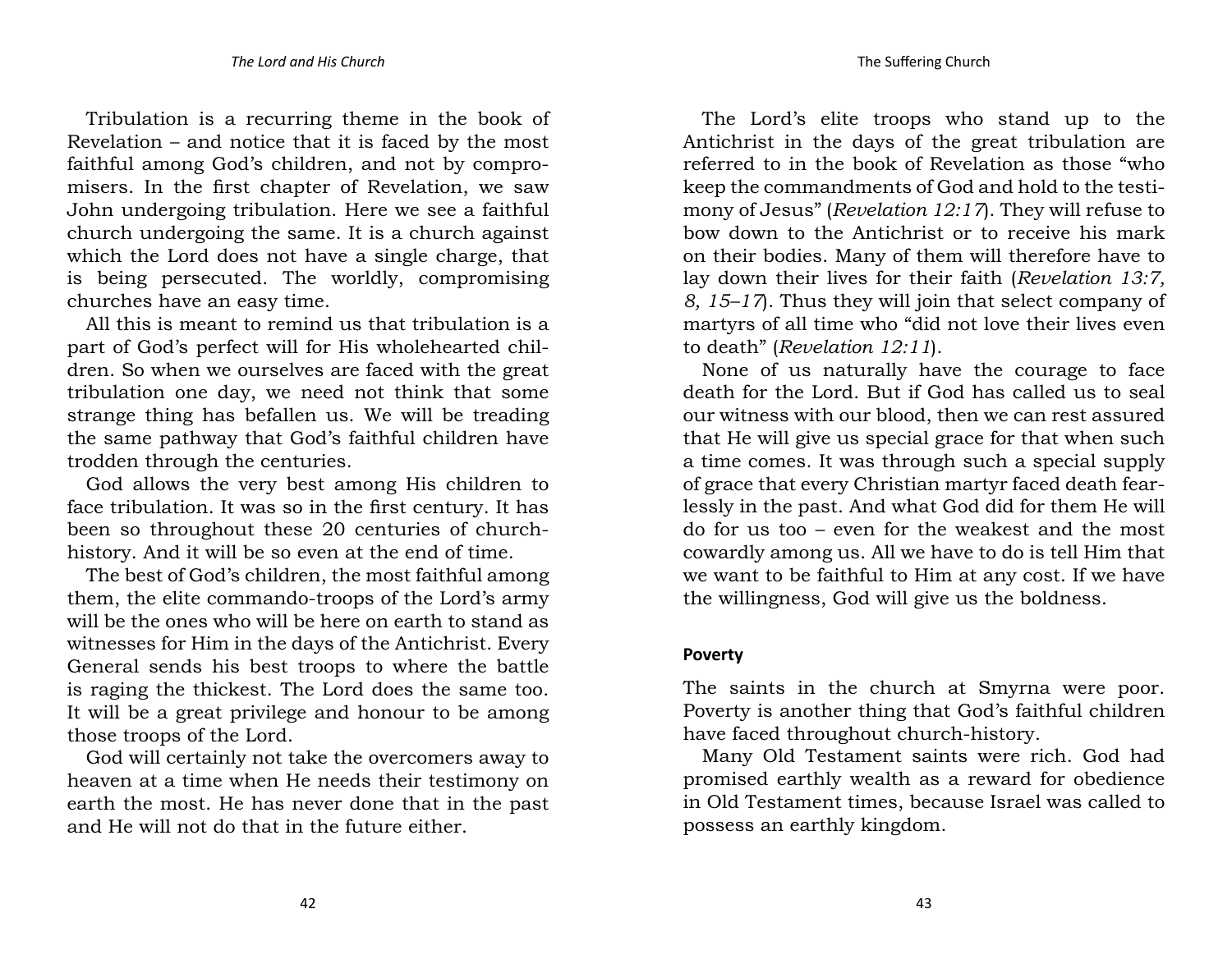But Jesus inaugurated a new covenant and brought the kingdom of heaven to earth. Now the wealth we are promised is heavenly, not earthly. That was why Jesus Himself and the apostles were all poor.

Today, there are many who are teaching that becoming wealthy is a sign of God's blessing on His children. This doctrine was first invented by preachers in the West, who used it to justify their becoming wealthy from the tithes of God's people! Christian businessmen then latched on to it as a convenient doctrine to justify their own amassing of wealth. Covetous preachers everywhere have found it to be a convenient doctrine for them as well!!

The poverty of Jesus and of the apostles should suffice to show that all such preachers have been thoroughly deceived by their own covetousness.

The believers at Smyrna were faithful to the Lord in the midst of great trials, and they were poor. The believers at Laodicea, on the other hand, were thoroughly dead, and they were materially rich. What does this prove? The answer is plain for anyone to see.

*"God has chosen the poor of this world to be rich in faith… God has chosen the foolish things of the world… God has chosen the weak things of the world… God has chosen the things that are not… that no man should boast before God."*  (James 2:5; 1 Corinthians 1:27–29).

God has made no mistake in choosing His children.

God has promised to provide all our material needs, if we seek His kingdom and His righteousness first (*Matthew 6:33*; *Philippians 4:19*).

We have seen evidence of this again and again in the churches in India, where believers who were living in abject poverty and who were heavily in debt, have been blessed financially by their heavenly Father, when they honoured Him in their lives. This is a miracle in a country like India, where there is no government-funded social security system and where unemployment is high and bureaucratic corruption rampant. But we have also seen that such believers have not become wealthy. God has met their needs. But He hasn't made them rich.

We have also seen that where believers have pursued after wealth, they have destroyed themselves spiritually (*1 Timothy 6:9, 10*).

What should a believer do if he is already wealthy – as a result of inherited family wealth or some other reason? He should obey God's Word:

- i. Recognise first of all, that ALL that he has belongs to the Lord (Study the following Scriptures: *1 Corinthians 10:26*; *1 Corinthians 4:7*; *Luke 14:33*; *John 17:10*);
- ii. Obey the Lord's command to use his wealth for the spread of the gospel, thus seeking first the kingdom of God with his money ("Use your money to make friends for eternity" – *Luke 16:9* - paraphrase);
- iii. Obey God's command to share his wealth with other needy believers (*1 Timothy 6:17–19*).

If he follows these three steps, he wont be able to stay wealthy for long. But he will become a spiritual man, for God rewards us spiritually exactly according to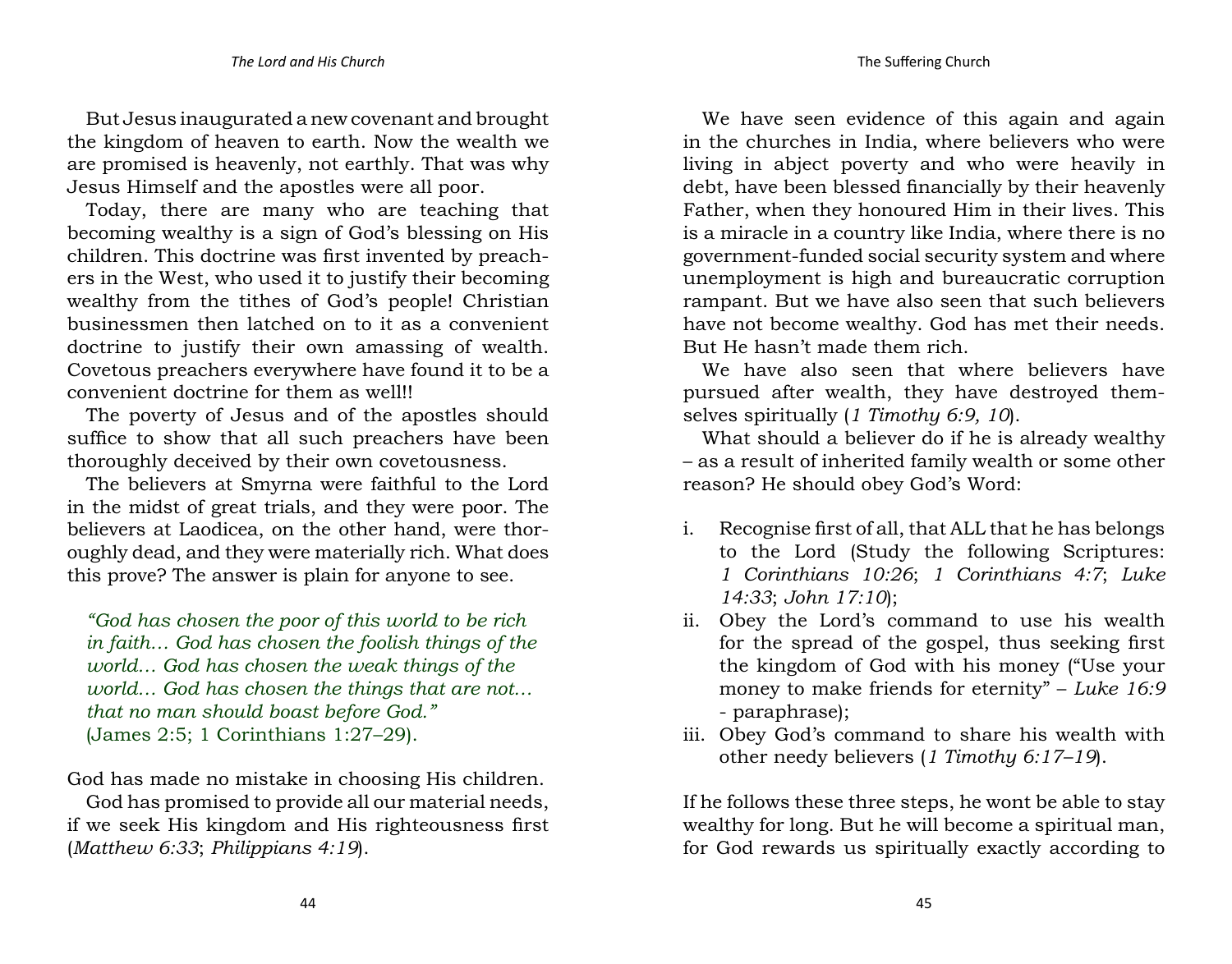our faithfulness with material things (*Luke 16:11*). Many are spiritually poor, because they have been unfaithful with "the mammon of unrighteousness" that God entrusted them with, and tested them with.

God has not promised us material wealth in the New Testament. But He told the church in Smyrna, "…but you are rich" (*verse 9*). They were rich in God's eyes, because they had been faithful in their trials and thus partaken of the Divine nature. This is the true eternal wealth that God gives us in the new covenant.

#### **Slander**

The church in Smyrna faced the "blasphemy of those who say they are Jews" (*verse 9*).

Slander is another thing that all of God's faithful children have to face. Notice here that the slander and opposition that this church was facing was from those who called themselves God's people – "those who say they are Jews, but are not, but are a synagogue of Satan" (*verse 9*).

Those Jews were religious people, who studied their Bibles (Genesis to Malachi). Yet the Lord called them "a synagogue of Satan", because they were hypocrites. That was why they persecuted the true disciples of Jesus.

Many a synagogue that was started by God-fearing Jews degenerated into a synagogue of Satan over a period of time. In the same way, many churches that were started by God-fearing believers, have also degenerated into "churches of Satan", in God's eyes, today.

Opposition for the true disciples of Jesus today, comes not just from heathen religions (which is understandable), but also from "those who say they are Christians, but who are not, but are a church of Satan".

Today if we said that a so-called Christian "church" was "a church of Satan", many would accuse us of being un-Christlike. But they forget that it was Jesus Himself Who rebuked Peter, saying "Get behind Me, Satan" (*Matthew 16:23*); and that it was Jesus Who called this group of religious people "a synagogue of Satan". He would use exactly the same strong language today to rebuke "churches" that have drifted from their calling.

Jesus warned His disciples,

*"They will make you outcasts from the synagogue; but an hour is coming for everyone who kills you to think that he is offering service to God. And these things they will do, because they have not known the Father, or Me."* (John 16:2, 3).

What He said then that the people in a synagogue would do to His disciples, was in later centuries done by "churches" too. In the middle ages, God-fearing disciples of Jesus were killed by Roman Catholic inquisitionists.

This hatred of the disciples of Jesus will reach its peak during the time of the Antichrist and the Babylonian "world church". We must be prepared to face it when it comes. That is why we must not be afraid of the little slander and opposition that we face from so-called Christians these days.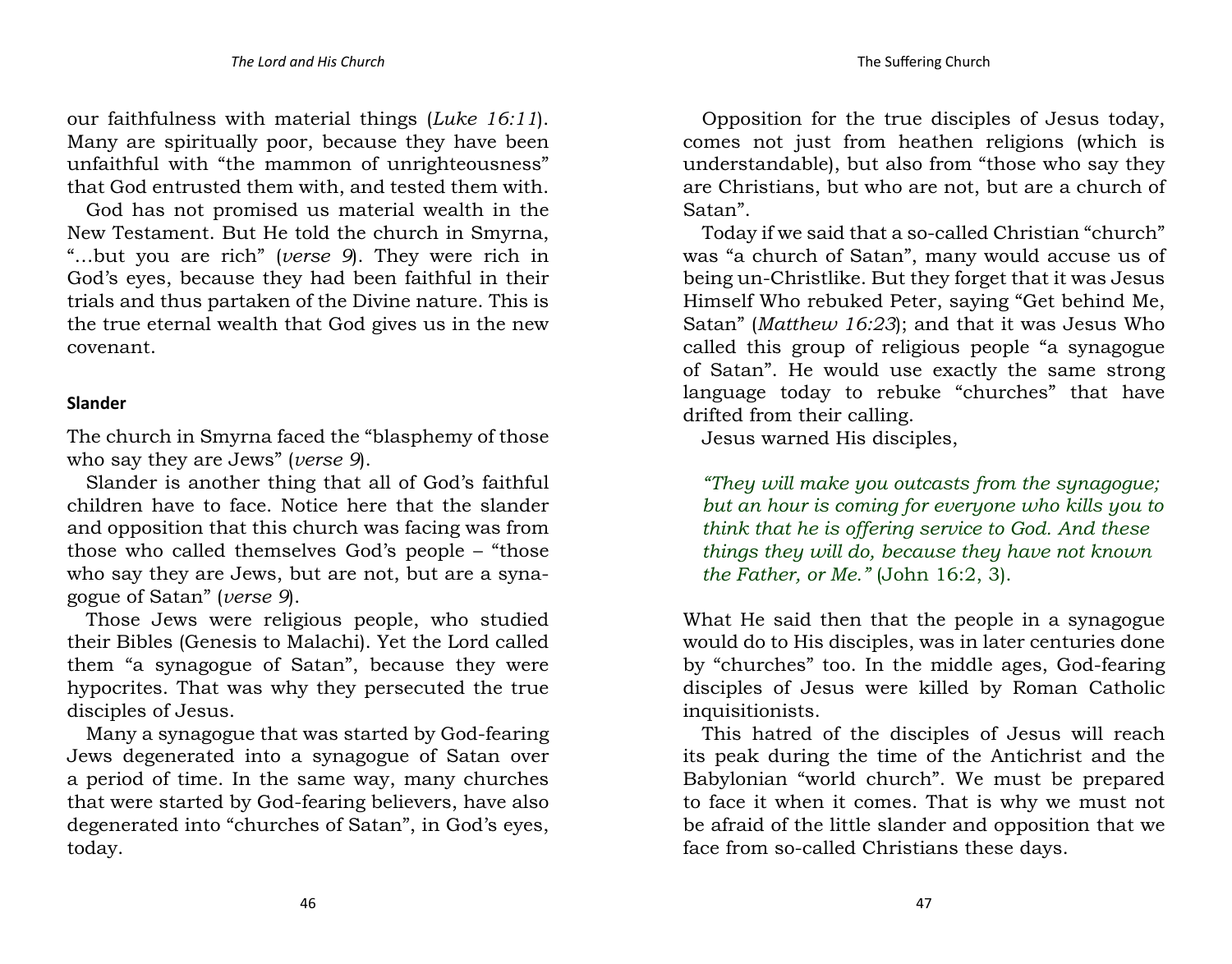We must never be afraid of being slandered – for Jesus Himself was maligned. He was called a gluttonous man, a false teacher, a blasphemer, an insane man, a demon-possessed man, and one who had Satanic power (*Luke 7:34*; *John 7:12*; *Matthew 26:65*; *Mark 3:21, 22*; *John 8:48*).

He told His disciples, "A disciple is not above his teacher, nor a slave above his master. It is enough for the disciple that he become as his teacher, and the slave as his master. If they have called the head of the house Beelzebul (a Jewish title for Satan, the prince of demons), how much more the members of his household!" (*Matthew 10:24, 25*).

Peter exhorts us saying,

*"Keep your behaviour excellent among the Gentiles, so that in the thing in which they slander you as evildoers, they may on account of your good deeds, as they observe them, glorify God in the day of visitation."* (1 Peter 2:12).

God's promise to us is,

*"No weapon that is formed against you shall prosper; and every tongue that accuses you in judgment you will condemn. This is the heritage of the servants of the Lord. And their vindication is from Me."* (Isaiah 54:17).

So we need not fear slander. The Lord Himself will vindicate us at the right time. Until then we can afford to keep quiet and ignore what ungodly people say about us.

#### **Freedom from Fear**

The Lord then tells the church at Smyrna not to fear (*verse 10*). "Don't be afraid" was a word that fell from Jesus' lips frequently when He was on earth. And it is the same word that He speaks now to a church that is facing suffering for His Name's sake. Perhaps it is the one word from the Lord's mouth that all of us need to hear the most in these days.

There is a spirit of fear all over the world today and it is gripping people more and more powerfully. Jesus warned us that it would be so in the last days (*Luke 21:26*). But He also told His disciples that they should not be affected by this spirit of fear. The sad thing is that most believers are not free from this spirit. Many believers are enslaved by the fear of what will happen in the future, fear of men, fear of sickness, fear of death and various other types of fears.

Fear is one of Satan's master-weapons, with which he enslaves many believers. It is this spirit of fear that prevents many believers from boldly testifying for the Lord in the meetings of the church and from being bold witnesses for the Lord in their places of work. Many believers confuse timidity with humility and thus Satan deceives them.

It was fear that prevented Peter from boldly testifying about the Lord to the servant-girl who questioned him in the high-priest's palace. But when Peter was baptised in the Holy Spirit on the day of Pentecost, that fear was driven away. He could then testify about the Lord boldly to anyone.

Later, when he and the other apostles were tempted to be afraid again, they prayed and they were filled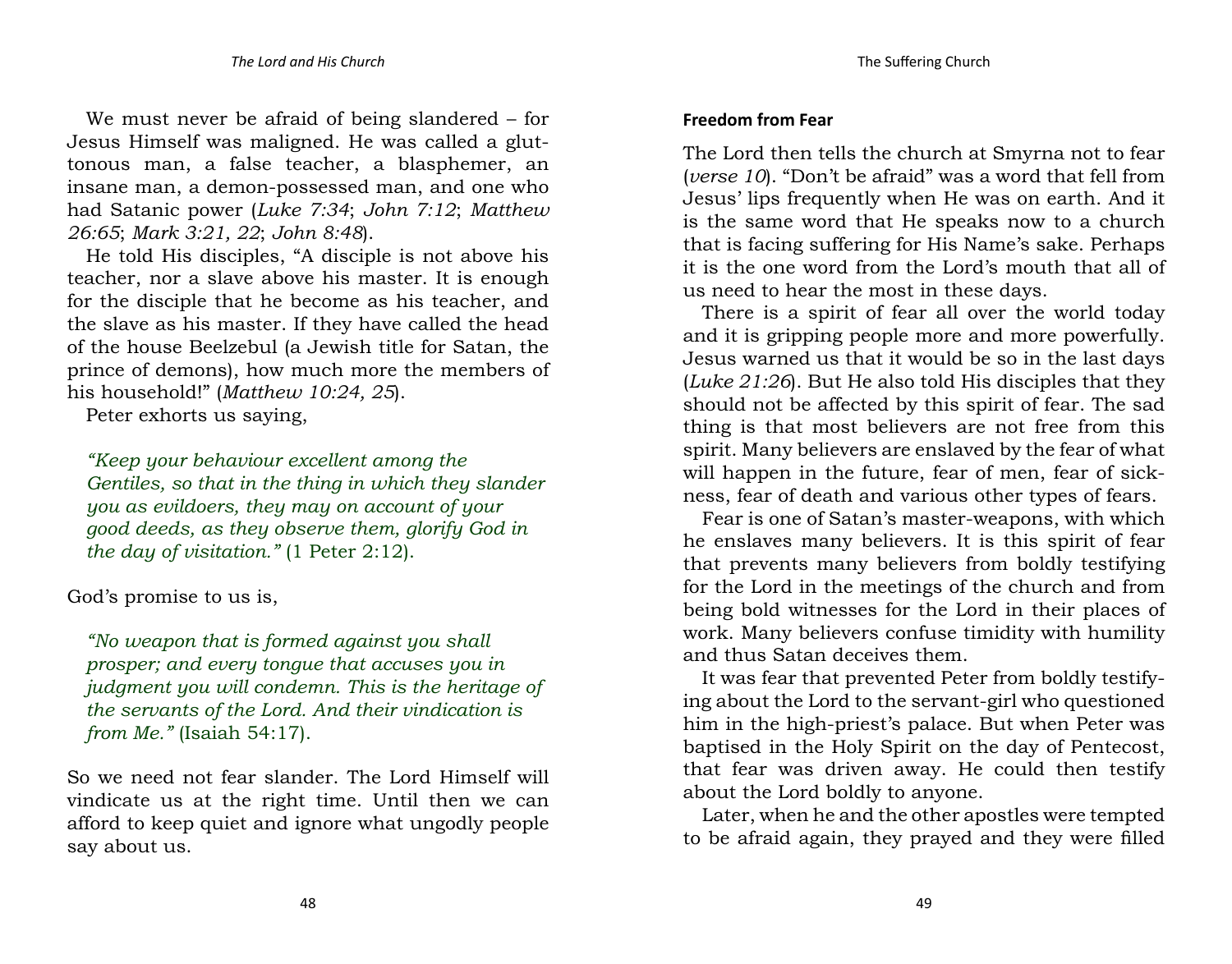with Holy Spirit again, and the spirit of fear was driven away from them once more (*Acts 4:31*).

This then is the answer: We must be filled with the Holy Spirit again and again.

God doesn't want you to be enslaved to the spirit of fear that prevents you from opening your mouth and being a witness for Christ among your friends and relatives and in your place of work. He wants to fill you with His Holy Spirit and to make you bold. All you have to do is to acknowledge that you are a coward and ask God to fill you with His Spirit so that you can be His bold witness. Those who hunger and thirst will be filled.

We will be tempted to fear far more in the days to come. So let's use every opportunity that we have now to overcome fear of every kind.

#### **Suffering According to God's Plan**

God does not protect His faithful children from suffering. He knows that suffering is necessary for our spiritual growth. And so the church in Smyrna was not spared suffering. But the Lord encouraged them saying, "Do not fear what you are about to suffer." (*verse 10*).

The Lord warned them that Satan was going to cast some of them into prison. God has given Satan the power to cast believers into prison unjustly. But we must remember that Satan can't do anything to us without first getting God's permission. And even if we are cast into prison, it will only be in order to test us (*verse 10*). God uses even imprisonment to fulfil His purposes.

Paul said, "My circumstances (in prison) have turned out for the greater progress of the gospel" (*Philippians 1:12–14*). God used Paul's imprisonment to fulfil a number of purposes:

- i. to sanctify Paul;
- ii. to convert a number of Paul's jailers;
- iii. to give Paul an opportunity to write his epistles; and
- iv. to encourage many other believers to preach fearlessly.

Truly our God is able to turn the tables on Satan in such a way that everything (including imprisonment) works only for the fulfilment of the Divine purposes (*Romans 8:28*; *Psalm 76:10*).

How long we spend in prison is also determined by the Lord. "You will have tribulation ten days", the Lord tells them (*verse 10*). It is our Heavenly Father Who decides the length of time that His children have to undergo tribulation.

Even in the days of the great tribulation, Jesus said that "for the sake of the elect those days shall be cut short." (*Matthew 24:22*). "God remembered Noah" when the flood was on the earth (*Genesis 8:1*). And He wont forget His elect when they are encompassed by the great tribulation on earth. "I will not forget you… I have inscribed you on the palms of My hands", is His Word to us (*Isaiah 49:15, 16*).

It is a great comfort for us to know this. And we must remember it in the days to come, when we have to suffer for the Lord's sake. He will never allow us to be tested beyond our ability. He has His Hand on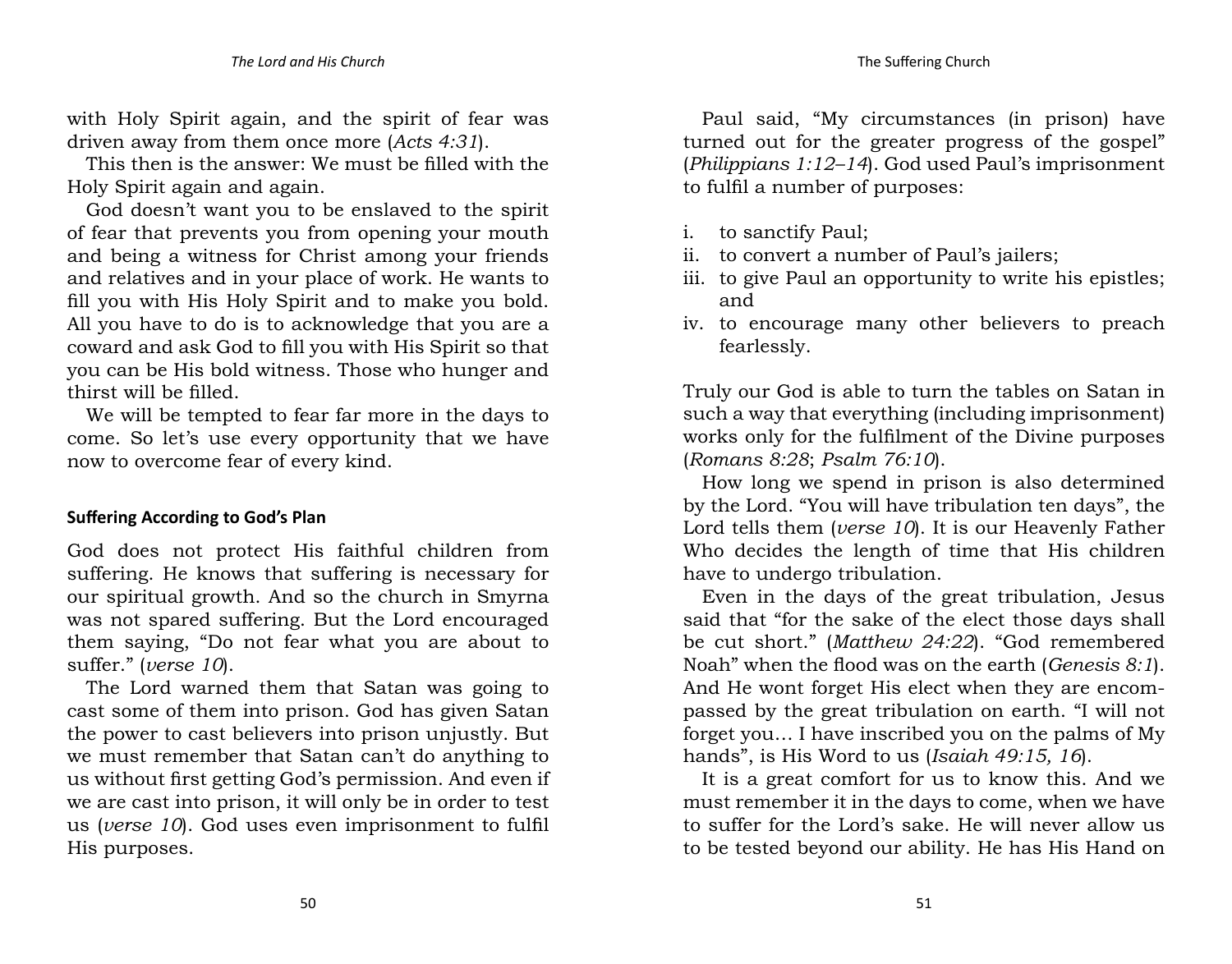the control knob and He will turn down the pressure (that we are facing) when the right time comes.

"Be faithful until death, and I will give you the crown of life", is the Lord's exhortation (*verse 10*). We should be willing even to die if necessary, in order to stand true to the Lord. Don't follow the example of believers who compromise their witness just for the sake of a little earthly gain – some honour or promotion or money etc. How will such believers stand true to the Lord in the day when we wont be allowed to buy even our necessary food without the mark of the Antichrist (*Revelation 13:16, 17*)? Surely such "believers" will accept "the mark of the beast" in order to survive.

Remember that the crown of life is a far greater reward than any earthly honour and even than physical life itself.

Again the Lord recognises that not all have ears to hear such a message. And so He calls those who have ears to hear, to hear.

The overcomers will not be hurt by the second death (*verse 11*).

The second death is eternal death – being cast away from the presence of God for all eternity, into a lake of fire. It is significant that the promise of escaping the second death is made only to the overcomers. That's why it is so important to overcome sin – for death is the end-result of sin (as *James 1:15* makes clear).

The fundamental message of the Spirit throughout the New Testament is that we should overcome sin in every form.

# <span id="page-29-0"></span>**[Chapter 6](#page-2-5)**

# **[The Worldly Church](#page-2-5)**

*"And to the angel of the church in Pergamum write: The One who has the sharp two-edged sword says this: 'I know where you dwell, where Satan's throne is; and you hold fast My name, and did not deny My faith, even in the days of Antipas, My witness, My faithful one, who was killed among you, where Satan dwells. But I have a few things against you, because you have there some who hold the teaching of Balaam, who kept teaching Balak to put a stumbling block before the sons of Israel, to eat things sacrificed to idols, and to commit acts of immorality. Thus you also have some who in the same way hold the teaching of the Nicolaitans. Repent therefore; or else I am coming to you quickly, and I will make war against them with the sword of My mouth. He who has an ear, let him hear what the Spirit says to the churches. To him who overcomes, to him I will give some of the hidden manna, and I will give him a white stone, and a new name written on the stone which no one* 

*knows but he who receives it.'"* (Revelation 2:12–17).

#### **Light in Pitch Darkness**

The Lord describes Himself here as the One Who has the sharp two-edged sword of the Spirit – God's living and powerful Word (*verse 12*; *Ephesians 6:17*).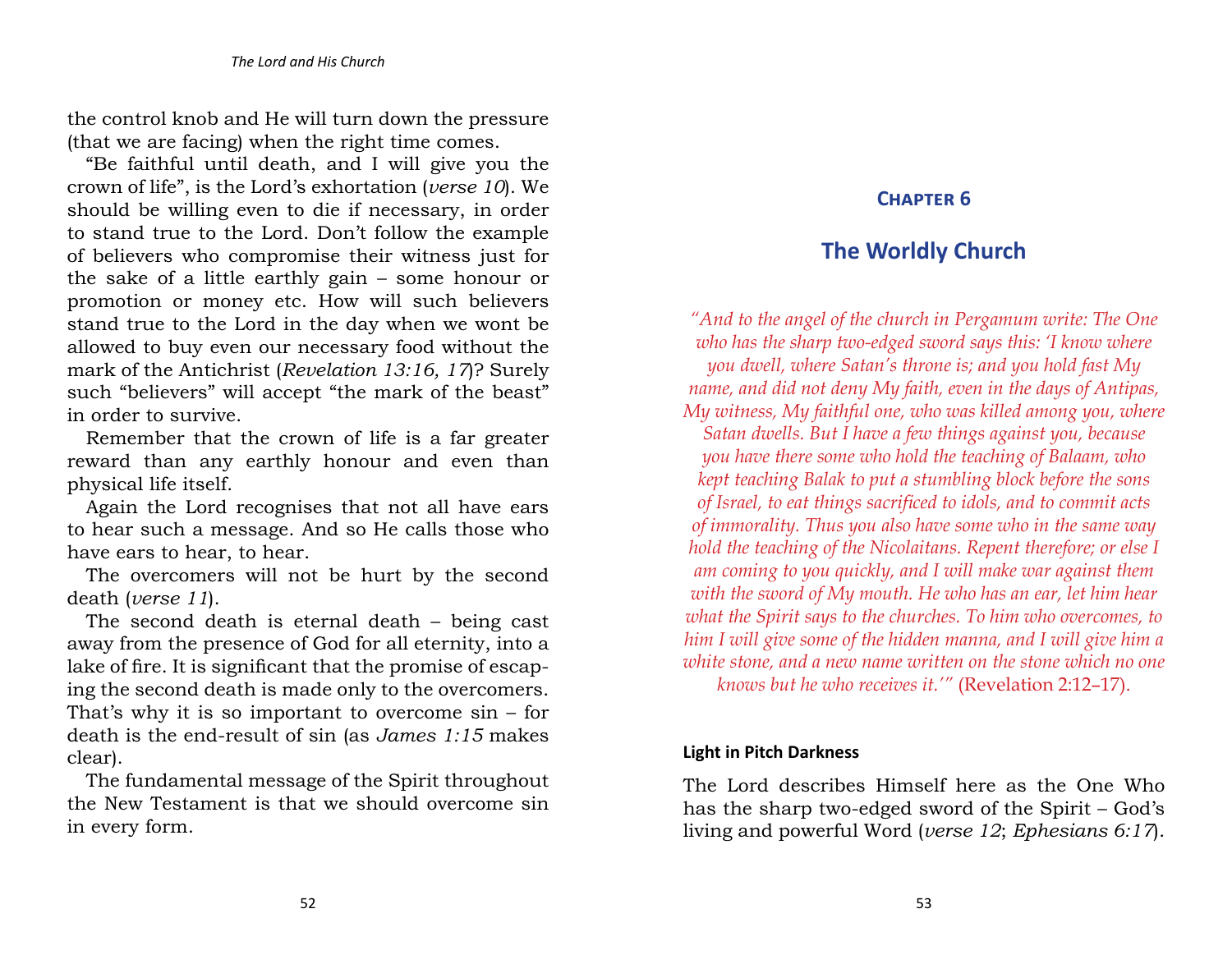This was the sword with which He overcame Satan in the wilderness, when He was on earth. This sword still comes out of His mouth today. And this is the weapon that we need for our battles against Satan as well.

Pergamum was a city which was so evil that the Lord says that Satan had his earthly headquarters there. This is mentioned twice in *verse 13*. And right in the midst of that city the Lord had placed His church.

The Lord tells them, "I know where you dwell". He knows exactly where we are living, and in what circumstances we are living. And He can keep us pure and triumphant, even if Satan has his earthly throne right where we live. With the sword of the Spirit we too can overcome.

No lampstand ever complains that the surroundings are too dark for it to shine in. The brightness of a lampstand has nothing to do with its surroundings. Its light depends solely on the amount of oil it contains.

It is exactly the same with any local church. The surroundings may be evil. Satan may have his throne in that city. But if the church is filled with the oil of the Holy Spirit, the light will shine brightly. In fact, the darker the surroundings, the more brightly any light will be seen in such surroundings! The stars are seen at night – not during the day.

The Lord commends this church for holding fast His Name and not denying the faith even in times of persecution. He specially mentions Antipas, who was a faithful witness who laid down his life for his faith.

Antipas was one who stood for God's truth, even if it meant having to stand alone. He was a man of conviction and not one who sought to please men. Those who know God do not have to look around to see how many others believe what they believe. They are willing to stand alone for the Lord, if necessary against everyone else in the whole world. Antipas was a man like that. And as a result he was killed.

If he had been a man-pleaser, he could have escaped death. He was killed because he stood uncompromisingly for God's revealed truth. People probably called him narrow-minded, stubborn, hard-to-get-alongwith and insane. But it made no difference to him. He just stood true to his Lord, standing against all sin, worldliness, compromise, disobedience to God's Word and against the devil. Here was a man who was a threat to Satan's kingdom.

Perhaps it was because Antipas was in Pergamum that Satan decided to place his throne there. What a man Antipas must have been if even Satan dreaded him!

God needs people like Antipas in every part of the world today. The time is soon coming when we will have to pay a price for our faith. All of Babylonian Christendom around us will compromise and bow to the Antichrist. Will we stand firm in that day, like Antipas did? Or will we bow the knee to Satan to preserve our life? Are we convinced that it is worth losing our life for the sake of God's truth?

Today, God is testing us through little trials. It is only if we are faithful in these little testings that we can be faithful in the bigger trials that will come in the future. Satan should consider you such a threat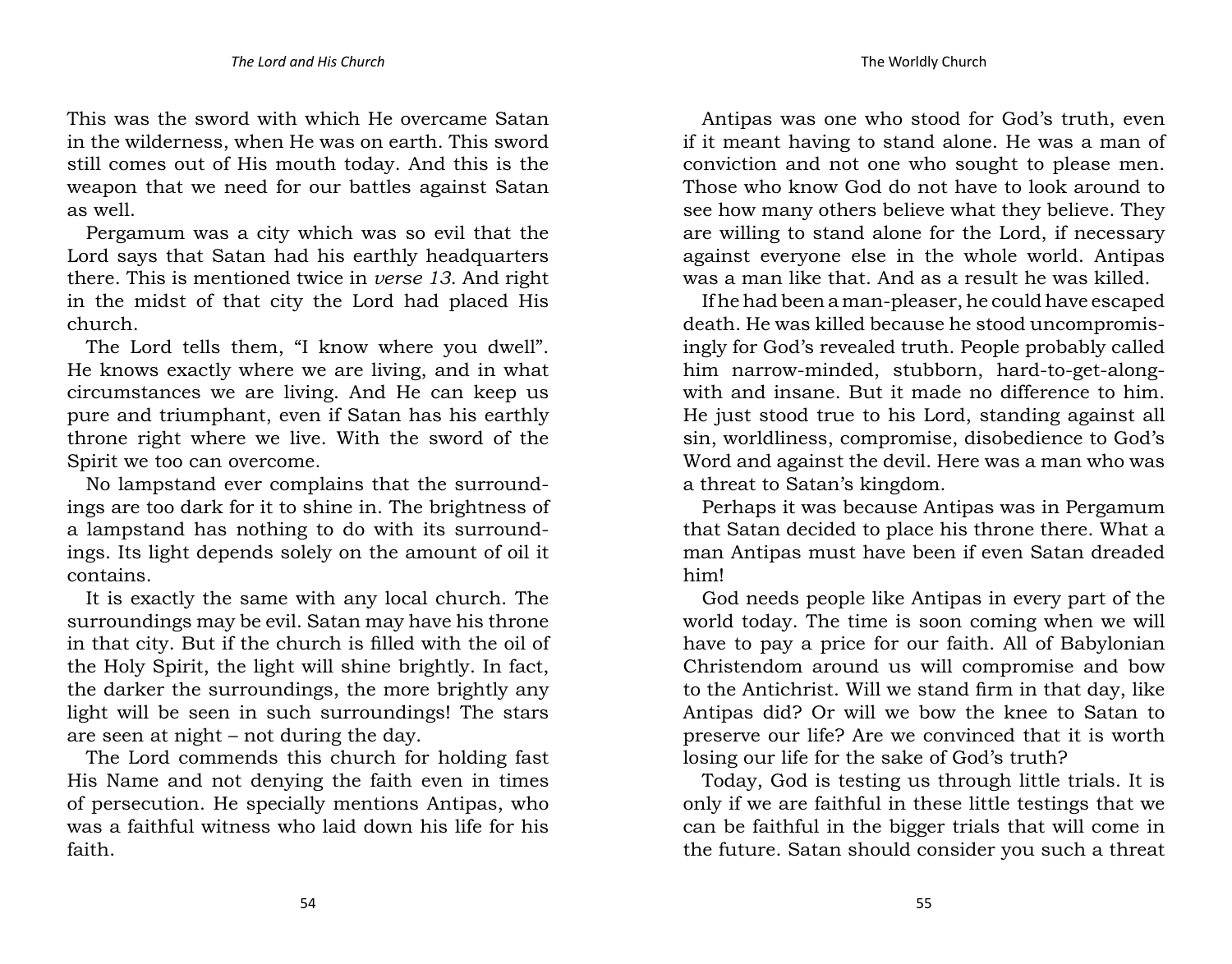to his kingdom that he moves his throne to the town where you live.

#### **Decline after Antipas' Death**

The sad thing was that the church at Pergamum lost out spiritually, after Antipas died. Antipas was probably the messenger of the church when he was alive. When he died, someone else took over and the church went downhill. This is the sad history of many churches.

When Paul was leaving Ephesus, he told the elders there that he knew that after his departure, the church there would compromise and backslide (*Acts 20:28–31*). As long as Paul was there he fought against worldliness and sin and kept the spirit of the antichrist at bay. But there wasn't anyone strong enough in Ephesus to do that after Paul left. And so the wolves got in among the flock and devoured the sheep freely, while the elders stood by and watched!

Satan changed his tactics at Pergamum, after Antipas died. The fact that Satan's throne is in a place does not necessarily mean that he will always attack the church with persecution.

He is described in the Scriptures, not only as a roaring lion (*1 Peter 5:8*), but also as a wily serpent who transforms himself into an angel of light *Revelation 12:9*; *2 Corinthians 11:14*). He has found through the centuries that he accomplishes his purposes far better by corrupting the church with worldliness from within than by persecuting it from without.

This is what he finally did at Pergamum through "Balaamism" – and thus he succeeded, where he did not succeed with persecution!

#### **The Teaching of Balaam**

The Lord tells the church here, "You have some there who hold the teaching of Balaam" (*verse 14*). Balaam was one who was hired by King Balak to curse the Israelites. He was the first of the "hired preachers" that we read of in the Bible.

Christendom is flooded with these hirelings today, for whom preaching is a means of earning a living. God is against such hirelings, who pretend to be shepherds of God's flock, but who are interested only in fleecing the sheep.

Balaam did not go when Balak called him at first, because God specifically told him not to go. But when Balak offered a higher pay and greater honour, then Balaam "sought God's will again" – just like many do today, in similar circumstances !! God allowed Balaam to go after money, and to destroy himself thereby. And God allows many Christian preachers today also to follow in Balaam's footsteps and finally to come to Balaam's end.

When Balaam saw that he could not curse Israel, he suggested to Balak that the Israelites be corrupted by tempting them to immorality and idolatry (*Numbers 24 & 25*). Thus Balaam succeeded in getting God Himself to punish them.

That was how Satan succeeded at Pergamum too. He knew he could not overcome the church, until the church became worldly in some way. So he corrupted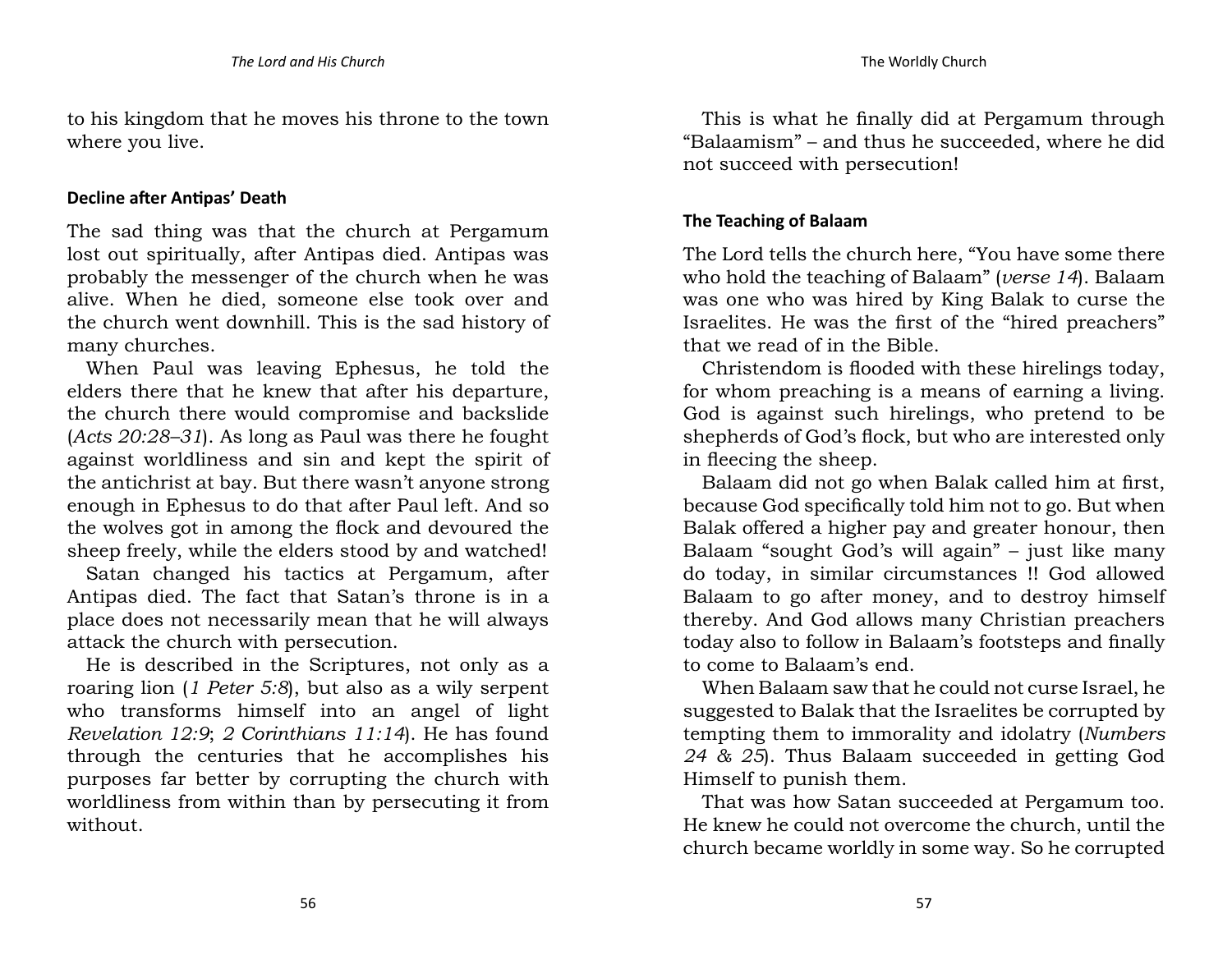the church from within. Thus the church became ineffective in its witness for the Lord and also in its battle against Satan.

"If you can't beat them, join them", has been Satan's motto in relation to the church. And thus he has succeeded in destroying the witness of many churches throughout these twenty centuries.

Idolatry and immorality were the two sins that God condemned the most throughout the Old Testament. And these are the two that he condemns even today. According to new-covenant standards, to be greedy, or to worship money or one's profession or a person or anything earthly is idolatry. And to lust after a woman with one's eyes is immorality. To compare your wife unfavourably with someone else's wife in any area is to "covet your neighbour's wife". This too is immorality.

Where these new-covenant standards are not con– sistently preached in a church, hidden idolatry and immorality will prevail among its members and the church will soon become like the one at Pergamum.

When worldliness overtook the church at Pergamum, the sad thing is that the messenger of the church just watched it happen and did nothing about it. Many elders are just as powerless today against worldliness that has come in like a flood into their churches.

The messenger in Pergamum had not himself succumbed to the doctrine of Balaam. There were only "some" in Pergamum who had fallen a prey to it. But the messenger was guilty in that he had not rebuked the worldliness that had come into the church. This is where he had failed.

The reason for his failure must have been that he had not judged such worldliness severely in his own thoughts. We can have authority in the church only over those things that we have crucified in our own flesh. It is when we treat sin and worldliness lightly in our own lives that we become tolerant of it in the lives of others in the church as well. What looks like a "merciful" attitude on the part of an elder towards a worldly person in his church is usually dictated by the fact that there is unjudged worldliness in the heart of the elder himself.

The messenger at Pergamum was so lax about worldly teachings that he even permitted the teaching of the Nicolaitans to flourish in his church (*verse 15*). Priestcraft was being taught as a doctrine by some in the church at Pergamum! And the messenger had done nothing about it. That was another thing that the Lord held against him.

The Lord warns him and the church to repent. If they don't, He says that He will judge them with the sword of His mouth (*verse 16*). It is by His Word that God judges us. Jesus said that we would all be judged in the final day by the word that He has spoken to us (*John 12:48*). Our lives will be compared with the words of God that we have heard, and we will be judged thereby.

#### **The Call to the Overcomer**

The overcomer is then promised the reward of the hidden manna and a white stone with a new name written on it (*verse 17*).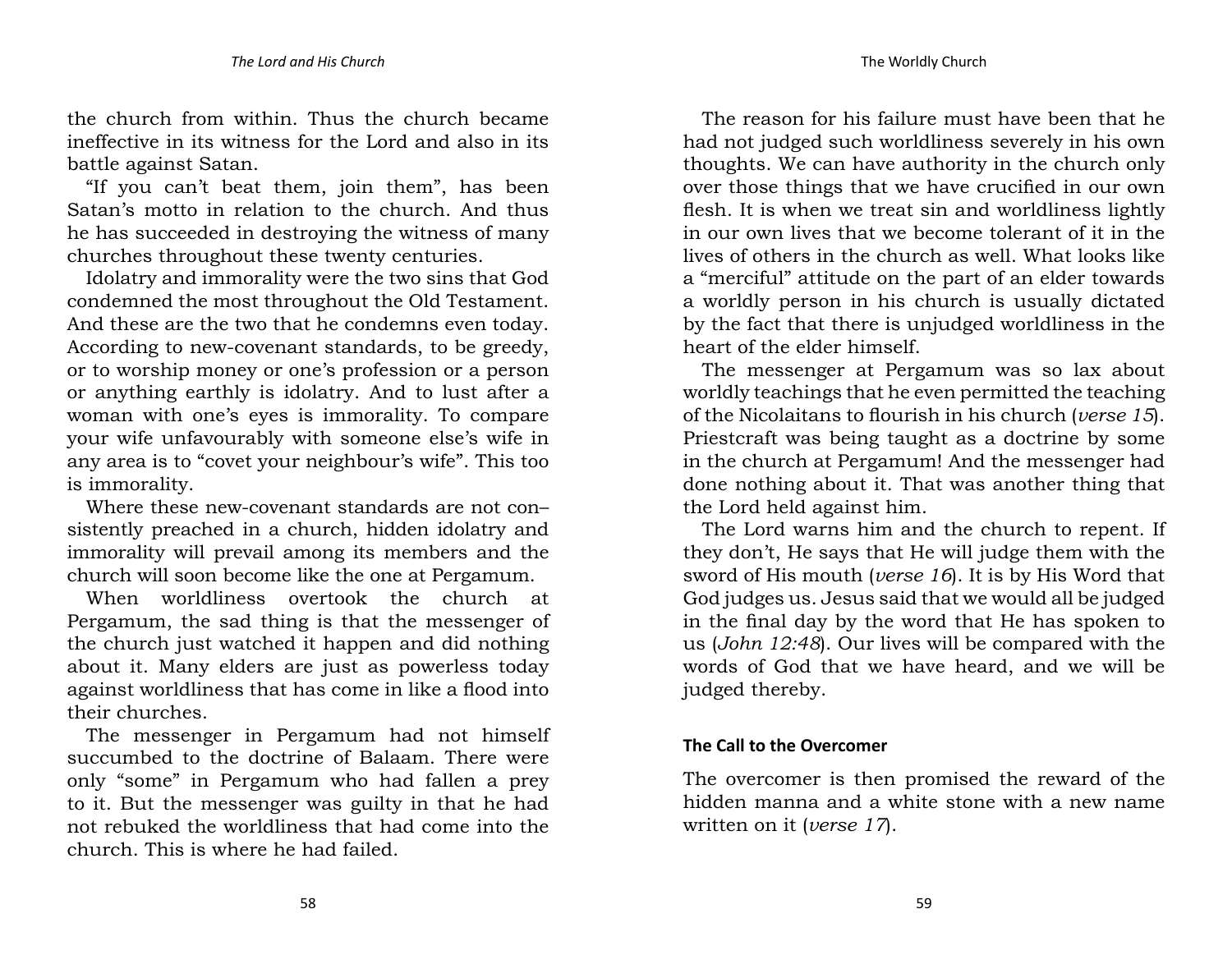In the Old Testament, Moses was told to hide some of the manna that fell from heaven inside the ark, in the most holy place of the tabernacle (*Exodus 16:33, 34*). While manna that was kept by the Israelites in their tents began to stink within 24 hours (*Exodus 16:19, 20*), the "hidden manna" in the ark remained fresh throughout the 40 years that the Israelites wandered in the wilderness. Such is the power of God's presence in the most holy place to keep us fresh, if we live there before His face at all times.

The most holy place can be entered only through the rent veil of the flesh (*Hebrews 10:20*). This is the way that Jesus inaugurated through His flesh for us. If we walk on this new and living way, we can receive the hidden manna that God gives – revelation from His Word and fellowship with Him. And our lives will always carry the fragrance of the freshness of the Lord.

The hidden precious stone with the overcomer's name written on it (*verse 17*) speaks of an intimate relationship with the Lord such as a bride has with her bridegroom. This is the spiritual equivalent of the engagement ring (with an expensive precious stone and a name engraved on it) that worldly men give their fiancees.

The bridegroom calls the bride by an intimate name that no-one else knows (*verse 17*). Bridal intimacy with the Lord is a reward that is promised to all who overcome.

The average believer has a dry and boring relationship with Christ, because he is not radical in his hatred of sin and worldliness. But the true overcomer enters into a spiritually ecstatic relationship with his Lord such as a bride has with her bridegroom with whom she is deeply in love. This is the type of relationship described in the "Song of Solomon" – and only an overcomer can understand it fully and experience the reality of it.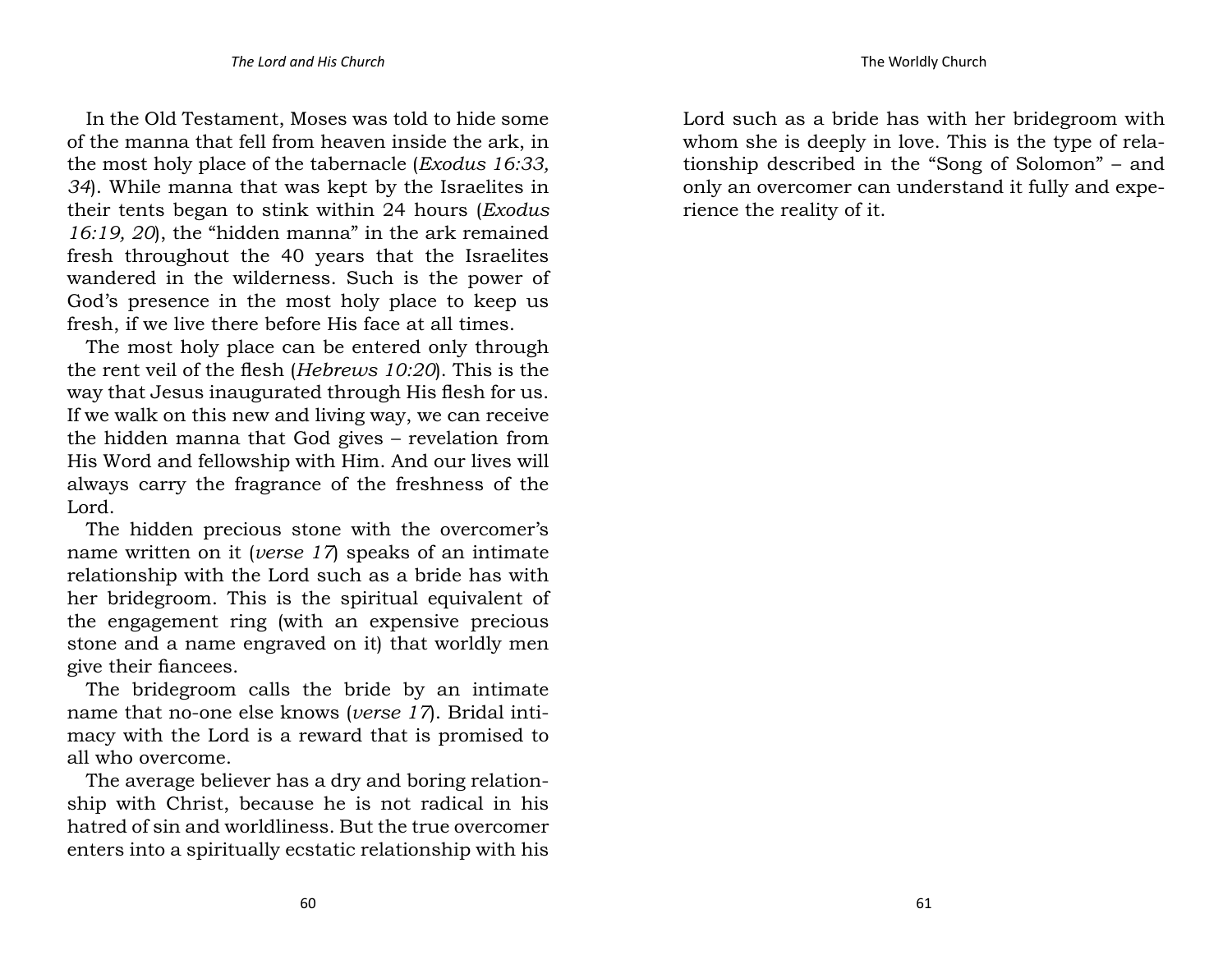#### <span id="page-34-0"></span>**[Chapter 7](#page-2-6)**

# **[The Adulterous Church](#page-2-6)**

*"And to the angel of the church in Thyatira write: The Son of God who has eyes like a flame of fire, and His feet are like burnished bronze, says this: 'I know your deeds and your love and faith and service and perseverance, and that your deeds of late are greater than at first. But I have this against you, that you tolerate the woman Jezebel, who calls herself a prophetess, and she teaches and leads My bondservants astray, so that they commit acts of immorality and eat things sacrificed to idols. And I gave her time to repent; and she does not want to repent of her immorality. Behold I will cast her upon a bed of sickness, and those who commit adultery with her into great tribulation, unless they repent of her deeds. And I will kill her children with pestilence; and all the churches will know that I am He who searches the minds and hearts; and I will give to each one of you according to your deeds. But I say to you, the rest who are in Thyatira, who do not hold this teaching, who have not known the deep things of Satan, as they call them – I place no other burden on you. Nevertheless what you have, hold fast until I come. And he who overcomes, and he who keeps My deeds until the end to him I will give authority over the nations; and he shall rule them* 

*with a rod of iron, as the vessels of the potter are broken to pieces, as I also received authority from My Father; and I will give him the morning star. He who has an ear, let him hear what the Spirit says to the churches.'"* (Revelation 2:18–29)*.*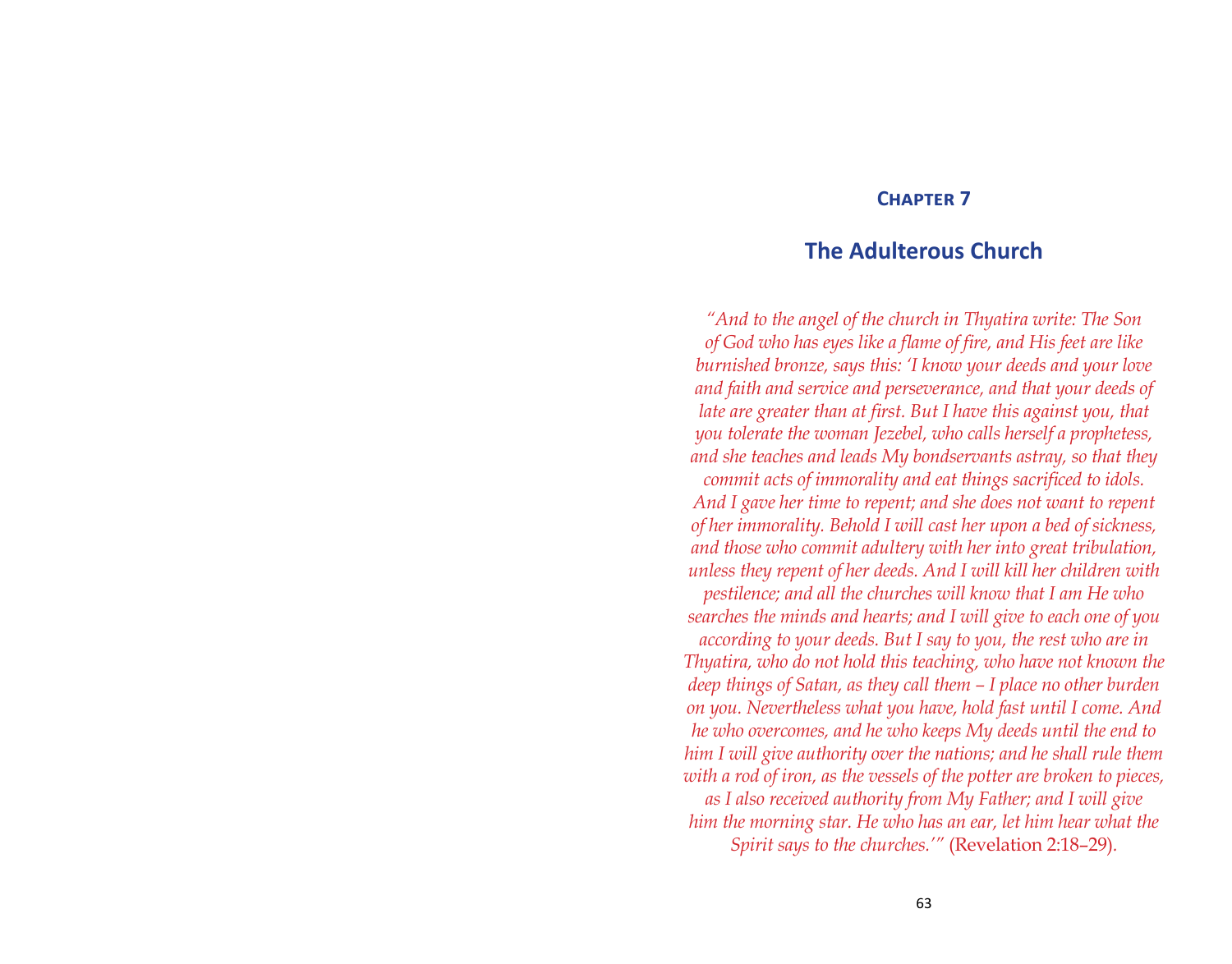#### **A False Prophetess**

The Lord says here that He has eyes like a flame of fire (*verse 18*). He searches the hidden thoughts and motives of the heart – and so He does not judge as men do, who only look at the outward appearance. His feet are like burnished bronze – which means that He believes in severe judgment on sin. If there is one clear message that comes down to us from Calvary's cross, it is this: God hates sin and will judge it severely wherever it is found.

The Lord knew the deeds, love, faith and perseverance of the messenger and the church at Thyatira. And He notices that while the quantity of those deeds had increased considerably (*verse 19*), their quality had come down. Compromise and worldliness had come into the church.

This compromise had come about mainly because the messenger had permitted a woman (symbolically called "Jezebel") to influence the church in an evil, worldly way (*verse 20*). She had pretended to be a prophetess, and the messenger of the church had been deceived.

Although Christ has given prophets to the church, He has not given any prophetesses (See *Ephesians 4:11, 12*). Women can be anointed by the Spirit to prophesy in the meetings of the church (*Acts 2:17*; *1 Corinthians 11:5*). The daughters of Philip are examples of those who did that (*Acts 21:9* - KJV).

Men and women can prophesy – that is, share God's Word to the encouragement and edification of the church (*1 Corinthians 14:3*). All believers are encourage to seek for this gift (*1 Corinthians 14:1*;

*Acts 2:18*). But there is a difference between one who prophesies and a prophet. The Lord never appointed a woman to be a prophetess under the new covenant – the reason being that God never intended a woman to have authority over men.

There were prophetesses under the old covenant. We read of five of them in the Bible, with Anna being the last (*Luke 2:36*). They all spoke the word of the Lord with authority. Deborah is one example of such a prophetess (*Judge 4*). But under the new covenant, authority in the church is always invested by the Lord in men.

Paul gives us two reasons why God does not allow a woman to exercise any authority over men in the church:

- i. She was created after man to be his helper;
- ii. She was deceived by Satan first (*1 Timothy 2:12–14*).

A woman is more prone to deception by Satan than a man is. This is one reason why Christ has not set any women-teachers in the church either.

Jezebel, however, called herself a prophetess. And the messenger of the church at Thyatira was so weak and spineless that he could not silence her.

In a home, if the man who should be the head of the house, is weak and effeminate, his wife will take over the leadership of the home. This will be true in a church too. When powerful women see that the elders in a church are weak, they will begin to assert themselves in the church.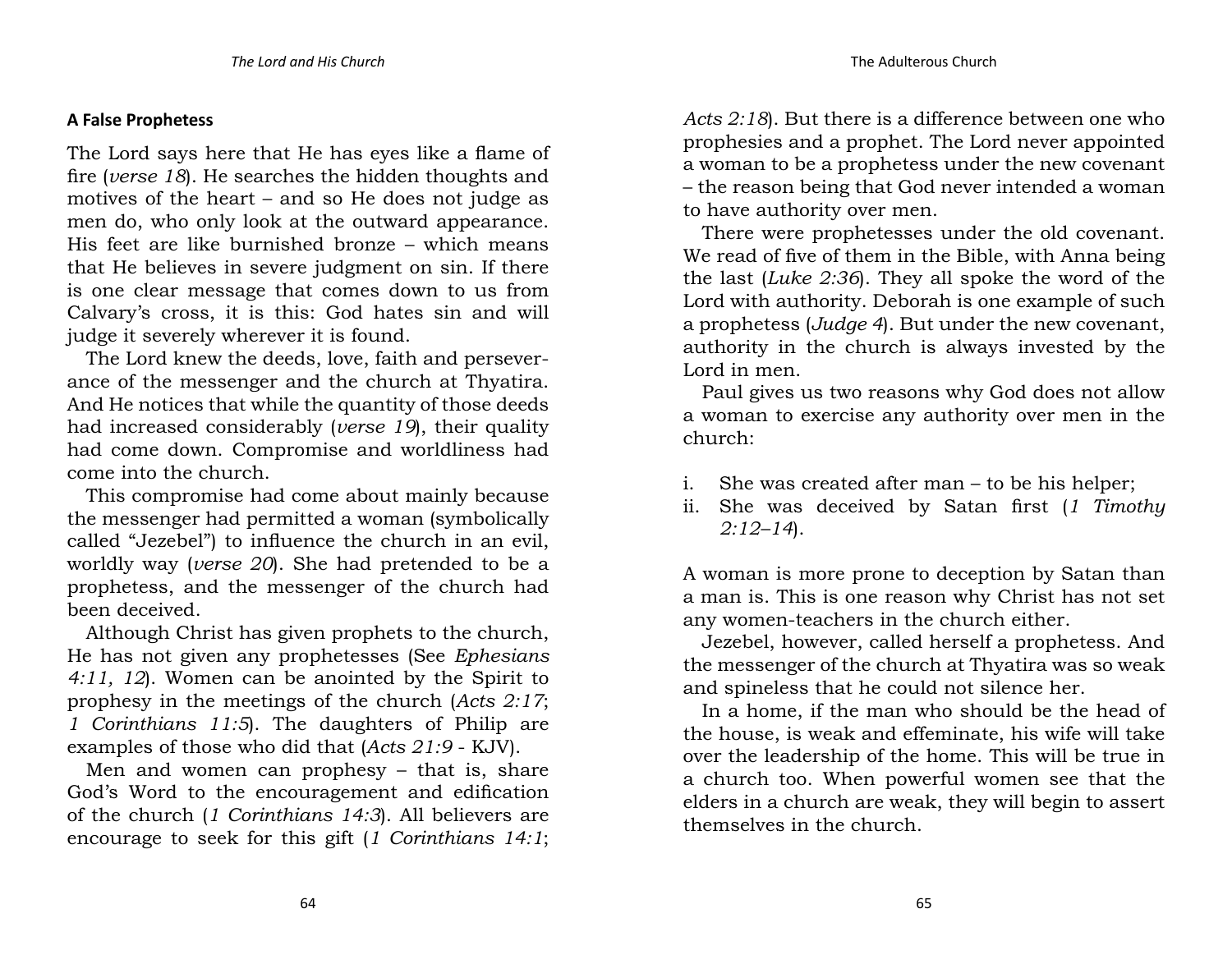God's Word exhorts us to "act like MEN" (*1 Corinthians 16:13*). There is a great need for that exhortation, for many elders today have just about as much backbone as a jellyfish, when it comes to silencing powerful women! They are like King Ahab who was so scared of his wife Jezebel, that he allowed her to do whatever she liked in his kingdom – even to the extent of murdering innocent, God-fearing people (*1 Kings 21*). Ahab was the head of Israel only in name. Jezebel actually ran the kingdom. Many church-elders function exactly like Ahab too!

Elijah, however, was a fearless man of God who stood against all of Jezebel's false prophets and slaughtered every last one of them (*1 Kings 18:40*). That's why Jezebel hated Elijah. And she feared him too. There were 7000 people in Israel at that time who did not bow down to Jezebel's idols. God Himself had said so (*1 Kings 19:18*). But Jezebel never feared any of them. She feared only Elijah. She knew that those 7000 were scared of her, even if they didn't bow down to her idols.

A Jezebel today does not fear 99.9% of believers, because she knows that those believers cannot stop her, even if they don't agree with her. Jezebels fear only Elijahs. And Elijahs are rare in Christendom today.

Today's Jezebels hate Elijah-like elders and love Ahab-like elders. Every elder of every church follows either Elijah or Ahab in this matter.

#### **The Wife of the Elder**

The Greek word translated as "woman" here can also be translated as "wife". This would mean that Jezebel was the wife of the messenger of the church. This would certainly have made the situation more difficult for the messenger.

If the messenger had been a true disciple of the Lord and had learnt to "hate" his wife (as Jesus had told His disciples to do – *Luke 14:26*), there would have been no problem at all. But he obviously loved his wife more than he loved the Lord and the church. And so he did not want to offend her. And so he let her have her way in the church. That was how the church at Thyatira was corrupted. And that is how many churches are corrupted today.

Many a church has been ruined by a Jezebel, who is often the wife of one of the weak, effeminate elders. A woman like that can seek to make herself prominent in the meetings of the church through frequent speaking in tongues, or through interpreting her own "tongues", or through long prayers or in other crude, unBiblical ways. She may also seek to change the decisions of the elders by influencing her husband at home.

There are foolish elders who, after having discussed church matters at the elders' meeting, then go home and discuss these matters with their wives. Then being brainwashed at home by their wives, these effeminate men express their changed views at the next meeting of the elders!! And the decisions that were taken in the previous meeting are then changed!! Such is the power of a hidden Jezebel to influence a church!

In other cases, the Jezebel could be a woman who has acquired influence over one of the elders in some soulish way. There are some elders' wives who have such powerful personalities and such soul-power that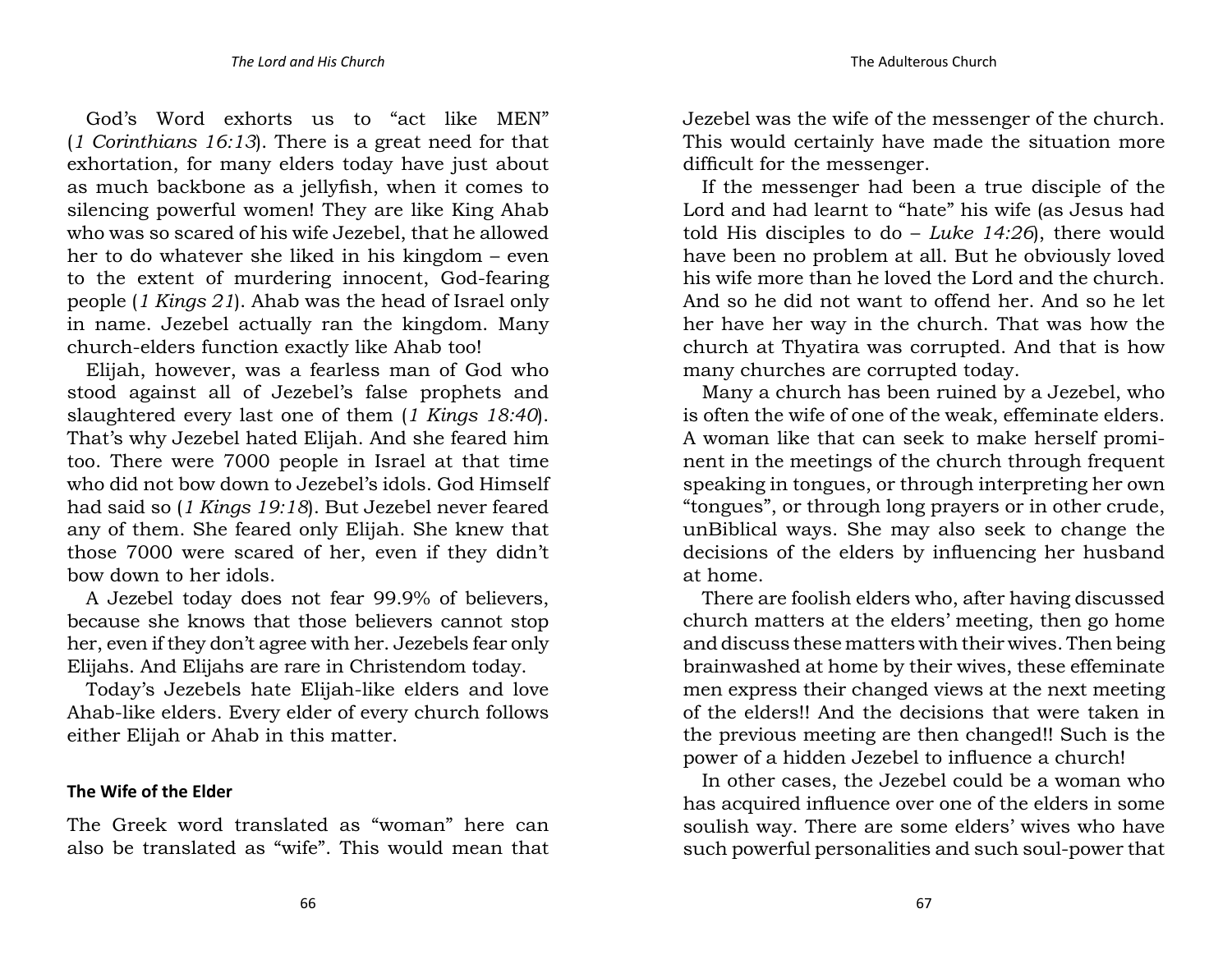the other men in the church (including the elders) are afraid to displease her in any way. In some cases, even her own husband is frightened of her.

It will be impossible to build the body of Christ in any place, if the elders in the church there, allow a woman to have power over them in any way.

The wife of an elder must be an example as one with "a meek and a quiet spirit", taking extra care to hide herself at all times. She must not be an Assistant Pastor or Song leader or Assistant Administrator (as many women are), but a hidden helper to her husband and not one who seeks to run the church from behind the scenes. Praise God that there are such wives too, who are real helpers to their elderhusbands, because they recognise their boundaries as women. Blessed is the elder who has such a wife.

All elders must keep a special eye on any woman who seeks to be prominent in the church in any way. She will almost certainly have the spirit of a Jezebel. If she is allowed free rein, she will certainly become Satan's agent to destroy the church slowly but surely.

The "adultery" spoken of here (*verse 20*) is obviously spiritual – because a righteous God cannot possibly punish innocent children born of adultery. Spiritual adultery is more dangerous than physical adultery, because it is less recognized. Religious harlotry results from the teaching of false grace that leads believers to take sin lightly. Disobedience to God in small things and little unfaithfulnesses are glossed over. It is such teaching that builds Babylon, the harlot church. And this is what the Lord denounces here.

### **Time to Repent**

The Lord gave Jezebel time to repent (*verse 21*). Even Jezebels are given time to repent. Such is God's mercy.

But God also placed a time limit for her to repent. If she did not repent within that time, she would be judged. Not only Jezebel, but all those who committed adultery with her, and her children (*verses 22, 23*) would also be killed. God's patience with sinners and hypocrites is not endless.

Jezebel's partners in spiritual adultery were those who propagated this false teaching along with her. Her "children" were those half-converted hybrids who were the products of this teaching of false grace, who imagined that they were converted without having repented from sin first, or who imagined that now that they were "converted" they could take fleshly indulgence lightly.

People who live in sin in the world are not judged so quickly by God. But those who come into the church and treat sin lightly are dealt with more severely and more quickly.

God's judgment of Ananias and Sapphira and of those who sinned in Corinth (*1 Corinthians 11:29, 30*) are examples of the severity of God towards those who take the name of Christ lightly.

The Lord goes on to say that He will give to each one according to his deeds (*verse 23*). This is to counter the teaching of false grace in Thyatira that taught that "our deeds won't matter if we just believe". Our deeds do matter.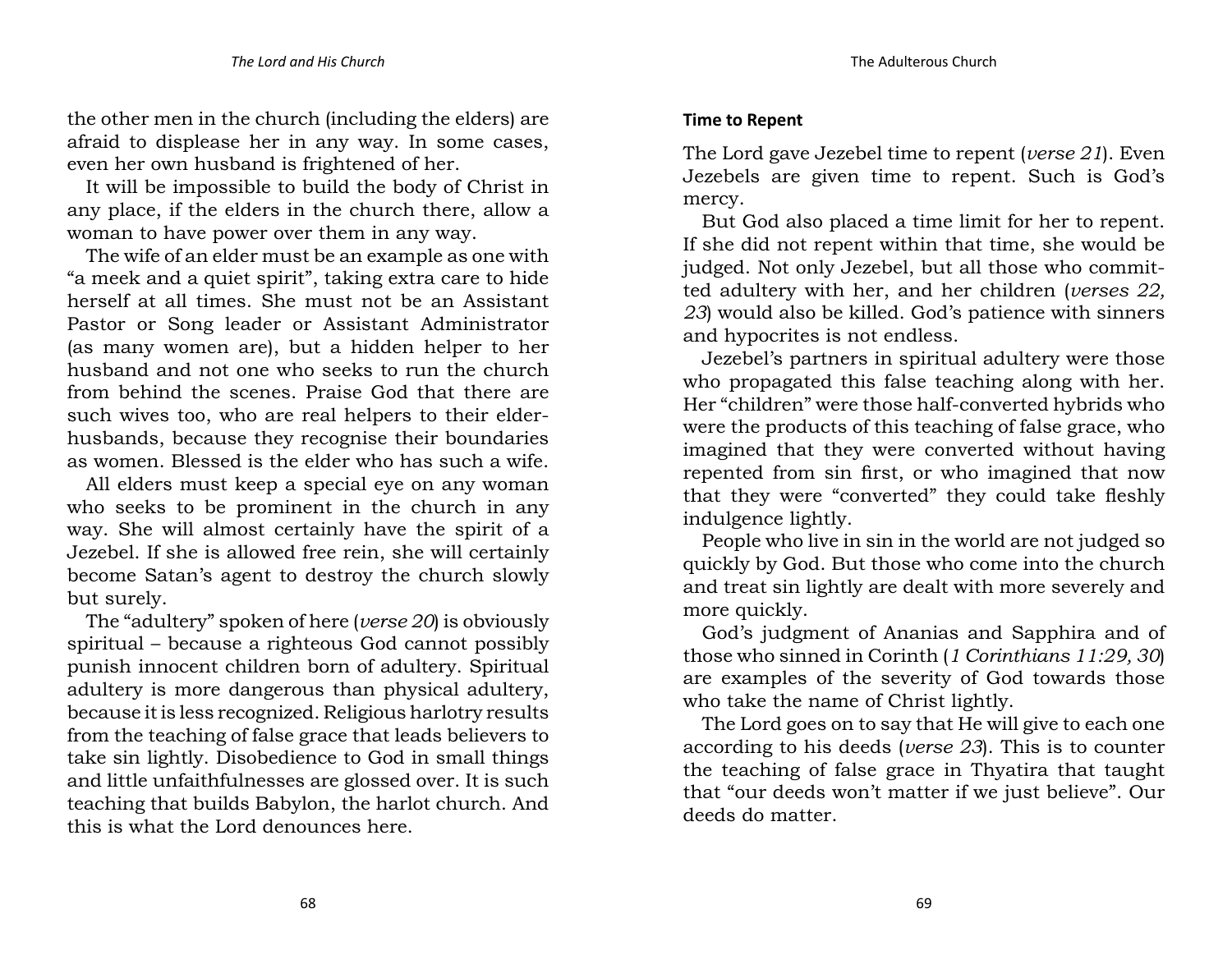God's Word says,

*"For we must all appear before the judgment seat of Christ, that each one may be recompensed for his deeds in the body, according to what he has done, whether good or bad"* (2 Corinthians 5:10).

*"If you are living according to the flesh, you MUST die"* (Romans 8:13).

The Lord said that He would cast the sinners in Thyatira into "great tribulation" (*verse 23*).

There are two types of tribulation spoken of in the New Testament, and we read of both of these types in the book of Revelation:

- i. that which comes from men in the form of persecution against the disciples of Jesus – (most of the references in the New Testament are to this type of tribulation);
- ii. that which comes from God in the form of judgment "on every soul of man who does evil" – (*Romans 2:9* & *Revelation 2:22* are the only two references to this type of tribulation).

God threatened to cast the unrepentant sinners of Thyatira into great tribulation. But this could not possibly be referring to THE great tribulation to come in the days of the Antichrist – for that is still in the future, whereas the sinners of Thyatira have already died. So the Lord must have meant the judgment that God brings on sinners and hypocrites.

# **The Deep Things of Satan**

There were some however in Thyatira, who did not agree with Jezebel or follow her teachings. To these, the Lord says that He will place no other burden on them (*verse 24*). They had steered clear of "the deep things of Satan", because the anointing within them had told them that something was wrong with this false grace that Jezebel preached; and they had listened to the anointing (*1 John 2:27*).

Notice that the Lord calls the teaching of false grace as "the deep things of Satan". False grace is one of Satan's masterpieces, with which he has deceived most of Christendom. So it is appropriate to call it one of "Satan's deeper truths"!!

Doctrine is like a seed. The proof of whether a seed is good or bad is seen in the fruit it produces. Many Christians analyse various types of seeds (doctrines) under their theological microscopes and pronounce some as bad and some as good. But that's not the way to find out the quality of a seed. It is better to sow the seed and to see what type of fruit it produces.

Any doctrine of "grace" that takes away the fear of sinning is certainly a false teaching. If a doctrine enables you to sin lightly and to ask for forgiveness cheaply, without the deep sorrow and vehement hatred for sin that true repentance brings, then you can be sure that that doctrine is one of the "deeper truths of Satan"!

There are many believers nowadays who mouth impressive phrases such as "End-time truths" and "Kingdom truths" etc. The test by which we can evaluate every so-called "truth" is the test that Jesus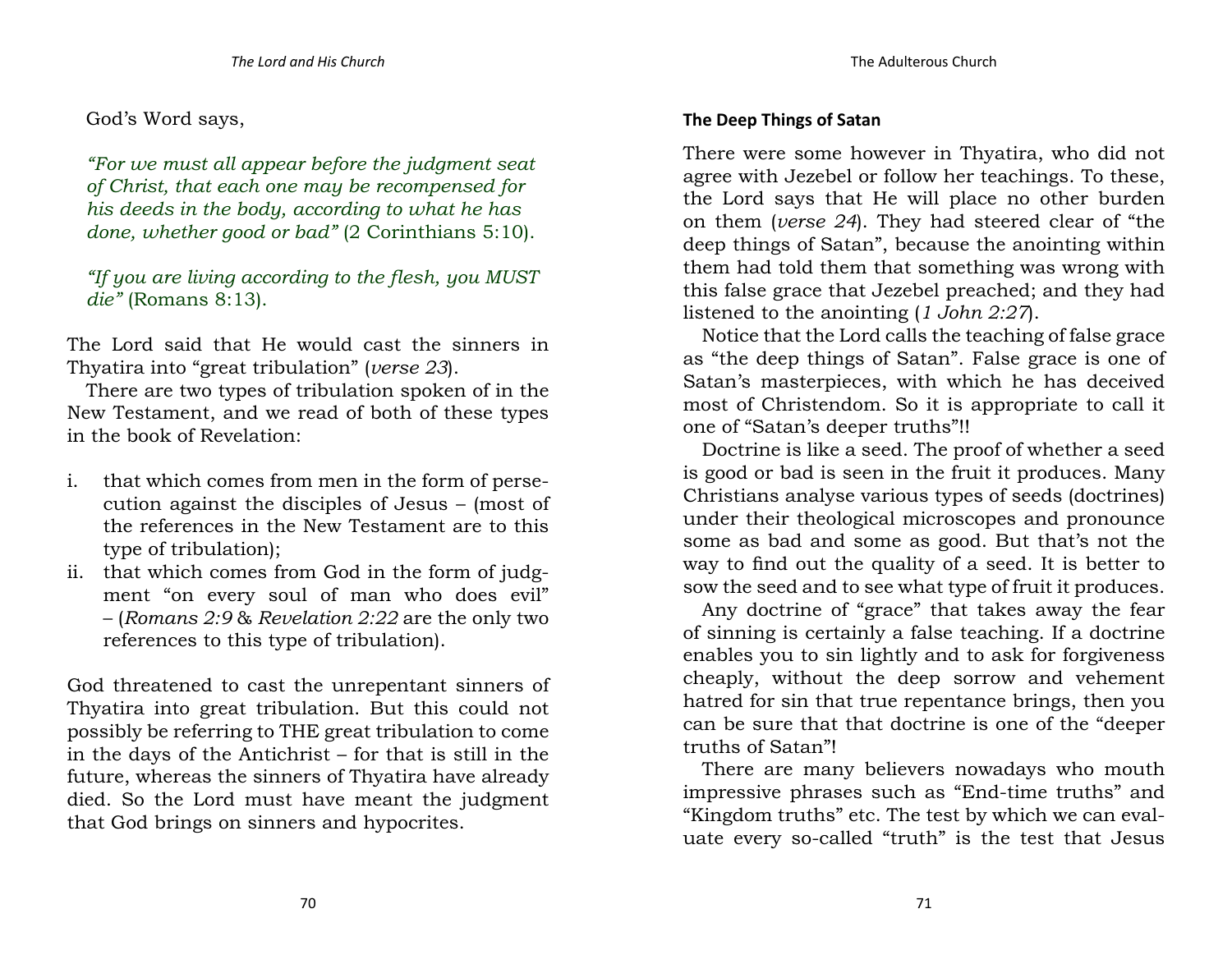Himself gave: "The truth shall make you free … from sin" (*John 8:32–36*). A "truth" that does not liberate you from sin in your daily life is not the truth of God, however Scriptural it may appear to be to you. It is a false doctrine.

One indication that you have understood God's truth correctly will be that you experience more and more liberty from every type of bondage in your life. The Holy Spirit is the Spirit of truth and "where the Spirit of the Lord is, there is liberty" (*2 Corinthians 3:17*).

The Lord then exhorts the remnant in Thyatira to hold fast to what they have – that is, to "the true grace of God" (*1 Peter 5:12*). We need to hold fast to this, because Satan would like to snatch it away from us. We are commanded to hold fast to it until Jesus comes (*verse 25*).

#### **The Call to the Overcomer**

The overcomer is described by the Lord here as one who keeps His deeds until the end (*verse 26*). Jesus' deeds are His victories over temptation, in the days of His flesh. The overcomer is one who overcomes temptation, even as Jesus overcame, and who endures in this path until the end.

The Lord promises the overcomer the reward of authority over the nations in the future (*verse 26*). This is not a domineering over others, as we understand authority in the world today. The expression "He shall rule them" (*verse 27*) actually means "He shall shepherd them" (the word "rule" here comes from a Greek word meaning "to shepherd").

This is the type of authority that the overcomer exercises in his home and in the church now, and that he will exercise one day over the nations of the world. Those who domineer over others today, whether in a family or in a church, are actually exercising a Satanic form of authority and will be unfit to shepherd the nations. All of us who have authority – fathers, mothers and elders – are being tested by the Lord now.

The Lord then uses the expression, "As I also have received authority from My Father" (*verse 27*). The Father gave Jesus authority primarily to give eternal life to all whom He had chosen (*John 17:2*). This is the purpose with which the Lord gives His messengers authority in the church too – to lead others to take hold of eternal life (*1 Timothy 6:12*). Any elder who exercises authority in any other way is actually misusing his authority.

Those who reject this authority of the Lord over their lives will be dealt with one day, with a rod of iron that Jesus will wield (*Psalms 2:7–9*; *Revelation 12:5*; *19:15*). The Lord will share that rod of iron with the overcomer, who would have learnt during his time on earth, how to use the rod of authority with gentleness and firmness (*Revelation 2:26, 27*).

"He who rules his spirit is better than he who captures a city" (*Proverbs 16:32*). It is only those who have overcome the lusts in their flesh, the attractions of this world and the wiles of Satan, who are truly qualified in God's eyes to rule the nations one day in His kingdom.

The overcomer is also promised "the morning star" (*verse 28*). The morning star is Jesus Himself (See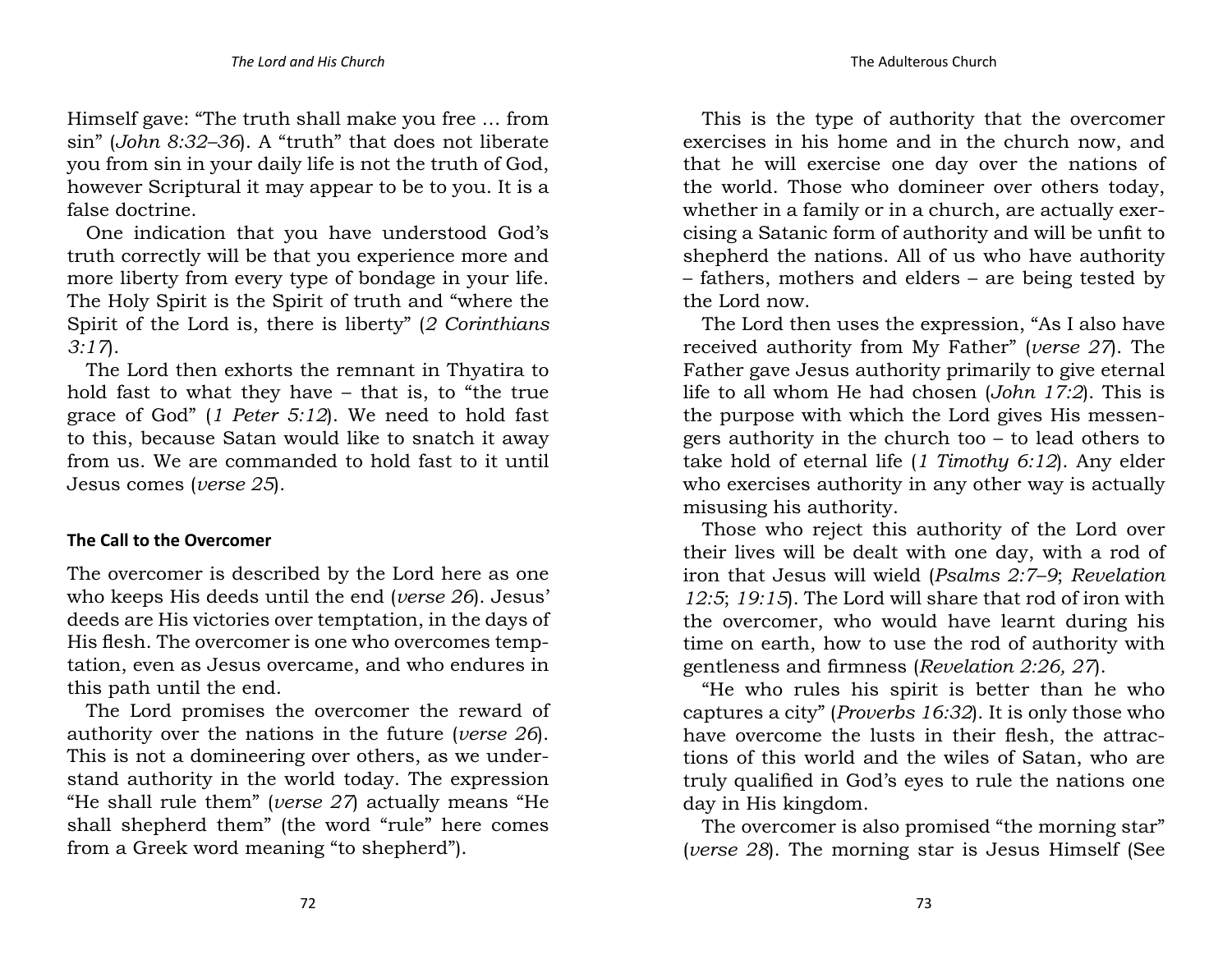*Revelation 22:16*). Jesus is also called the Sun of righteousness Who will burn the evildoers and bring healing to the nations (*Malachi 4:1, 2*). The world can see Him only as the Sun of righteousness, but the overcomers will see Him as the morning star.

The morning star is seen just before the rising of the sun. In the last moments of this age, at the end of the great tribulation, while the world is lying in darkness, the last trumpet will sound, and the Lord Himself will descend from heaven with a shout. The overcomers of all generations will then be taken up to meet Him in the air to welcome Him back to earth. Then they will see Him as the morning star.

The Lord will then descend to the earth as the Sun of righteousness to judge and heal this sin-sick world. And every eye will see Him. The overcomers will also come down with Him at that time to reign with Him on earth.

He who has an ear let him hear what the Spirit is saying (*verse 29*).

# <span id="page-40-0"></span>**[Chapter 8](#page-2-7)**

# **[The Hypocritical Church](#page-2-7)**

*"And to the angel of the church in Sardis write: He who has the seven Spirits of God, and the seven stars says this: 'I know your deeds, that you have a name that you are alive, and you are dead. Wake up, and strengthen the things that remain,* 

*which were about to die; for I have not found your deeds completed in the sight of My God. Remember therefore what you have received and heard; and keep it and repent. If therefore you will not wake up, I will come like a thief, and you will not know at what hour I will come upon you. But you have a few people in Sardis who have not soiled their garments; and they will walk with Me in white; for they are worthy. He who overcomes shall thus be clothed in white garments; and I will not erase his name from the book of life, and I will confess his name before My Father, and before His angels. He who has an ear, let him hear what the Spirit says to the churches.'"*  (Revelation 3:1–6)*.*

#### **The Lord's Opinion and Man's**

The Lord refers to Himself here as the One who has the seven Spirits of God, or the sevenfold Holy Spirit. We saw the meaning of this in Chapter One. He also has the seven stars. He expects each star (messenger)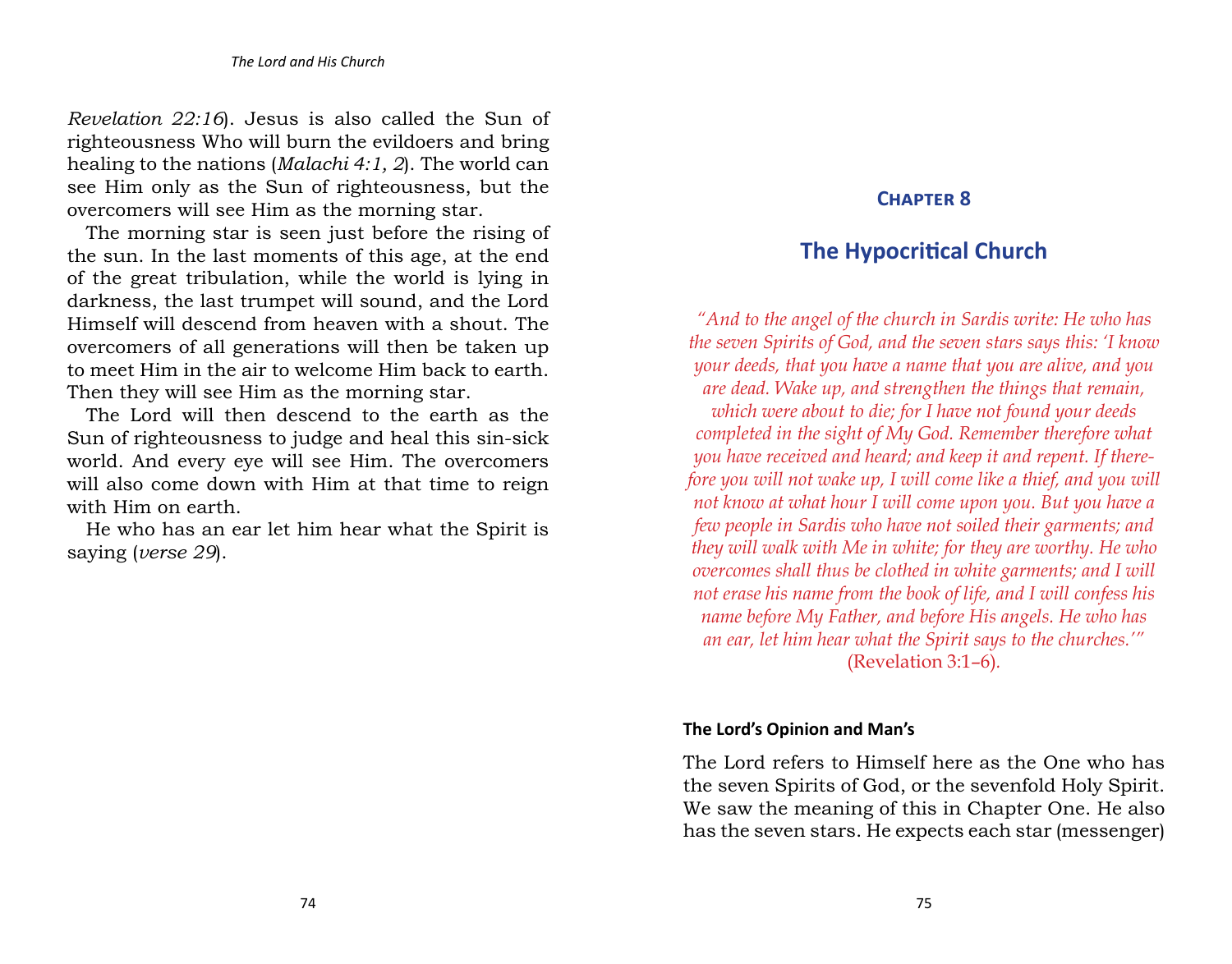in His hand to be a Spirit-filled representative of His in the church.

The messenger in Sardis was one who had built up a tremendous reputation before others as a spiritual man. But the Lord's opinion of him was the exact opposite of that of his fellow-believers in Sardis. This shows how carnal and gullible most believers in Sardis were.

More than 90% of believers are unable to recognise the difference between a carnal messenger and a spiritual one. And more than 99% of believers are unable to distinguish between soul-power and spiritual power.

Most believers are impressed by the display and exercise of spiritual gifts and that is how they evaluate a preacher or an elder. And that is how they are deceived. God however looks at the heart. The messenger at Sardis may have had the gifts of the Spirit. But he was spiritually dead.

This is a warning for all of us to take heed to: That the opinion that 99% of our fellow-believers have about us can be 100% wrong! God's opinion about us could be the exact opposite of their opinion.

The same applies to a church. Others may consider a church to be "spiritually alive". But God may know it to be spiritually dead. And vice-versa. Churches that God considers spiritually alive could be considered dead by undiscerning men.

Most believers evaluate a church by the warmth of the welcome they receive when they come to the meetings, the size of the congregation, the amount of noise and emotion in the meetings, the musical quality of the singing, the intellectual content of the sermon and the amount of the offering!! But God isn't impressed by any of these things.

God evaluates a church by the Christ-like humility, purity and love and the freedom from self-centredness that He finds in the hearts of its members. God's evaluation and man's evaluation of a church can therefore be at total variance with each other. In fact, they usually are.

There were no Jezebels in Sardis and no teachings of Balaam or of the Nicolaitans either. But they had something worse – hypocrisy.

The messenger at Sardis must have felt a secret satisfaction in the reputation that he had built up for himself. Otherwise he would not have ended up as a hypocrite. There is nothing wrong in being known by others as one who is spiritually alive, provided we don't get any satisfaction out of their opinion of us.

But if we are seeking a name for ourselves in what we do for the Lord, then we will certainly end up living before the face of men and not before the face of God. Then we would have to admit that we haven't realised that man's opinion is worthless.

Christendom is full of preachers who are constantly doing things and writing reports in order to get a name for themselves. All of these will end up like the messenger in Sardis. And they will be judged by the Lord in the final day, because their works were not perfect before God. It is impossible for our works to be perfect before God if our motive is to impress men.

The messenger at Sardis was also fast asleep spiritually.

Jesus warned His disciples of the great need of being alert and praying, in order to be ready for His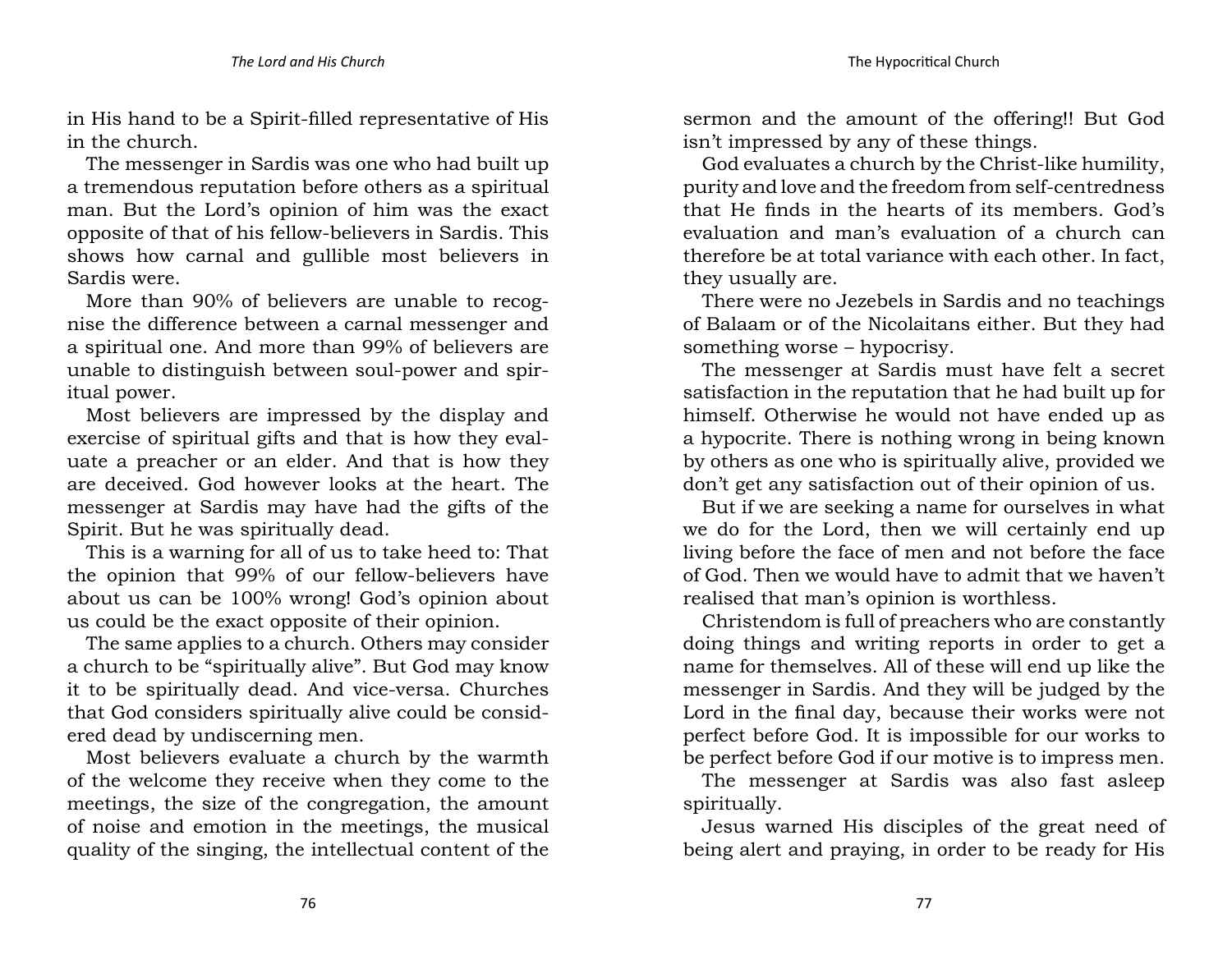coming – for worldly cares and the love of mammon have a way of putting the best of believers to sleep (See *Luke 21:34–36*).

When a man is asleep, he is unaware of things happening in the real world around him. He is more conscious of the unreal world of his dreams. This is how it is with those who are spiritually asleep too. They are unaware of the real world of the kingdom of God, of lost souls around them and of eternal realities. They are alive however to the unreal, temporary world of material riches, pleasure, comfort, earthly honour and fame.

That was how it was with the messenger of the church in Sardis.

The Lord exhorts him to wake up – in other words to give up the unreal world of his dreams (the world of materialism) – and to strengthen the few things in his life that were sinking towards spiritual death, but which had not yet died (*verse 2*). The embers had not died out completely. But he had to "fan them to a flame" soon, or they would die out completely (*2 Timothy 1:6* - AMP).

#### **Perfect Works in God's Sight**

The Lord tells him that his works were not perfect in God's sight (*verse 2* - KJV). Many believers are afraid of the word "perfection". But here we see that the Lord expected this messenger's works to be perfect before God.

Spiritual perfection is a vast subject. But what it means here is that this elder's works were not done with singleness of heart to secure God's approval alone.

His works were good works – that's how he got a name that he was spiritually alive. But they were not done for the glory of God. They were done to impress men. And so they were all dead works. There was "iniquity in his holy activities" (*Exodus 28:38*). He had to cleanse himself from this filthiness of spirit, before God could approve of him (*2 Corinthians 7:1*).

Good works done to obtain the honour of men are dead works.

The first step to perfection is to do everything before the face of God. If we don't begin here, we wont get anywhere. Whether it is praying or fasting or helping others or whatever, the important question that we need to ask ourselves is: "Am I thinking now of some man seeing me do this and appreciating me, or am I doing this before God's face for His glory alone?" A wrong motive is what corrupts many good deeds and makes them imperfect in God's eyes.

The Lord reminds the messenger to remember what he has received and heard through the years and to obey those exhortations (*verse 3*). The Lord expects more from those to whom more is given. This messenger had heard much about perfection and about the necessity of doing everything for the glory of God. But he had not taken those exhortations seriously. To know the truth and not to obey it is to build one's house on sand. One day it will collapse. And that was what happened to the messenger and the church at Sardis.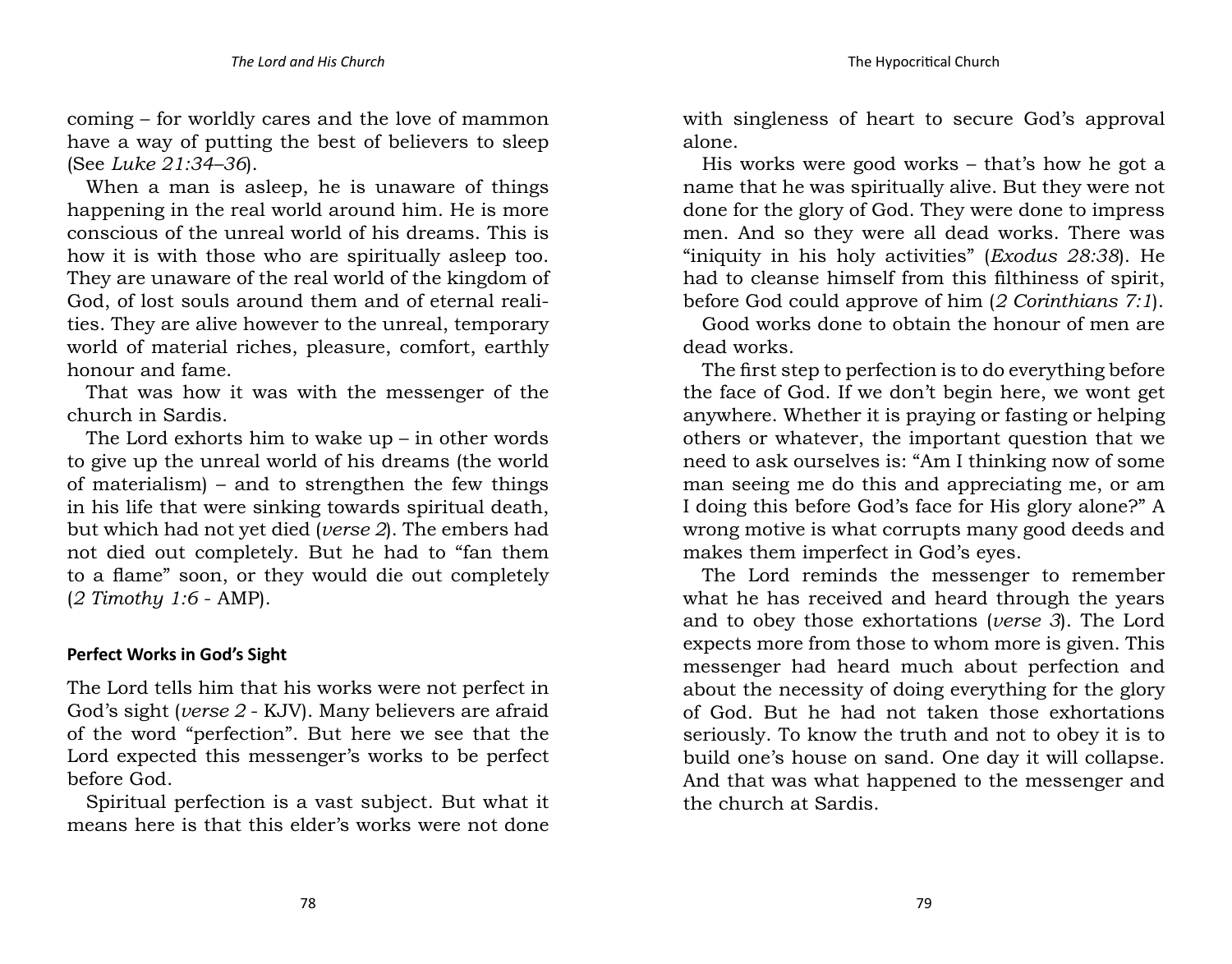#### **The Call to Repentance**

The messenger is now exhorted to repent (*verse 3*). This is the message of the Lord to all churches in these last days: REPENT.

There was still hope for this messenger, for he was still a star in the Lord's hand (*verse 1*). The Lord had not given up on him. But he had to wake up first and repent.

John the Baptist was the forerunner of Christ who prepared the nation of Israel for the Lord's first coming by preaching repentance. Now the prophets in the church have to prepare God's people for the second coming of Christ by preaching repentance to them. The message of repentance is the greatest need in the church today.

If the messenger does not wake up and repent, the Lord says that He will come upon him in judgment, as unexpectedly as a thief comes at night. The Lord comes as a thief in the night primarily for unbelievers – but also for believers who walk in darkness. The sons of the day who are walking in the light will not be surprised by the coming of the Lord, but the sons of the night will (*1 Thessalonians 5:4, 5*).

The overcomers will always be ready for the coming of the Lord because they are always walking in the light. Those who are walking in darkness, however, with unconfessed sin in their lives will not be ready, even if they call themselves "believers".

*Revelation 3:3* indicates clearly that those believers (even if they are messengers in a church) who are spiritually asleep and who do not repent will be surprised by the Lord when He comes. They will be in the same category as the sons of darkness. These are the foolish virgins who will be left outside the closed door, when the Lord comes (*Matthew 25:10–13*). The Lord says,

*"Behold I am coming like a thief. Blessed is the one who stays awake and keeps his garments, lest he walk about naked and men see his shame."* (Revelation 16:15).

#### **The Faithful Remnant**

There were however a few people in Sardis who had not soiled their garments (*verse 4*). This was the only redeeming feature of this church.

God has a list of names of those who have kept their hearts pure. This purity refers not only to freedom from the sins of the flesh, but also to freedom from the sin of seeking the honour of men and other sins of the spirit.

This was the remnant of the overcomers who lived before God's face in Sardis. As the Lord Himself pointed out, these overcomers were FEW. This remnant has always been small in every generation, for there are few who find the narrow gate and the narrow way that lead to life (*Matthew 7:14*).

The Lord says that these few are worthy and that therefore they will walk with Him in white (*verse 4*). These are the ones who had obeyed the Lord's exhortation in

Luke 21:36 (AMP): *"Keep awake then and be attentive at all times, praying that you may have*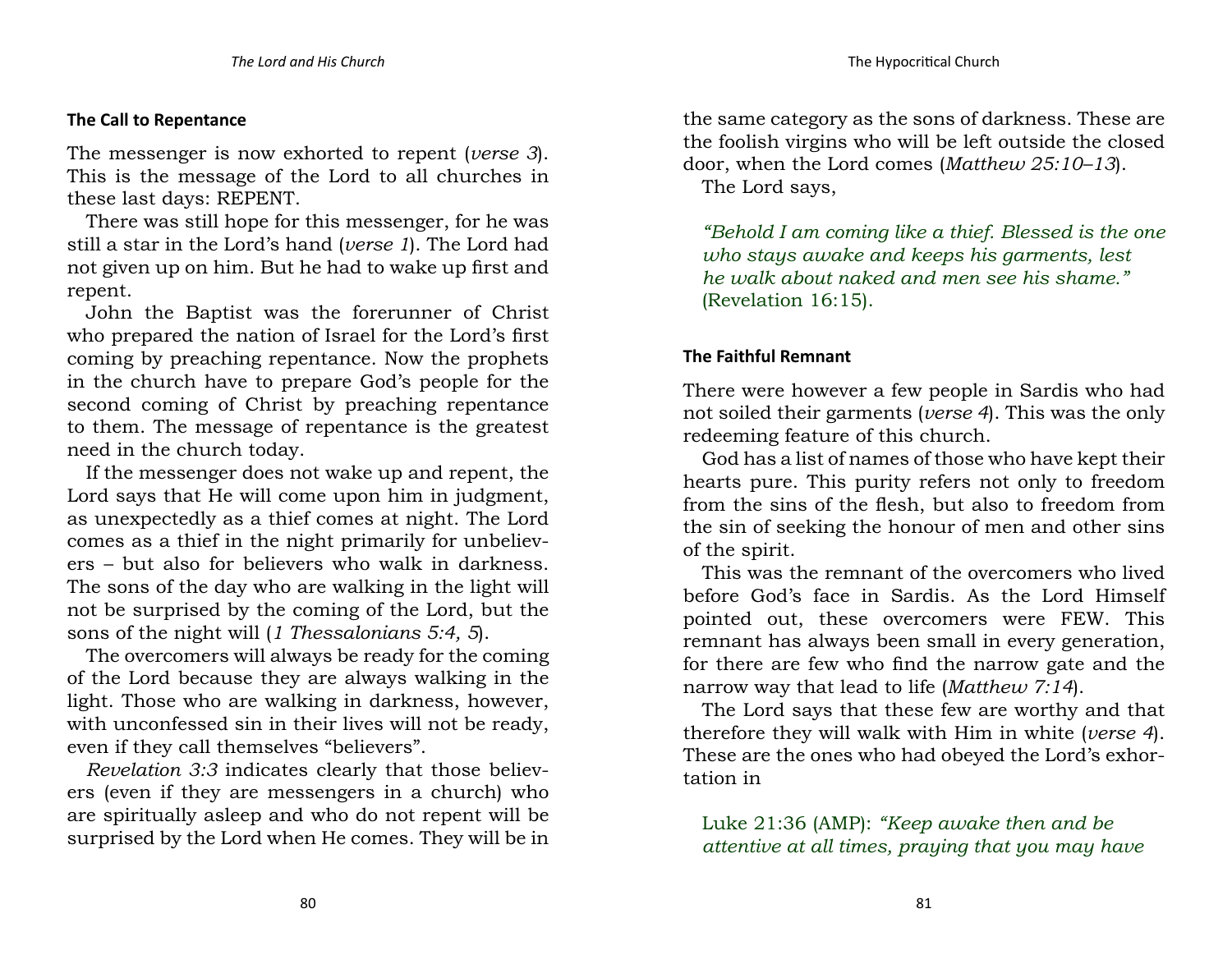*the full strength and be accounted worthy to escape all these things and to stand in the presence of the Son of man."*

They were accounted worthy. And so they will walk in the white garments of the bride on the weddingday of the Lamb.

All overcomers are then promised the reward of being clothed in white garments (*verse 5*). This indicates clearly that only overcomers will form the bride of Christ.

Overcomers are also promised that their names will not be erased from the Lamb's book of life (*verse 5*). This makes it clear that a person's name can be in the book of life and then be erased from it. The promise given to the overcomer here would be meaningless, if such a danger does not even exist. The plain teaching of Scripture is that believers who live after the flesh WILL DIE SPIRITUALLY (*Romans 8:13*). They will lose the salvation that they once had.

The Lord said to Moses, "Whoever has sinned against Me, I will blot him out of my book" (*Exodus 32:33*).

In *Psalm 69:25* we read of a prophecy concerning Judas Iscariot that is quoted by Peter in *Acts 1:20*. On reading further in *Psalm 69*, we see a prophetic reference there to Judas Iscariot's name being blotted out of the book of life (*verse 28*). His name was once in that book and then it was erased.

One has to be an overcomer to retain one's name there.

The Lord also promises to confess the overcomer's name before the Father and before His angels. This is a reward promised to those who unashamedly confess His Name before men (*Matthew 10:32*; *Luke 12:8*). The Lord places great value on our publicly confessing His name before our relatives, friends, neighbours and colleagues at work. Many believers are unfaithful here. And thereby they prove that they are not overcomers.

What an honour it will be for our name to be publicly confessed by the Lord in that final day. Even if we have to bear shame and persecution for the Lord's sake, every day for a hundred years on earth, it will still be worth it all, if the final reward is that the Lord proudly acknowledges us before the Father and His holy angels one day. One word of approval from His precious lips will erase from our minds the memories of a lifetime of suffering and ridicule.

Those who have ears to hear will take heed to what the Spirit is saying (*verse 6*).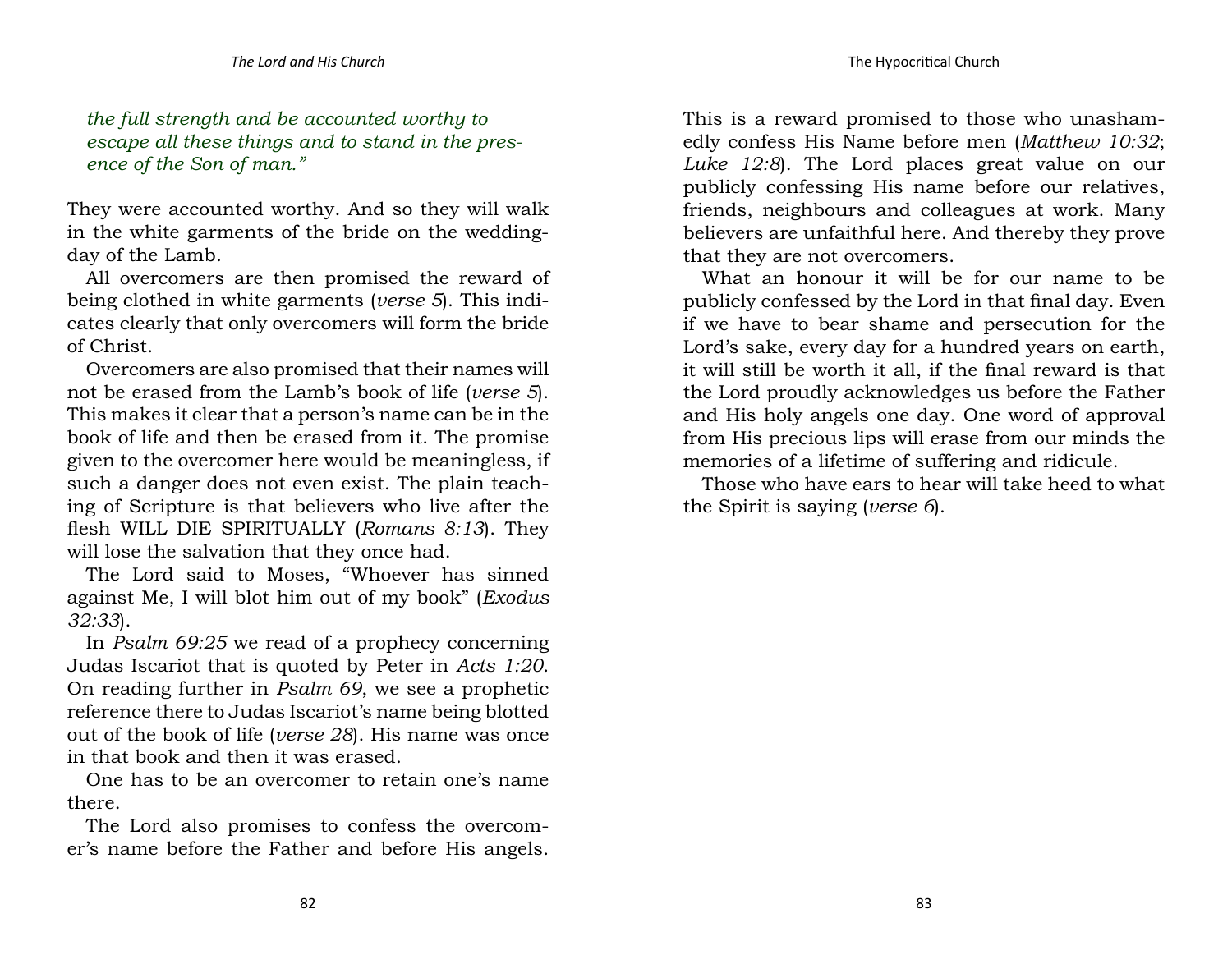#### <span id="page-45-0"></span>**[Chapter 9](#page-2-8)**

# **[The Faithful Church](#page-2-8)**

*"And to the angel of the church in Philadelphia write: He who is holy, who is true, who has the key of David, who opens and no one will shut, and who shuts and no one opens, says this: 'I know your deeds. Behold I have put before you an open door which no one can shut, because you have a little power, and have kept My word, and have not denied My name. Behold I will cause those of the synagogue of Satan, who say that they are Jews, and are not, but lie – behold, I will make them to come and bow down at your feet, and to know that I have loved you. Because you have kept the word of My perseverance, I also will keep you from the hour of testing, that hour which is about to come upon the whole world, to test those who dwell upon the earth. I am coming quickly; hold fast what you have, in order that no one take your crown. He who overcomes, I will make him a pillar in the temple of My God, and he will not go out from it any more; and I will write upon him the name of My God, and the name of the city of My God, the new Jerusalem, which comes down out of heaven from My God, and My new name. He who has an ear, let him hear what the Spirit says to the churches.'"* (Revelation 3:7–13)*.*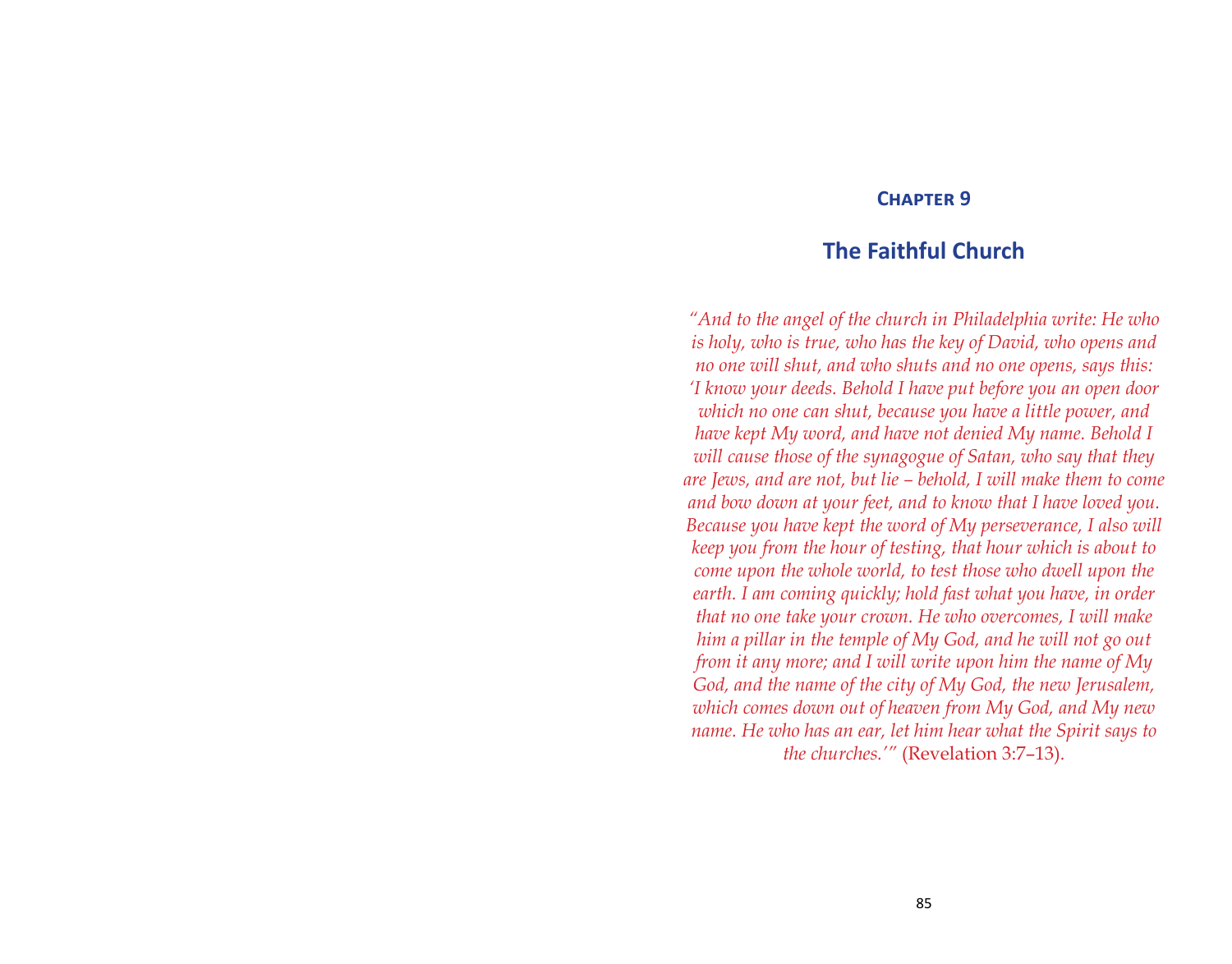#### **The Key of David**

The Lord calls Himself here the One who is holy and true.

*"He committed no sin, nor was any deceit (hypocrisy) found in His mouth"* (1 Peter 2:22).

He looks for holiness and for reality in His messengers too.

He also says that He has the key of David. The gospel of the new covenant concerns the Son of God who was born of the seed of David according to the flesh (*Romans 1:1–3*).

One of the last exhortations that Paul gave Timothy was to remember that Jesus Christ of the seed of David had risen from the dead (*2 Timothy 2:8*). The implication there is that even though He came with David's flesh, yet He never sinned. Therefore He was considered worthy by God to be raised from the dead. Christ manifest in the flesh and declared righteous by the Spirit is the secret of godliness (*1 Timothy 3:16*).

The key speaks of ability to open a door. It is because Jesus came in David's flesh (which is the same as our flesh) and overcame sin and Satan, that He has been able to open a way for us to walk in. Jesus is the Forerunner and Example for all who want to overcome.

#### **The Key to Every Door**

The Lord also describes Himself as the One who can now open or shut any door. If we are overcomers, we

need never stand before a closed door at any time, when it is the will of God that we should go through.

But the Lord also shuts certain doors before us, so that we don't go into paths that He has not ordained for us – paths that He knows will not be profitable for us. It is really an exciting life to be an overcomer. The Lord Himself decides which doors we should go through, and which doors we should stop knocking at.

In the book of Jonah, we see how the Lord shut one door (of a ship, by getting Jonah thrown overboard) and opened another (of a fish's mouth, by getting it to swallow Jonah). When the fish came to the coast of Israel, the Lord opened the fish's mouth once again to place His servant ashore. Thus God brought Jonah back to "Square One". Then He told him once again to go to Nineveh, where He wanted him to preach. Then Jonah went.

If God wants us in any place for any purpose, He has ways and means of closing the wrong doors before us (getting us thrown out of somewhere perhaps!) and of opening the right doors in front of us. He even has means of transporting us back to "Square One" in our lives, so that we don't miss His best! What He did for Jonah, He will do for us too. He will do even more.

The key to every door is in His hand. If you are a wholehearted disciple of the Lord with no ambition in life but to glorify God, you can be certain of one thing – that nothing can stand in your way. Like automatic doors that open as soon as a person comes near them, every closed door that hinders you from moving forward in the fulfilment of God's will, will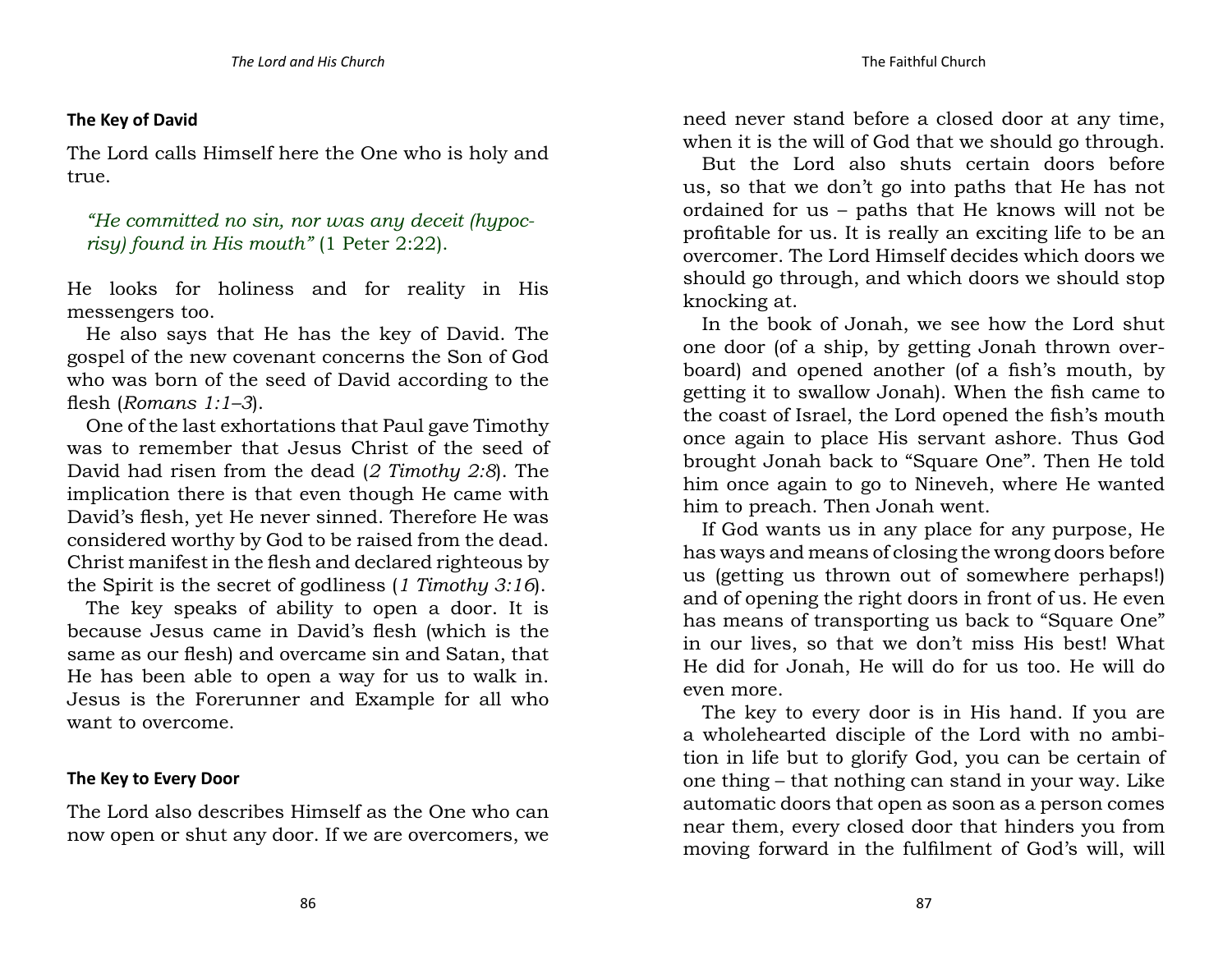open up before you – as soon as you come near it. He opens each door at the right time – not too soon and not too late. He will also close those doors that would make you miss His perfect will for your life.

#### **An Exemplary Messenger and Church**

Here in Philadelphia, we see the second of the two messengers and churches that receive no rebuke at all from the Lord. The first we saw was the one at Smyrna.

These two examples show us that it is possible to be such a messenger of the Lord and to be such a church as to receive no rebuke at all from the Lord when He examines us. This should be a challenge to all of us.

The messenger and the saints here were a weak people (*verse 8*). They had very little human influence and power. But they had obeyed God's Word and confessed the Name of the Lord.

These are two primary requirements for the days in which we live – and that is why we find them being repeated again and again in the book of Revelation: OBEDIENCE TO GOD'S WORD AND HOLDING FORTH THE TESTIMONY OF JESUS.

Because of their faithfulness, the Lord says that He has set before them an open door to witness for Him. No one will be able to shut that door (*verse 8*). Their witness will naturally be opposed by Satan. But the gates of Hell will not be able to prevail against this church – for this is a triumphant church that Satan himself is afraid of.

#### The Faithful Church

#### **Opposition from Religious People**

The church here was being opposed by a synagogue of Satan – similar to the one that was in Smyrna (*verse 9*). Notice that the synagogue of Satan opposed only two of the seven churches in Asia – the very two that the Lord commends unreservedly. Those churches that are most wholehearted for God are the ones that Satan opposes the most. And Satan's opposition comes mainly through religious people.

Jesus was opposed in the days of His flesh, not by the Romans or the Greeks, but by religious Jews who studied their Bibles daily! It will be the same for the body of Christ. Our main opposition will come from those who claim to be Christians, but who don't preach freedom from sin's power.

The Lord says that He will make the synagogue of Satan recognise in an obvious way that He is with the church at Philadelphia. The agents of Satan will be compelled to bow down before the church (*verse 9*). God has destined that Satan should be crushed under the feet of the church (*Romans 16:20*). We must never forget this that God is always on our side against Satan. So we need never fear Satan or his agents at any time.

Jesus prayed that the world would know that His disciples were loved by the Father (*John 17:23*). This prayer was to be answered in Philadelphia. The synagogue of the Jews would be made aware of the fact that the Lord loves the church and that He would stand by them (*verse 9*). God has wonderful ways of confounding our enemies and of making them aware that we are the objects of His love and care!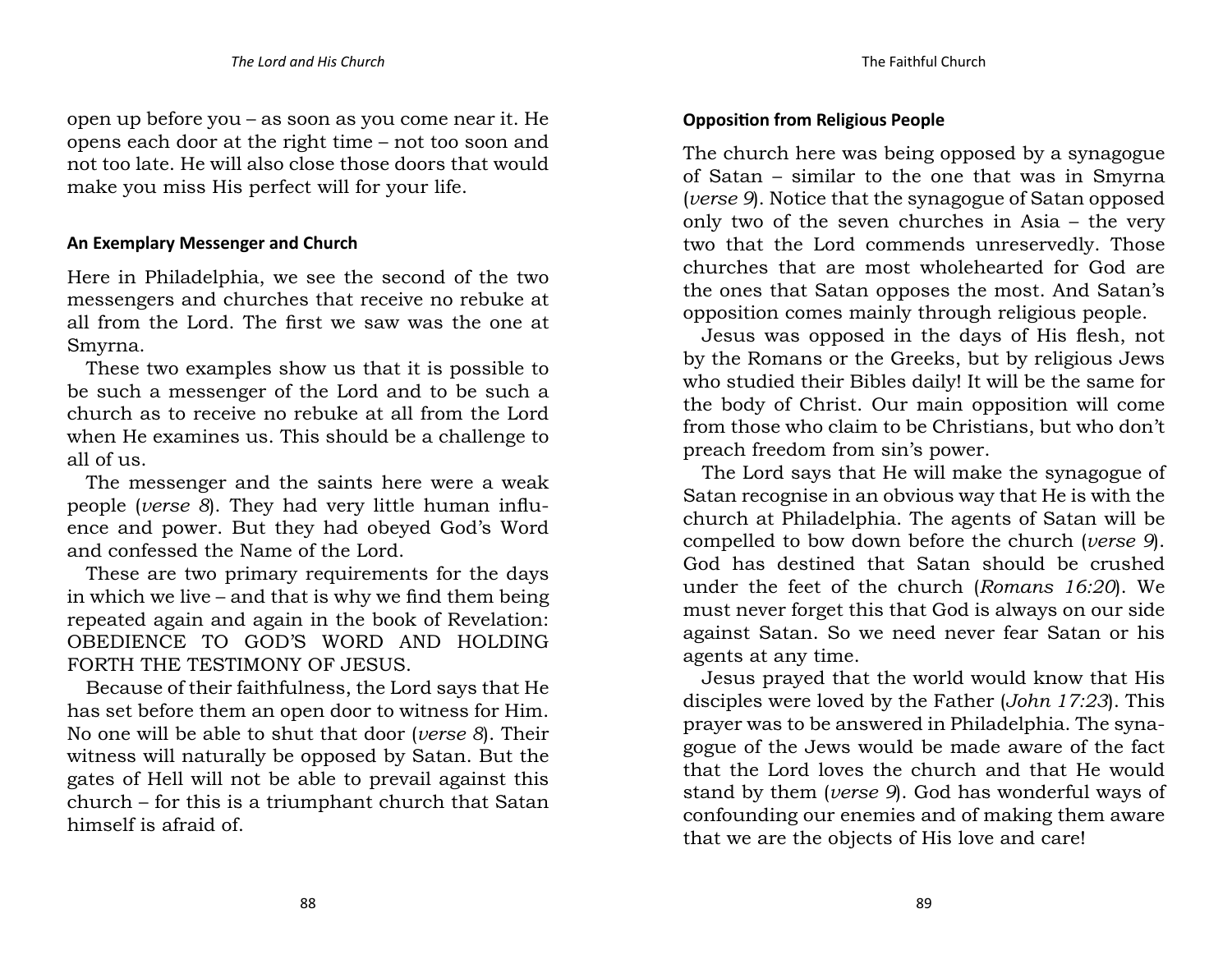The church in Philadelphia had kept the word of Jesus' perseverance (*verse 10*). They had obeyed the word of the Lord and endured to the end in obedience. It is only by enduring faithfully in times of temptation, that we become perfect, lacking in nothing (*James 1:4*).

#### **The Lord's Promises**

The Lord's promise to this church was,

*"I will keep you from the hour of testing that is about to come upon the whole world"* (verse 10).

Here the Lord warns them in advance of a time of trial that was going to come upon the whole world at that time (at the end of the first century or in the early second century). The church in Philadelphia was promised Divine protection during that time of testing.

How did the Lord "keep them from that hour of testing"? It was certainly not by rapturing them out of the world. No. They were KEPT SAFE IN THE MIDST OF THE TRIAL. They experienced the Lord's protecting hand in the midst of their tribulations.

This is a word of encouragement for us too – for the Lord will similarly keep us also safe from evil in the midst of the great tribulation during the time of the Antichrist. He will keep us exactly as He kept the church in Philadelphia in the second century – on earth, safe from evil, even though we may have to suffer for His Name's sake. Jesus has said,

*"You will be hated by all on account of my Name … but do not fear those who kill the body … for the very hairs of your head are all numbered … Not a hair of your head will perish"* (Matthew 10:28, 30; Luke 21:18).

Even during the tribulation, not a hair on our head can be touched by anyone without the Lord's permission. So we can be at rest.

The Lord then tells the church at Philadelphia that those who are going to be tested during "the hour of testing", are "the earth-dwellers" – those who have made this earth their home, whose minds are set on earthly things, and who pursue after wealth and seek the honour of men (*verse 10*).

No overcomer is such an earth-dweller, for His mind is set on the things that are above.

The Lord goes on to tell the church here to hold fast to what they have until He comes back to earth, so that they may not lose their crown (*verse 10*). It is possible therefore for someone else to get the crown that God meant for you.

God has planned a task and a crown for you. But if you are unfaithful in fulfilling that task, you won't get that crown. God will raise up someone else to fulfil that task and he will get the crown that was meant for you. This is a real possibility. So we must be watchful.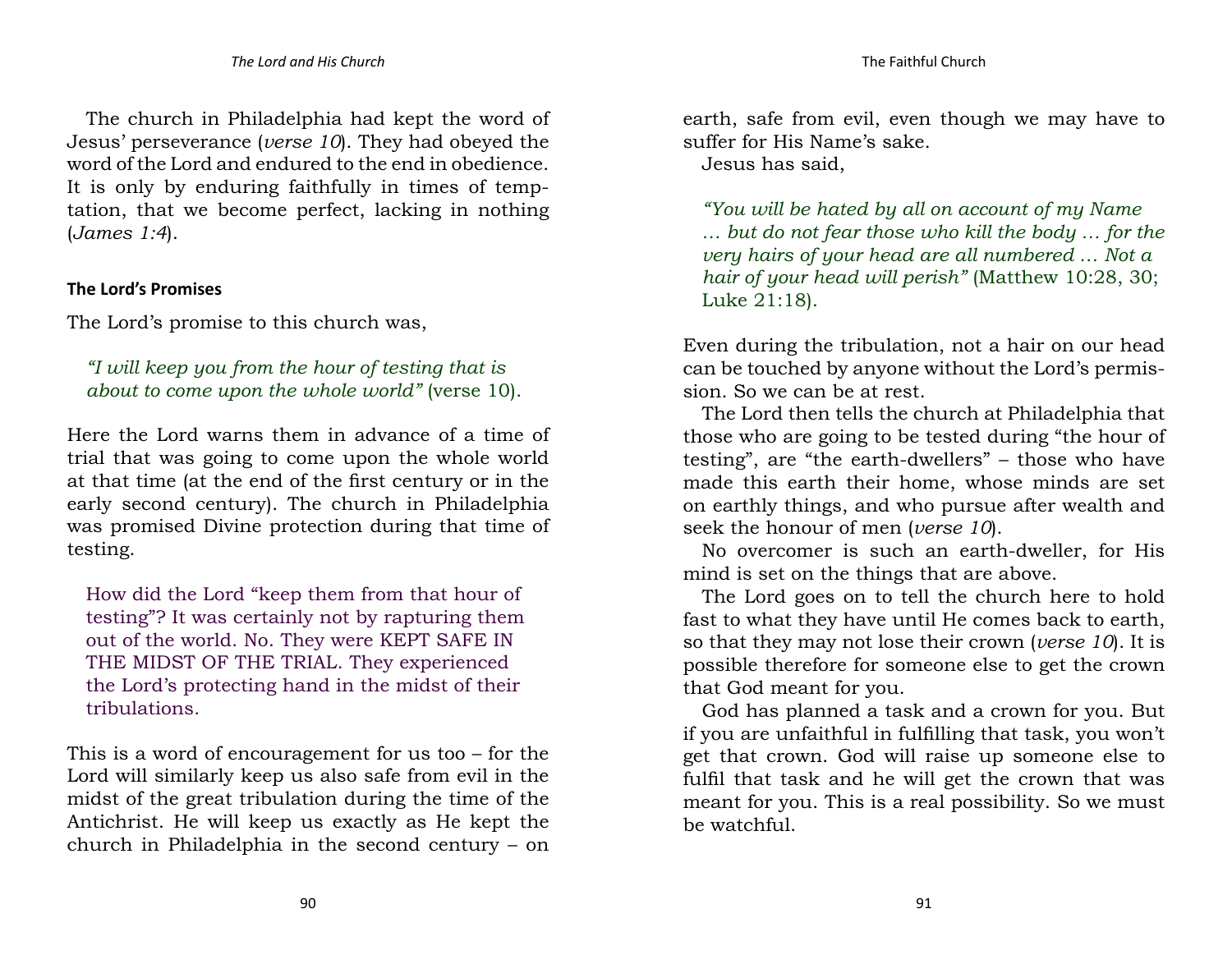God had planned a specific task for Judas Iscariot, just as He had planned tasks for the other apostles of Christ. But Judas was unfaithful. So he lost his crown. Someone else (perhaps Paul) fulfilled the task that Judas was to have fulfilled. That person will now get Judas' crown in addition to his own.

We have to hold fast what God has given us. We cannot afford to take things easy at any time.

The overcomer will be made a permanent pillar in the church (*verse 12*). What that means is that he will be a support to others in the church, bearing their burdens. He will be a spiritual "father" to others. In every church there is a great need for such pillars.

The overcomer will have the name of God, the name of the New Jerusalem and the Lord's new name written on his forehead. In other words, he will be publicly identified as a wholehearted disciple of Jesus, wherever He goes. This will lead to his being despised on earth now, but honoured by the Lord when He returns.

The New Jerusalem is a symbolic name for the bride of Christ (*Revelation 21:9, 10*). The name of that city will be written on the forehead of the overcomers. And so we see once again that only overcomers will constitute the bride of Christ.

Those who have ears to hear must take these words of encouragement very seriously (*verse 13*).

# <span id="page-49-0"></span>**[Chapter 10](#page-2-9)**

# **[The Proud Church](#page-2-9)**

*"And to the angel of the church in Laodicea write: The Amen, the faithful and true Witness, the Beginning of the creation of God, says this: 'I know your deeds, that you are neither cold nor hot; I would that you were cold or hot. So because you are lukewarm, and neither hot nor cold, I will spit you out of My mouth. Because you say, "I am rich, and have become wealthy, and have need of nothing," and you do not know that you are wretched and miserable and poor and blind and naked. I advise you to buy from Me gold refined by fire, that you may become rich, and white garments, that you may clothe yourself, and that the shame of your nakedness may not be revealed; and eyesalve to anoint your eyes, that you may see. Those whom I love, I reprove and discipline; be zealous therefore and repent. Behold I stand at the door and knock; if any one hears My voice and opens the door, I will come in to him, and will dine with him, and he with Me. He who overcomes, I will grant to him to sit down with Me on My throne, as I also overcame and sat down with My Father on His throne. He who has an ear, let him hear what the Spirit says to the churches.'"*  (Revelation 3:14–22)*.*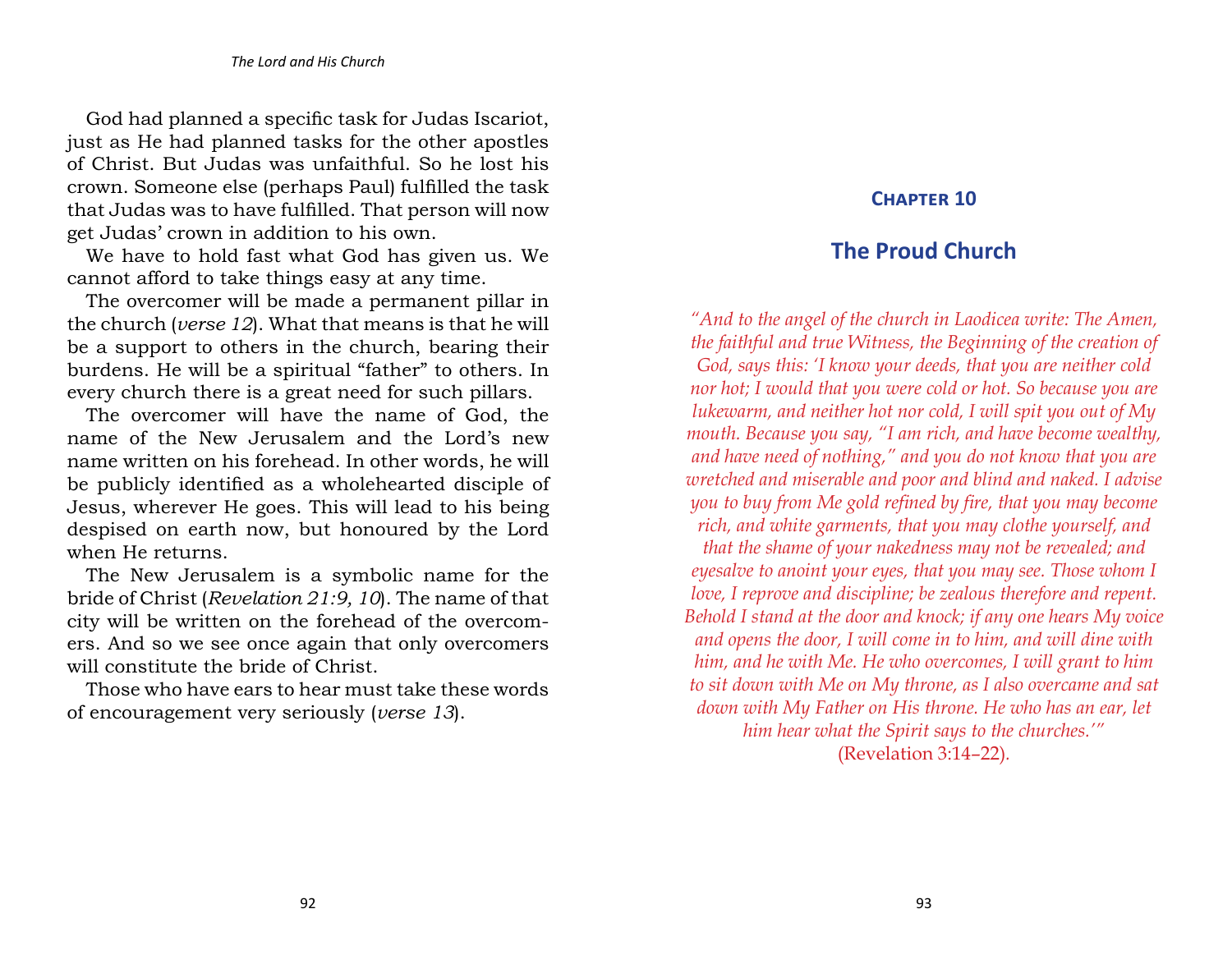#### **Respectable and Dead**

The Lord calls Himself here the Amen – the One whose word will certainly be fulfilled. He is also the faithful and true Witness who tells the truth exactly as it is. He is also the Beginning (or the Author) of the creation of God. He is the One who created the first creation and He is the One Who began the new creation, through His death and resurrection. "He is BEFORE all things" (*Colossians 1:17*) – the Author of everything visible and invisible, the Beginning and the End.

Here is another church that did not have any Jezebels or false teachings in it. They were neither immoral nor evil. But they were not on fire for God either. They were just plain "lukewarm" (*verse 16*). They were dead right in their doctrines – but they were both dead and right! They were morally respectable – and spiritually dead!

The Lord wants our hearts to be on fire at all times – aflame with a fervent love for Him and for other believers.

"Fire shall be kept burning continually on the altar; it is not to go out", was the old-covenant Law (*Leviticus 6:13*).

Symbolically we see here what God expects the normal state of the true disciple of Jesus to be. Anything less than this is sub-standard. When the burning bush was aflame with the fire of the Lord, no insects or germs could survive within it. And when our hearts are aflame with the fire of the Spirit, no unloving attitudes can survive therein either.

This is one way by which we can test whether we are hot, cold or lukewarm: To be "hot" is to love others fervently. To be "cold" is to be bitter and unforgiving towards others. To be "lukewarm" is to have neither bitterness nor love towards others.

When a believer says, "I have nothing in my heart against anyone", he is lukewarm. Did Jesus say, "All men will know that you are my disciples when you have nothing in your hearts against each other"? No. The absence of evil attitudes towards each other is NOT the identifying mark of the disciples of Jesus (cf. *John 13:35*).

We must have something in our hearts. We must have fervent love for all our fellow-believers. Love is a positive virtue and not just the absence of evil.

To cast out the spirit of bitterness from our heart and then to leave it cleansed and empty is the surest way to be lukewarm and to finally end up in a worse state than at the beginning (*Luke 11:24–26*).

The world says, "Something is better than nothing". If so, then one would think that it is better to be lukewarm than cold. But that is not what the Lord says. He says, "I would that you were cold" (*verse 15*). He would rather see us totally worldly than half-hearted.

The lukewarm, compromising Christian does a lot more damage to the cause of Christ on earth than the worldly unbeliever. The unbeliever does not take the name of Christ, and so his worldliness cannot be a hindrance to the gospel. But a compromising, half-hearted Christian takes the name of Christ and disgraces that Name among the heathen by his worldliness.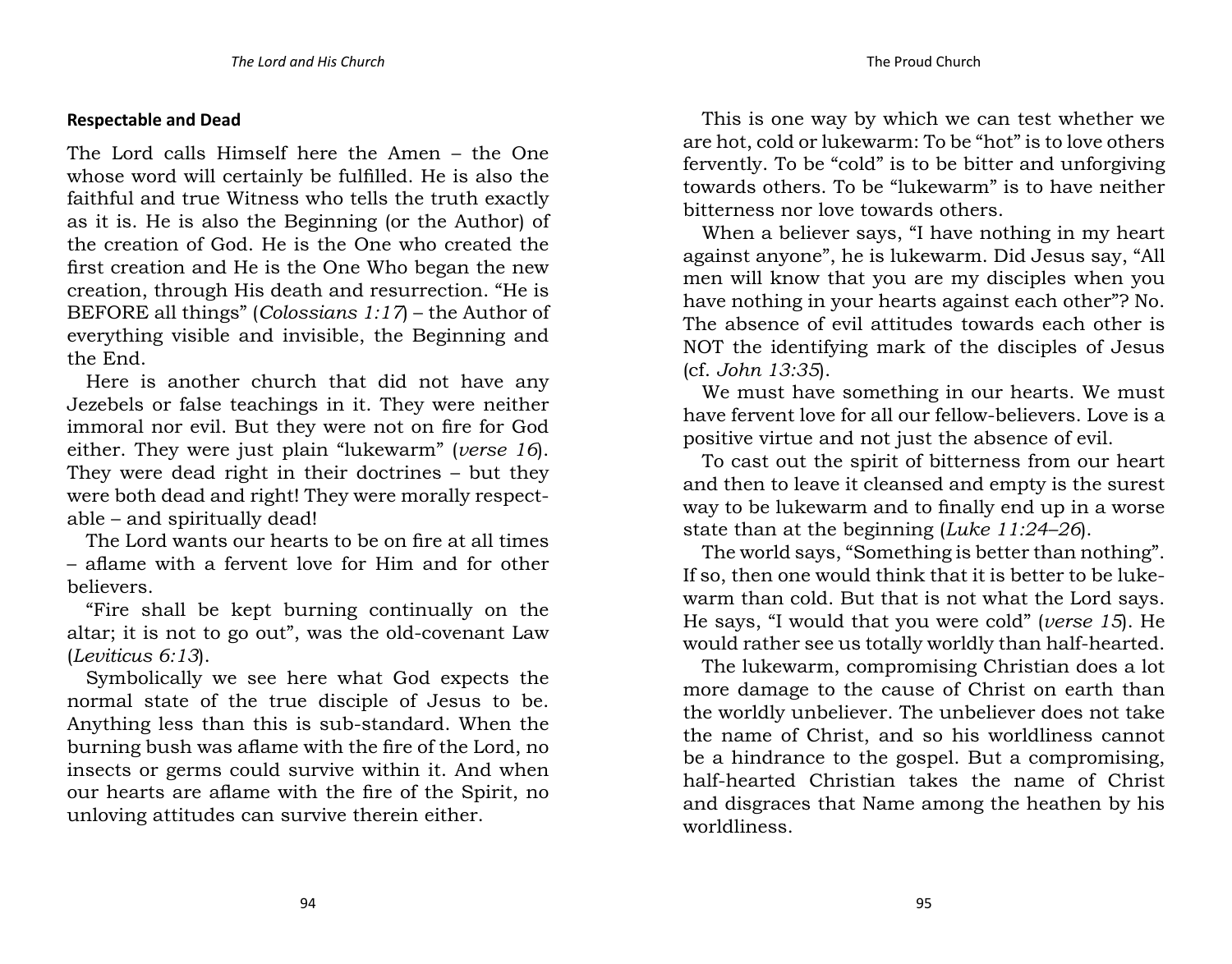The cold, worldly unbeliever is also far more likely to come to an awareness of his spiritual need than the lukewarm, self-righteous Pharisee (See *Matthew 21:31*).

It is for these reasons that the Lord says that He would rather see us cold than lukewarm.

In practical terms this means that if you have no longing to be free from the love of money or from anger and impure thoughts (to take just three areas of sin), it would be better if you remained an unbeliever than one claiming to be a disciple of Jesus. There is more hope for you if you are cold than if you are lukewarm. This is amazing, but true.

#### **Not Knowing One's Condition**

The church at Laodicea was proud of what it possessed. The "believers" there considered themselves rich and needing nothing – perhaps because they were rich in knowledge of the truth and had a good reputation before men and had a lot of money as well. Respectable leaders in Laodicean society may also have been members of their church.

Like the Pharisee who prayed in the temple, these Christians may have imagined themselves to be spiritual, because of the wealth of their religious activities (*Luke 18:9–14*).

Whatever the reason, there was certainly no poverty of spirit either in the messenger or among those in the church.

Both the messenger and the church were completely unaware of their backslidden state – just like many today. The Lord's opinion of them was the exact opposite of their own evaluation of themselves. He calls them, "wretched, miserable, poor, blind and naked" (*verse 17*). What strong adjectives the Lord used to show them that their condition was pathetic indeed!

In Sardis, the messenger and the church had a reputation before others that they were "spiritual". In Laodicea, they didn't even have that reputation. They were "spiritual" only in their own eyes.

The vast majority of believers have a far higher opinion of their own spirituality than the Lord has of them. This is true of believers in every Christian group. Very, very few believers have a true and realistic estimate of themselves – because very, very few are ruthlessly honest with themselves.

It is more than likely that YOU yourself have a far higher opinion of your spirituality than the Lord has of you. Humble yourself and cry out to the Lord to give you His evaluation of your life. Why not put this book down for a few moments and make that prayer right now….

The believers at Laodicea may at one time have been on fire like those in Philadelphia. But they had backslidden and become careless about their spiritual life. They still held the doctrines of the Spirit-filled life. But they had lost the reality of that life.

Peter says about such people,

*"It would have been better for them not to have known the way of righteousness, than having known it, to turn away from the holy commandment delivered to them."* (2 Peter 2:21).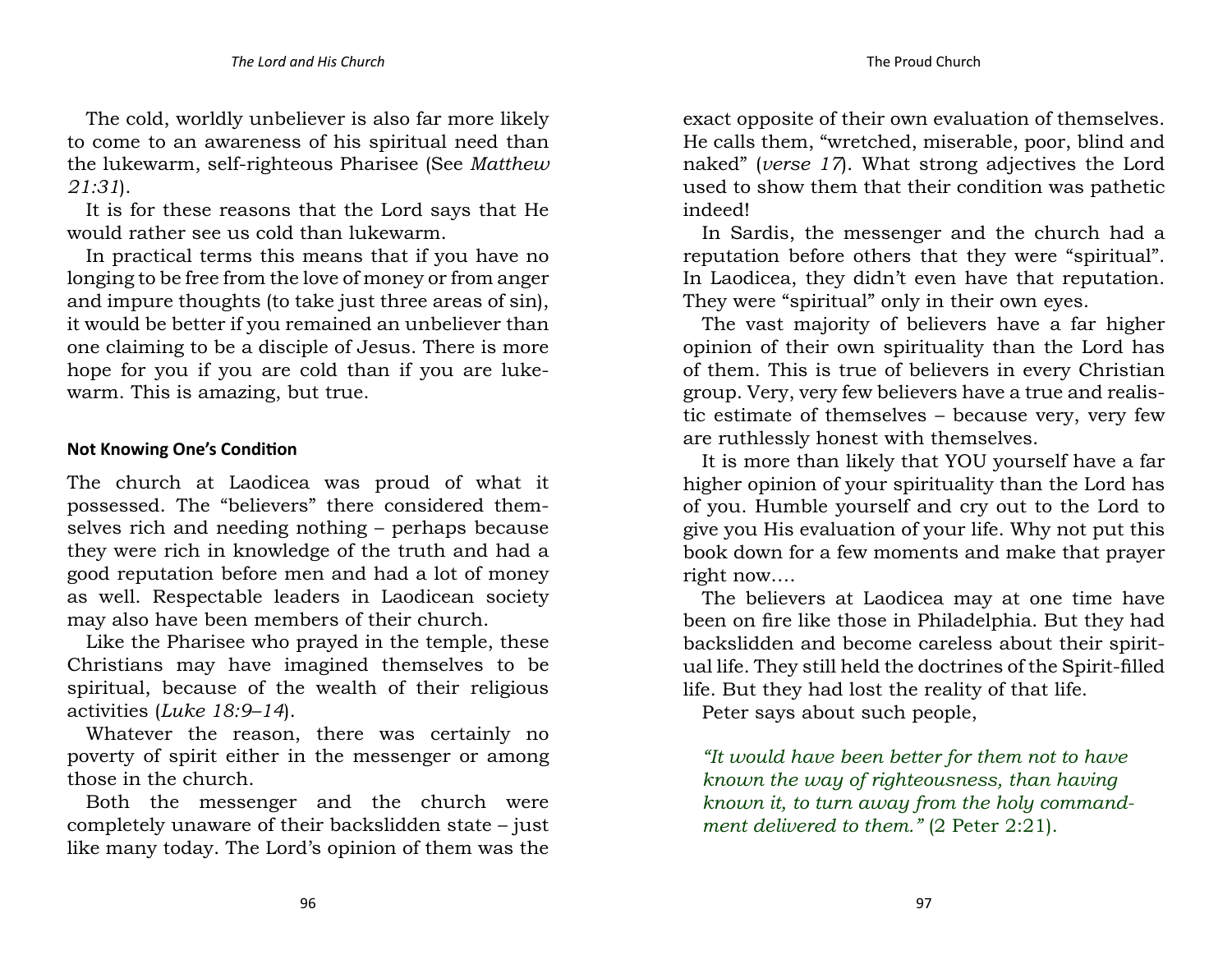#### **Vomited Out by the Lord**

What does the Lord do with such people? He says that He will spit (vomit) the messenger and the church out of His mouth (*verse 16*).

What do we vomit out of our mouths? We vomit out food that we ate, but which did not get digested, and therefore which did not become a part of our physical body.

When we give ourselves to the Lord, the intention is that we become "digested by Him" ("It is no longer I but Christ") and thus become a part of His Body. If however, we still continue seeking our own, then we will end up like that undigested food; and our ultimate end will be to be vomited out by the Lord.

You may even have been the Lord's messenger for a time, and yet be vomited out so that you are no longer His messenger. We can be "in Christ" at one time and be vomited out later so that we are out of Him.

However, the Lord still had hope for this messenger and for this church. This is amazing indeed. He is always seeking to redeem even that which is wretched and miserable and poor and blind and naked. What men would have discarded long ago, the Lord still seeks to salvage. That's why even the worst among us can have hope. We can all be salvaged – if we repent.

# **A Price to be Paid**

The Lord advises the messenger and the church to BUY gold, white garments and eyesalve from Him (*verse 18*).

There are some things in the Christian life that are free. Forgiveness of sins and the baptism in the Spirit are free gifts of God.

But the parables of the hidden treasure in the field and of the man seeking fine pearls, teach unmistakably that the kingdom of God can be obtained only by those who are willing to give up everything. (*Matthew 13:44–46*).

To the Christians at Laodicea too, the Lord says the same thing – that they have to pay a price to obtain spiritual wealth. They have to buy it.

Gold refined by fire symbolises the divine nature that is pure, without any alloy in it. This is what we need to partake of – within us.

The white garment speaks of outward righteousness – purity in our external life, speech, behaviour etc.

Eyesalve refers to the revelation of the Holy Spirit that enables us to see everything from God's point of view. Thus we can understand God's Word and His purposes, and also see ourselves as God sees us. It enables us to see the worthlessness of earthly wealth and honour too.

To obtain all of these, we have to pay a price. We have to forsake everything and be "sold-out" for God. If we do that, we can have these riches that the Lord offers – real riches that have eternal value.

The Lord then says that He rebukes and disciplines only those whom He loves (*verse 19*). It is a great comfort to know this. When we are corrected and chastened by the Lord, we can bear in mind that these are but indications of His great love. They prove that He still has hope for us.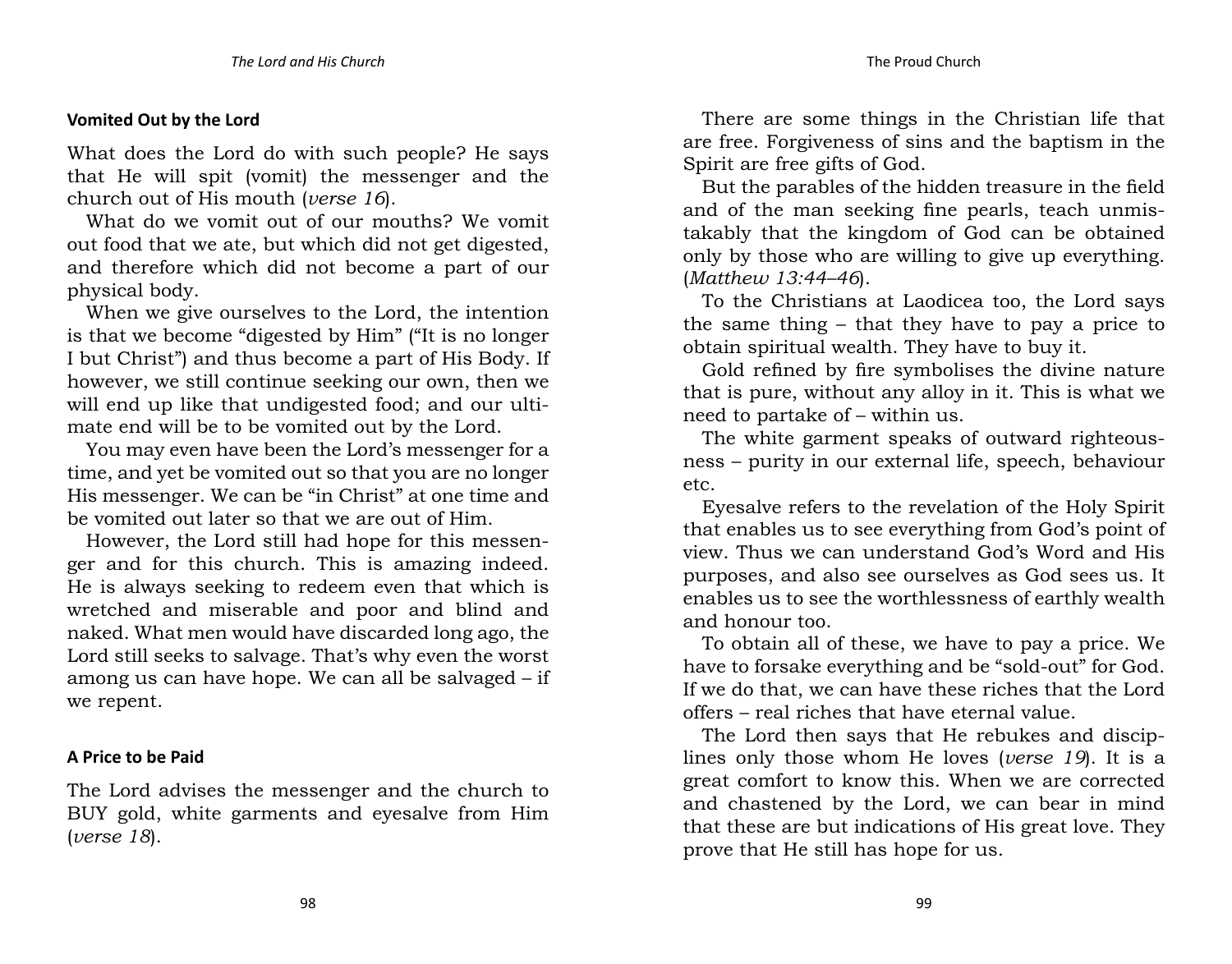If on the contrary, when you sin, you don't feel rebuked in your conscience, and you are not chastened by the Lord, then you are truly on dangerous ground. Perhaps the Lord has given up trying to change you. And maybe the reason is that you have persistently refused to hear His gentle voice of correction in the past.

Repent then, and turn to Him again, before it is too late altogether.

*"If you are without discipline, of which ALL (true sons) have become partakers, then you are illegitimate children and not sons."* (Hebrews 12:8).

#### **The Call to Repentance**

The Lord exhorts the messenger and the church at Laodicea to "burn with zeal and repent" (*verse 19*). Even our repentance can be sluggish. We must be zealous and wholehearted about our repentance too.

The Lord is now standing outside the church, knocking, trying to get in (*verse 20*). In the meetings of the church however, it is "Business As Usual" with praise and prayer and preaching going on with monotonous regularity. But the congregation is blissfully ignorant of the fact that the Lord Himself is on the outside!

Don't ever belong to a church where the Lord Himself is outside the door. For if He is on the outside, you have no business to be inside yourself!! You should be outside too. If the bridegroom is standing outside, the bride should be with her bridegroom.

The Lord now calls individuals in the church to open their hearts to Him. How can they do that? The context makes it clear that it is by burning with zeal and repenting that they can open the door. The door is not the door of our intellect or the door of our emotions. It is the door of our will. When the will is yielded, then the Lord enters in and fellowships (dines) with us in our spirit.

Again there is the call to overcome. This time He specifies that we can overcome EVEN AS HE ALSO OVERCAME in the days when He was on earth (*verse 21*).

Jesus was the first Overcomer. He is our Forerunner, Who has already overcome the world, the flesh and the Devil. Thus He was exalted to sit down with the Father on His throne. Now we can overcome all of these just as He did. If we do, we too can sit with Him on His throne one day, as His Bride.

"If we endure, we shall also reign with Him." (*2 Timothy 2:12*).

Finally, we hear the same word again at the end: "He who has an ear, let him hear what the Spirit says to the churches" (*verse 22*).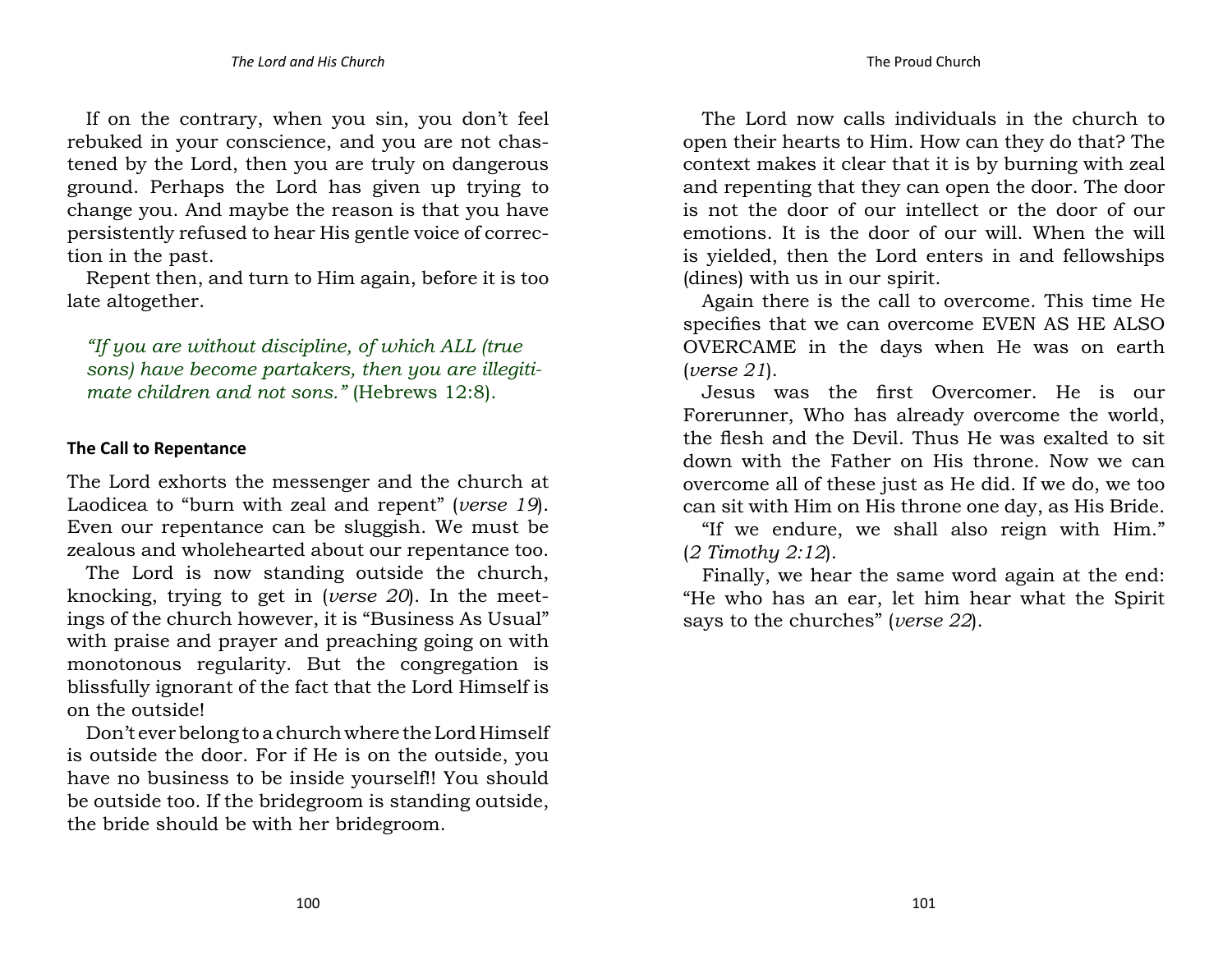#### <span id="page-54-0"></span>**[Chapter 11](#page-2-10)**

# **[Arresting the Downward Trend](#page-2-10)**

The seven messengers and churches that we have looked at are pictures of seven types of messengers and churches that have been in existence in all these 20 centuries. These seven types of messengers and churches are existing in the world even today. Each of us can evaluate ourselves and see where we stand.

#### **The Backslidden Messengers and Churches**

When we look at the five messengers and churches that are rebuked by the Lord we see in them a definite downward trend:

- 1. In Ephesus, we see the loss of first love for the Lord. When we lose our devotion for Christ, we have taken the first step downwards. In a little while, this leads on to our losing our love for our fellow-believers too.
- 2. In Pergamum, we see that worldliness has crept in slyly through the teaching of Balaam. The Nicolaitans (who were kept out of the church at Ephesus) have now got power here. When devotion to Christ is lost, worldliness creeps in and the religious hierarchy takes over the church. Once a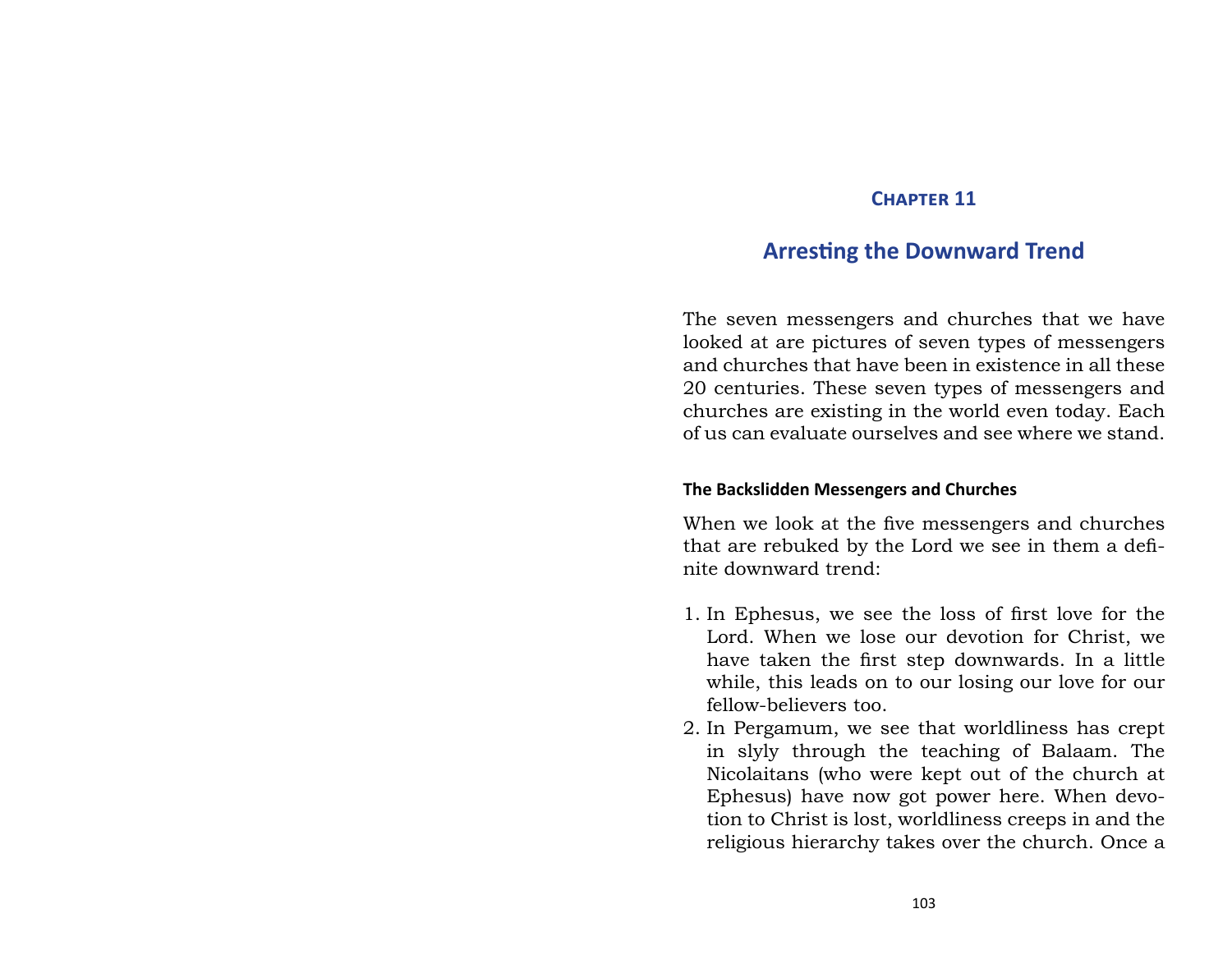religious hierarchy has taken over the leadership of a church, Babylon is built easily.

- 3. In Thyatira, the church has become thoroughly worldly, and as a result religious harlotry is rampant. A woman now has power to influence the church, and is proclaiming false grace and counterfeiting the gifts of the Spirit too (prophecy in particular).
- 4. In Sardis, we see hypocrisy. Sin is covered up and man's opinion is valued more than God's. The messenger of the church is spiritually asleep (unaware of spiritual realities). The form of godliness however hides from the eyes of men the spiritual death that the Lord sees in him.
- 5. In Laodicea, things have degenerated to such an extent that the body has not only died, but also begun to decay and stink. Lukewarmness and spiritual pride are the cause of the death. In the above four churches, there was something good that the Lord could still see in each of them. But here in Laodicea He could see nothing.

None of the messengers of the above churches were aware of the true spiritual condition of their own lives or of their churches. All of them were complacent because of the high opinion they had of themselves. They could not hear what the Lord had to say to them personally, because they were all busy preparing sermons to preach to others. They were more interested in preaching than in seeing their own need.

It is very easy, once a person has become the messenger of a church, to imagine that he himself is beyond the need for correction. The Bible speaks of "an old and foolish king who no longer knows how to receive instruction" (*Ecclesiastes 4:13*).

The messengers of these five churches were all like that foolish king. Their word had been law for so long that they could not even imagine the possibility of their now being wrong in any matter!! Such was their deluded state. They imagined that they could never lose the anointing of God from their lives. Their proud attitude was what made them spiritually deaf.

King Saul was another foolish king who had started out well but who fell by the wayside very soon. He was "little in his own eyes" when he was first anointed by the Lord as king (*1 Samuel 15:17*). But he did not keep himself in low thoughts about himself. And so he lost the anointing of God. The anointing then moved on to young David. Saul realised this, but he refused to face up to it. He stubbornly continued to sit on his throne and sought to kill David. Finally, God took away Saul's life and put David on the throne.

We see similar situations in many churches today. The anointing of the Spirit has departed from many who were once the Lord's messengers, and is now resting powerfully on some younger brothers in their churches. But the "old and foolish kings" cannot bear to see this. So what do they do? Their jealousy and their selfish desire to preserve their kingdoms prompts them to suppress those young brothers in one way or the other.

Perhaps something similar may have been happening in the five backslidden churches of Asia Minor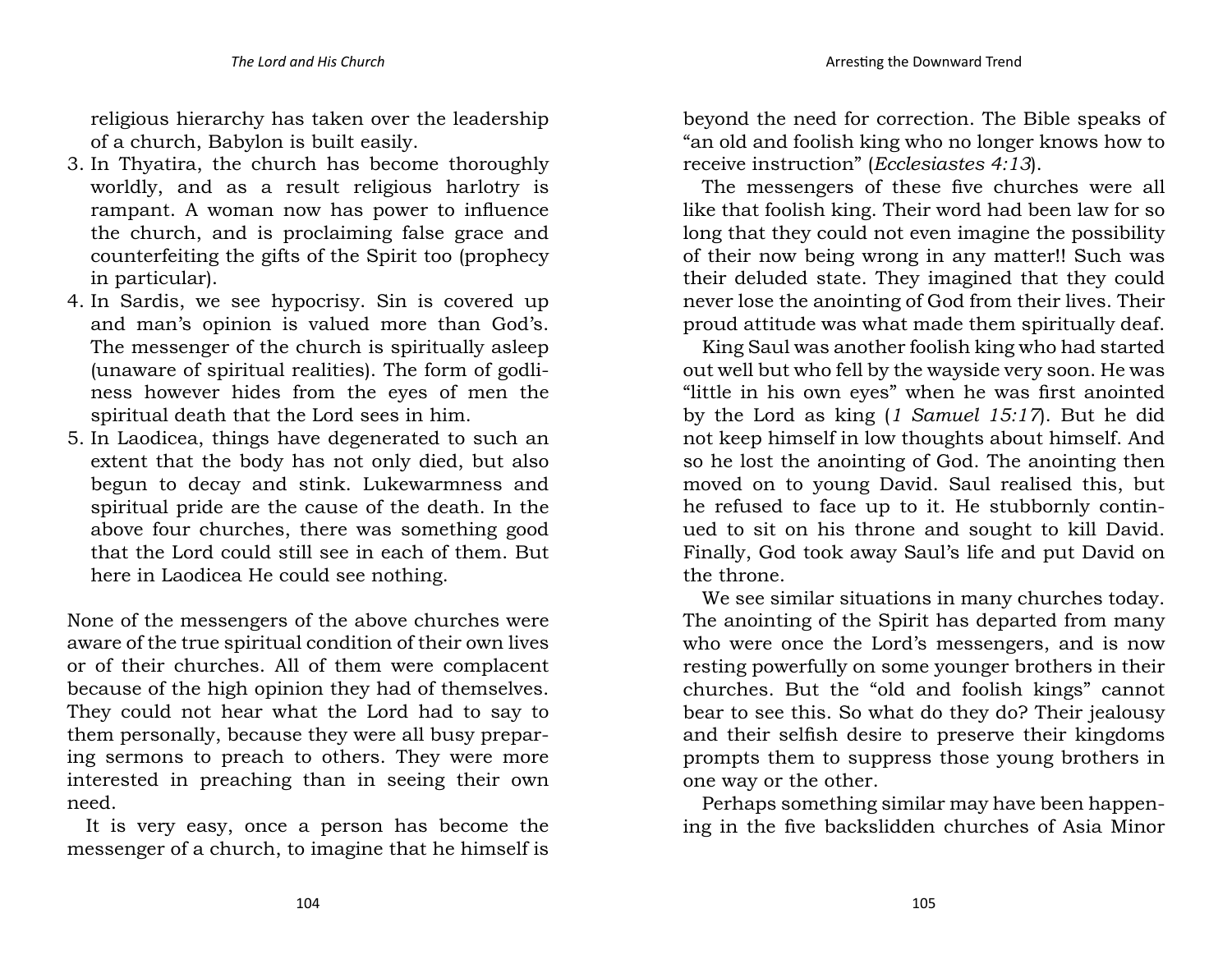as well. So the Lord gave those messengers one last warning.

There is no partiality with God and He has no special favourites. Even the apostle Paul realised that he could fall away and be disqualified if he was not careful to live a disciplined life (*1 Corinthians 9:27*). Paul told Timothy,

*"Pay close attention to yourself and to your teaching; persevere in these things; for as you do this you will insure salvation both for yourself and for those who hear you."* (1 Timothy 4:16).

Timothy had to watch over his own life first of all. He would then be able to experience salvation from un-Christlikeness in his own life and thus be enabled to lead others to such a salvation as well. This is the way the Lord has appointed for all His messengers in every church.

Paul told the elders of the church in Ephesus also to watch their own lives first of all and then the lives of their flock (*Acts 20:28*).

This is the responsibility of every messenger of the Lord – to preserve his own life first of all in purity and under the constant anointing of the Spirit. "Let your clothes be white all the time, and let not oil be lacking on your head." (*Ecclesiastes 9:8*).

The Lord had wanted to speak to these messengers directly. But they did not have listening ears. Finally He had to speak to them through an apostle. Thank God that there was at least a John who could hear the Lord's voice clearly.

In spite of their failures however, the Lord had hope for all five messengers – for He still held them all in His right hand (*Revelation 2:1*). If they repented, they could become glorious brothers once again. And their churches could radiate the glory of the Lord once more. If however they failed to heed this last warning, then the Lord would cast them off.

#### **The Faithful Messengers and Churches**

In the midst of all this degeneration, there were two wonderful messengers and churches (at Smyrna and at Philadelphia) against whom the Lord had no charge at all.

In them we see the virtues of:

- i. faithfulness in the midst of poverty and opposition;
- ii. perseverance in obedience to God's Word; and
- iii. proclaiming the testimony of Christ unashamedly.

The Lord had to rebuke and correct the five backslidden messengers and their churches because they had not judged themselves.

The two faithful messengers and their churches did not need any rebuke, because they were constantly judging themselves and cleansing themselves from all filthiness of the flesh and spirit (*2 Corinthians 7:1*).

God's Word says,

*"If we judged ourselves rightly, we should not be judged."* (1 Corinthians 11:31).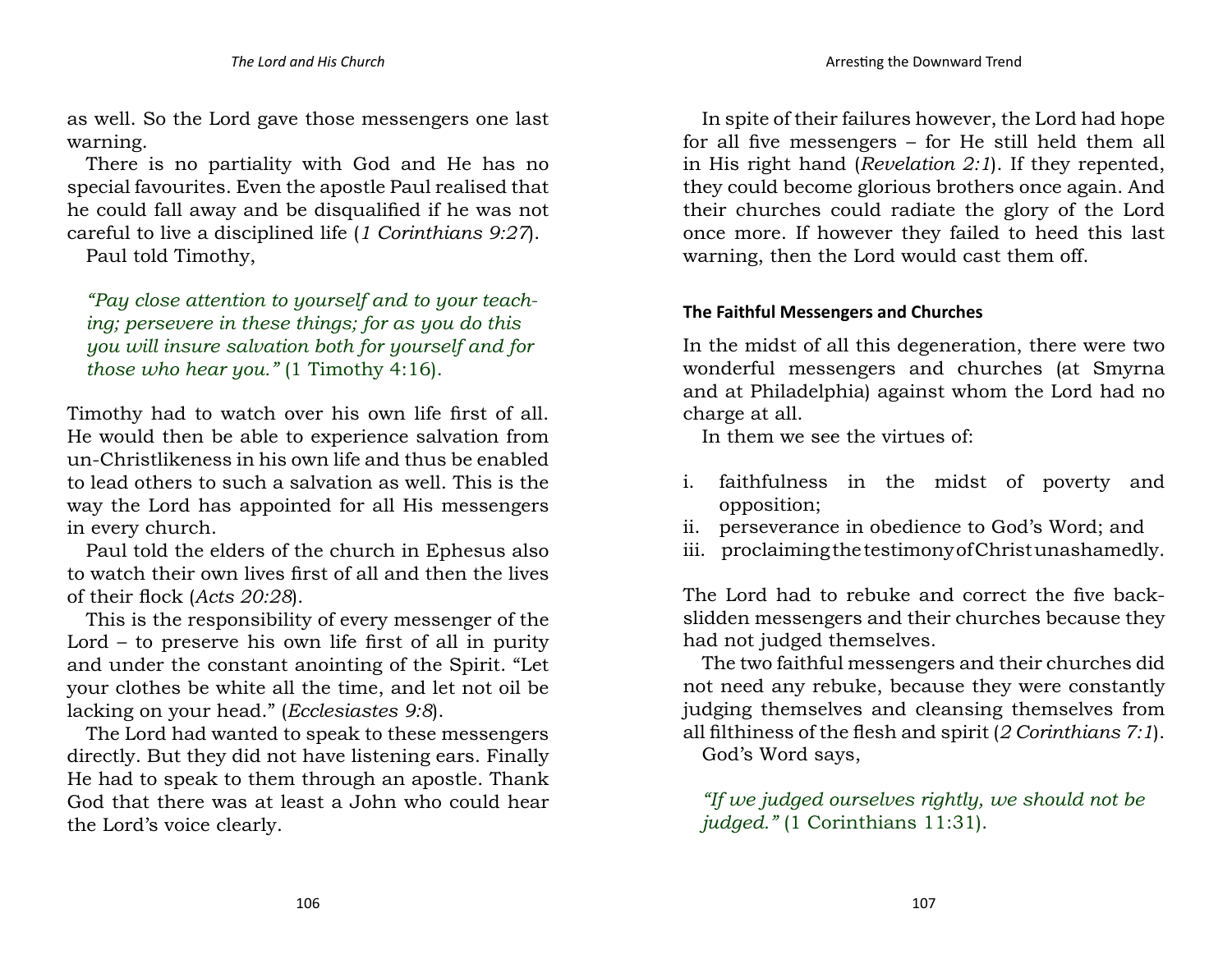# *"It is time for judgment to begin with the household of God … it begins with US FIRST."* (1 Peter 4:17).

This is the identifying mark of the true house of God that we judge ourselves FIRST and CONSTANTLY.

The Lord gives us the privilege of judging ourselves now, so that when we stand at His judgment-seat one day, there will be nothing left to be judged in our lives. That is why it is important for us to read and meditate on God's Word with an attitude of selfjudgment. Thus we too can be among those in whom the Lord finds nothing to rebuke or correct.

#### **The Overcomers**

In the messages to every one of these churches is a call to individual believers to overcome. Overcomers are those who arrest the downward trend (that we have seen above) in their own life, and thus radiate the glory of the Lord. They recognise that they have the same flesh with the same evil tendencies to backslide that are found in others around them. But they stand against those tendencies and crucify them in the power of the Spirit.

What should overcomers do today? Should they stay in the dead churches that they find themselves in, or should they come out?

In the letters to the seven churches in "Revelation", we find no command to the overcomers to leave their local churches. But that was because there was ONLY ONE CHURCH in each locality. And the Lord had not yet removed the lampstand from any of them.

The situation is very different today. There are many "churches" in our towns and cities these days. But we cannot call all of these the lampstands of the Lord, for in most cases the Lord never founded them. Their messengers were never stars in the Lord's hand at any time, because He never called them or appointed them to eldership.

In many other cases the Lord has given up both messenger and church long ago, because of their refusal to repent. So we need discernment to see whether the "anointing" of the Lord is on a messenger and a church before deciding to become a part of that church.

Overcomers must certainly not become a part of any local "church" that does not proclaim "the whole purpose of God" (*Acts 20:27*).

The messenger at Ephesus was warned that if he did not repent, the Lord would remove the lampstand out of its place (*Revelation 2:5*). What would have happened if the messenger had NOT repented? The Lord would have set him aside as His messenger and appointed someone else.

What would have happened if the church at Ephesus also had NOT repented? The church would have been set aside and thus become one that was unrecognised by the Lord. They would no doubt still have continued as a congregation – but only as a Babylonian "church" thereafter, in the Lord's eyes.

What would the overcomers in Ephesus have done then?

They would have pulled out of the old "church" as soon as the Lord pulled out of it. And they would have started gathering separately. Those who had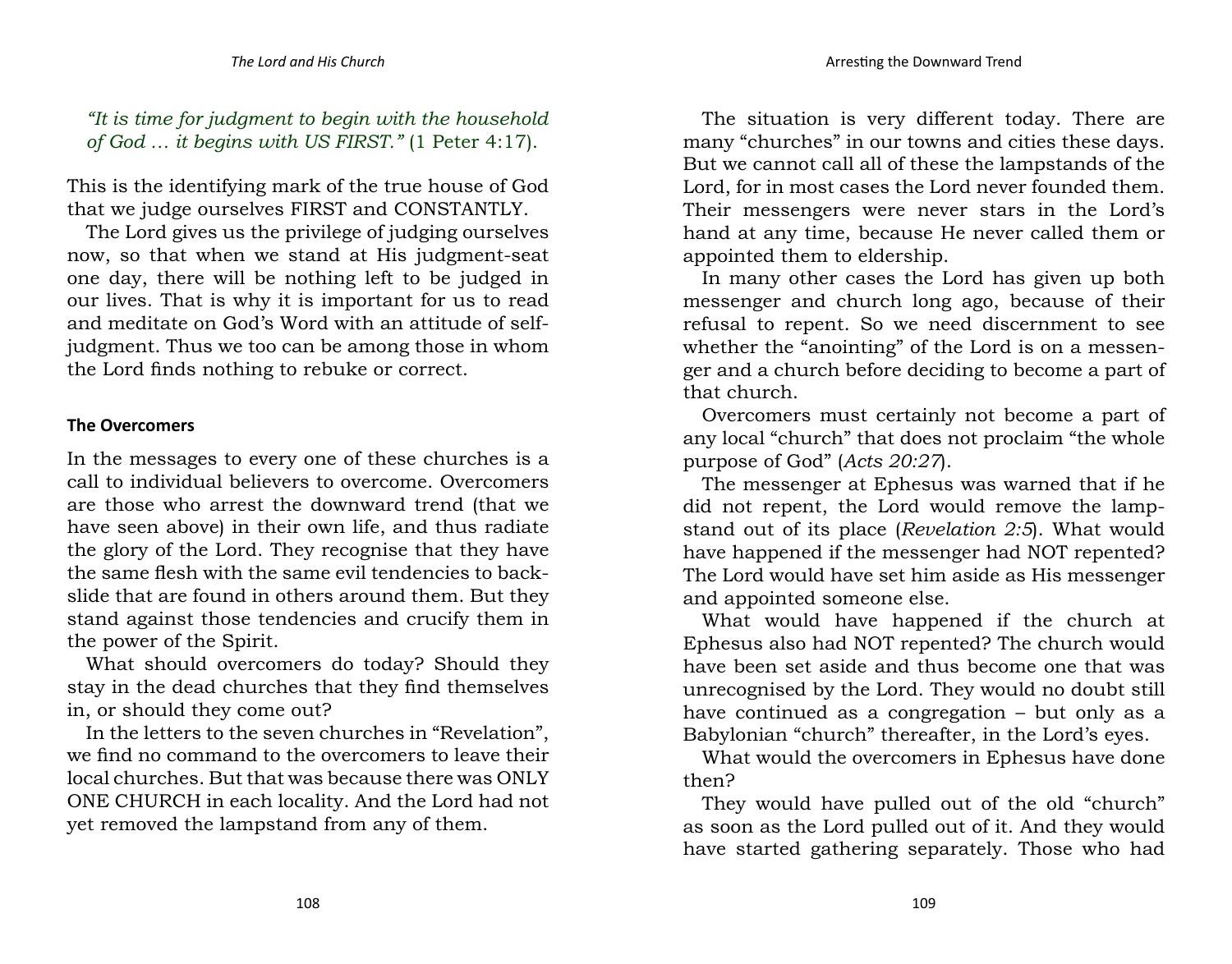eyes to see the moving of the Lord away from the old system to the new church would then have gathered together with these overcomers. That new gathering would then have become the church at Ephesus – for the Lord would have placed His lampstand in their midst.

If at any time this new church now refused to walk in the ways of God or to judge itself, then the Lord would have had to remove the lampstand from their midst and start all over again. There is no partiality with God.

The history of the Christian church shows how this process has been repeated over and over again in every part of the world, during these past twenty centuries. This is why we now find so many Babylonian "churches" in every place. It can become so bad at one stage that there is no lampstand left in a city at all. Every so-called church can be a Babylonian one.

We must in any case, never stay in a "church" after the Lord Himself has pulled out of it. Our loyalty must always be to the Lord and to His church – not to "the church we grew up in". Human attachments can hinder us from moving on with the Lord.

From our study of these seven churches, we have seen clearly what it is that the Lord looks for in a church. And so, overcomers must seek to fellowship with a church in their locality :

- i. that burns with devotion to Christ and love for one another;
- ii. that preaches a living faith in God;
- iii. that emphasises total obedience to all of God's commandments;
- iv. that proclaims the testimony of Jesus unashamedly;
- v. that stands against spiritual pride, hypocrisy and worldliness;
- vi. that exposes false apostles, false teachers and false gifts;
- vii. that constantly preaches the crucifixion of the flesh;
- viii. that encourages all believers to judge themselves constantly; and
- ix. that challenges believers to be overcomers, like Jesus Himself was.

The Lord desires such a testimony to His Name in every place.

To build such churches, the Lord needs messengers who are gripped by the truths that we have considered in this book.

May the Lord find many such men and many such churches in every part of the world in these last days. Amen.